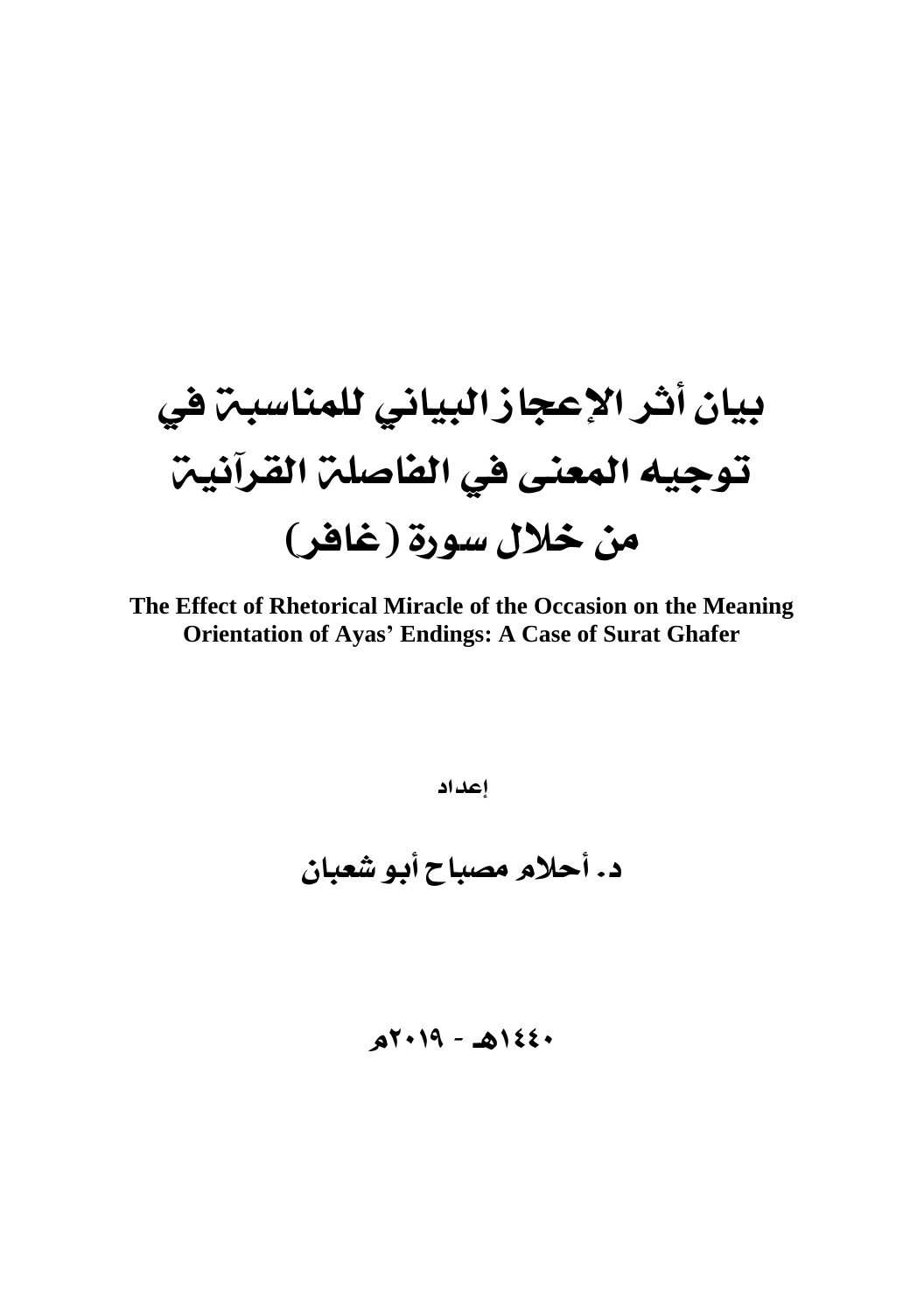#### للملخص ،

تظهر أهمية هذا البحث من خلال بيان أثر الإعجاز البياني للمناسبة في توجيه المعنى في الفاصلة القرآنية من خلال سورة (غافر) حيث إنها تعتبر نموذجًا رائعا في ذلك فهي مليئة بالأمثلة الكثيرة الرائعة التي لا يتسع المقام لدراستها جميعًا؛ نظرًا لمحدودية صفحات البحث، وقد بينت في هذا البحث معنى الفاصلة لغة واصطلاحًا، وذكرت أقسامها من حيث ارتباطها بمضمون الآية، كما بينت أثر المناسبة في الآية الواحدة في سورة (غافر)، وتتاولت فيها الفاصلة ودورها في الحفاظ على تماسك الآية القرأنية وعلاقتها في تحديد مقاطع السورة، وبينت علاقة هذه الفاصلة بالسياق الذي ورىت فيه، من حيث نتاسب المطلع والمقطع للفاصلة، و أشرت البر ما قد نُشكل من الفواصل فهو مثار تساؤل، لمَ خُتمت هذه الآية بكذا؟ ولمَ لم تُختم بكذا؟ ونتبعت طريقة العلماء في نتبر هذا النوع، محاولة قراءة ما بين السطور بقصد الوصول إلى مكامن النص، لمعرفة الجواب عن الإشكال، كما أشرت إلى توجيه المعنى في الفاصلة والمحدث عنه واحد، وبينت مناسبة الفاصلة لمقاطع الكلام المتثمابه في السياقات المختلفة، من خلل اختلاف فاصلة الآية في السورة الواحدة، واختلاف فواصل الآي بين السور، ومعرفة العلاقة بين هذه الفواصل مع السياق الذي جاعت فيه، وسبب وجودها.

Abstract<br>In this study, the researcher points out the effect of Rhetorical miracle **Abstract**<br> **Abstract**<br> **Abstract**<br> **Abstract**<br> **Abstract**<br> **Abstract**<br> **Abstract**<br> **Abstract**<br> **Abstract**<br> **Abstract**<br> **Abstract**<br> **Abstract**<br> **Abstract**<br> **Abstract**<br> **Abstract**<br> **Abstract**<br> **Abstract**<br> **Abstract**<br> **Abstr**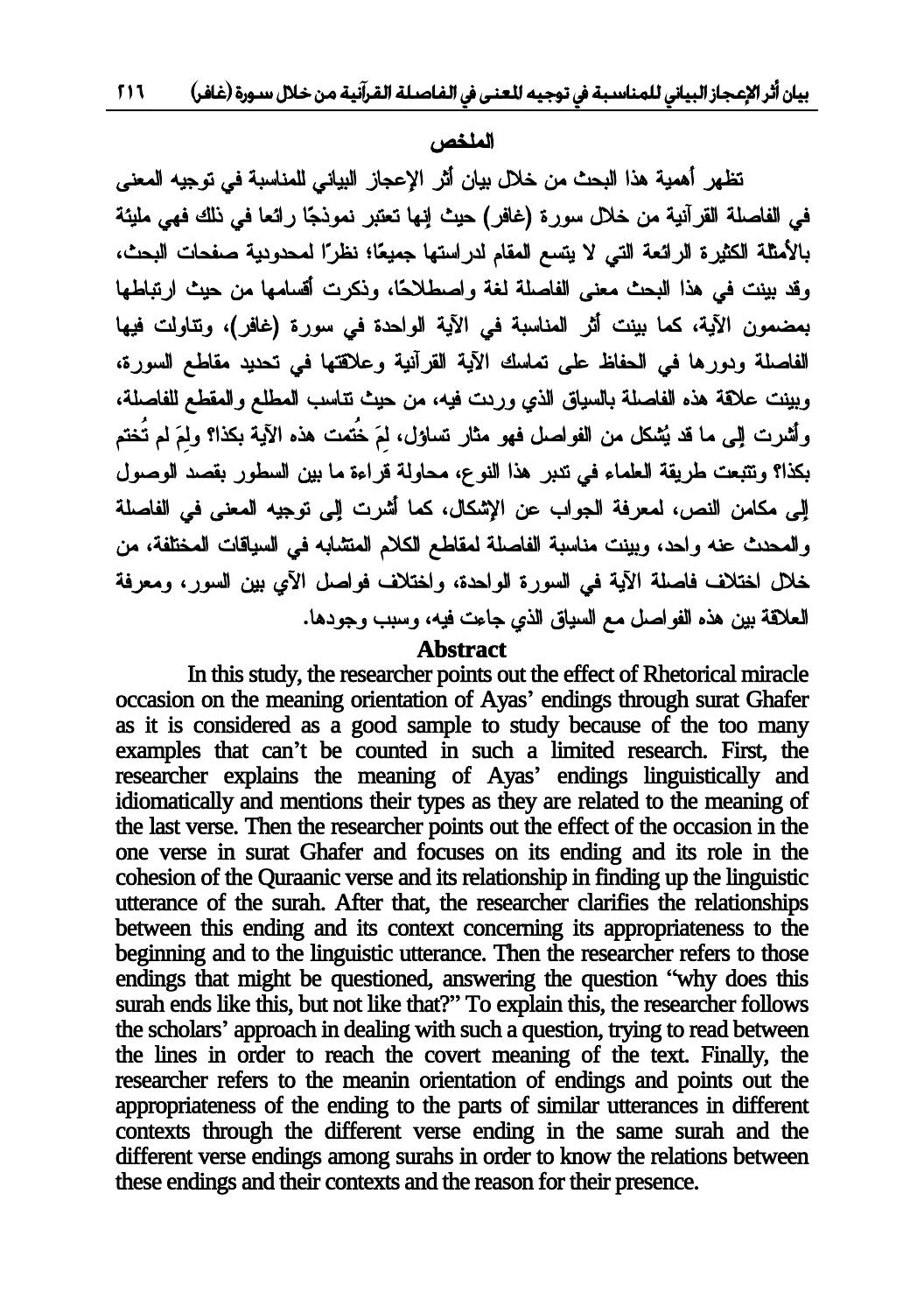مق*دم*ة

الحمد لله الذي نتم بنعمته الصالحات، والصلاة والسلام على معلم الخير للبشرية محمد ﷺ، الذي أُنزل عليه القرآن عربيًا غير ذي عوج، فهو كتاب إعجاز وهداية، معينه لا ينضب، وكنوزه لا تفني وإعجازه يبهر العقول في كل زمان ومكان، وبعد:

لمّا كان اشتغالي في مرحلة الدكتوراه بدراسة المناسبات دراسة تطبيقية على سور الحواميم، وكان التركيز فيها على دراسة المناسبة بين الآيات وبيان علاقة ارتباطها ببعض، والمناسبة بين السور وبيان علاقة بعضها ببعض، لفتت انتباهي الفاصلة القرآنية، ففكرت أن أقوم بهذه الدراسة من خلال سور الحواميم جميعها وما أن بدأت في الكتابة حتى بدا لي أن ذلك يحتاج إلى رسالة دكتوراه كاملة، فقررت أن أكتب في أول سورة من سور الحواميم فقط وهي سورة (غافر) ومع ناك فقد شعرت أننبي في احتياج أكثر من بحث لدراسة جميع فواصل نلك السورة، ولكنني اقتطفت من نلك الفواصل ما يكفي لعمل هذا البحث، فكانت هذه الدراسة المتواضعة في بيان أثر إعجاز المناسبة في توجيه المعنى في الفاصلة القرآنية من خلال سورة (غافر)، راجية من الله گذ العون.

خطة البحث:

 ŶŠŔũƈƅŔƏũŧŕŰƈƆƅūũƎžƏřƈśŕŦƏŜţŕŗƈřŝƜŝƏŧƔƎƈśƉƈŜţŗƅŔŔŨƍƉƏƄśƔřƆŰŕſƅŔƇŕŬƁŌƉŕƔŗƏŕćţƜųŰŔƏřżƅřƆŰŕſƅŔŽƔũŸś**ťƒƌƆřƃŒ** řƆŰŕſƅŔƓž¿ŰƗŔƉŷ¿ƏŧŸƅŔƓžƑƊŸƈƅŔƌƔŠƏś**¾ƍƕŒŚšŕƆƃŒ** ¿ŰŔƏſƅŔŚƜƄŮƈƓžƑƊŸƈƅŔƌƔŠƏś**ƑƈœśƃŒŚšŕƆƃŒ** ŧţŔƏƌƊŷŜŧţƈƅŔƏ¿ŰŔƏſƅŔŽƜśŦŔŧƊŷƑƊŸƈƅŔƌƔŠƏś**ŚƃœśƃŒŚšŕƆƃŒ** ŶŠŔũƈƅŔƏũŧŕŰƈƅŔŚŬũƎž**ŒĆŧƒŤŊƍ**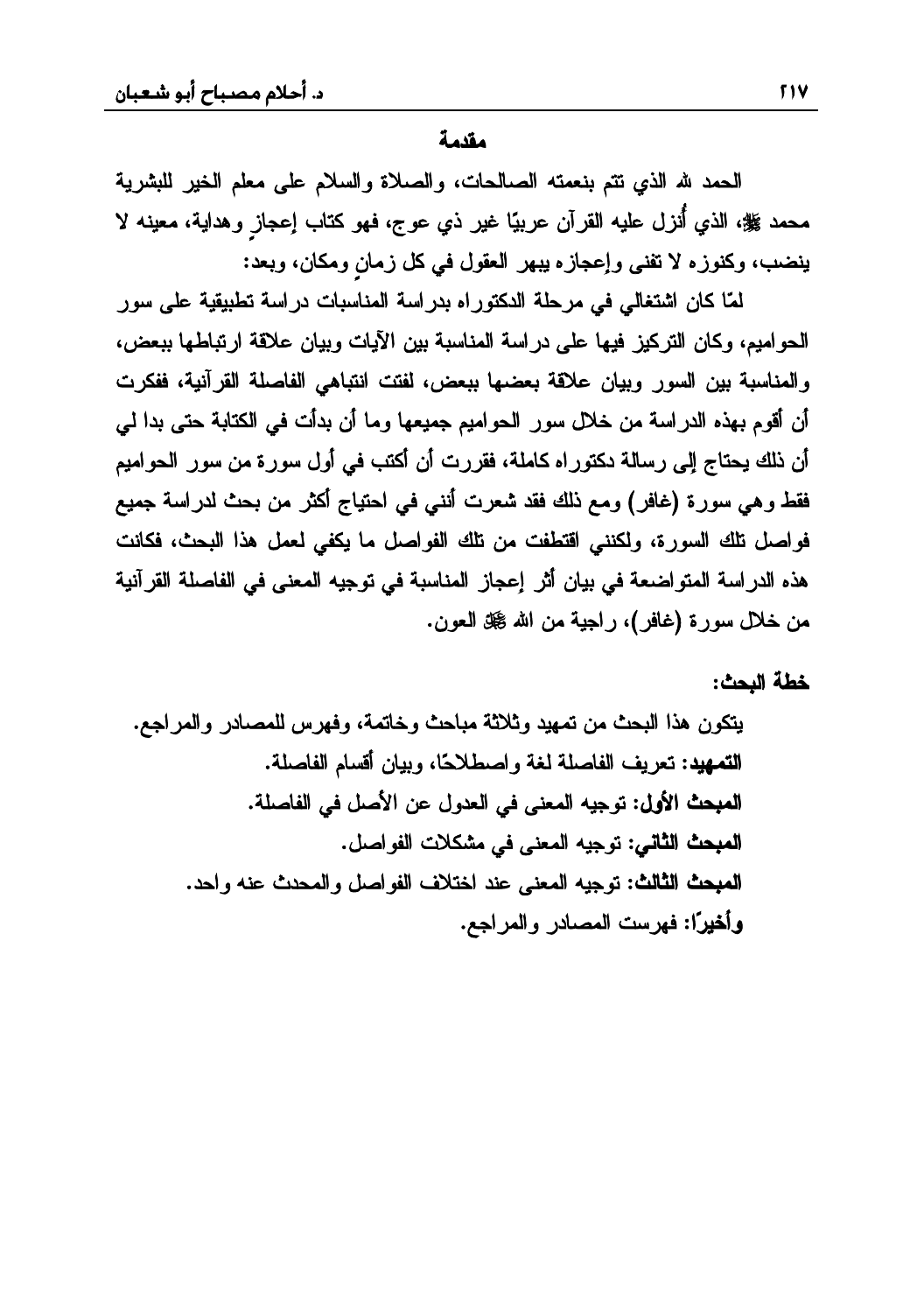التمهيد

تعريف الفاصلة لغة واصطلاحًا:

<mark>الفاصلة لغة:</mark> الفاصلة من الفعل فصل والفاء والصاد واللام كلمة صحيحة تدل على تمييز الشيء من الشيء وإبانته عنه، والفاصل الحاجز بين الشيئين إشعارًا بانتهاء ما قبله، وتأتي بمعنى القطع.<sup>(١)</sup> ، وتأتي بمعنى القطع.<sup>(١)</sup><br>ا**لفاصلة اصطلاحًا:** عرفها الرمّاني<sup>(٢)</sup>: "الفواصل حروف متشاكلة في المقاطع

توجب حسن إفهام المعاني والفواصل بلاغتها".<sup>(٣)</sup><br>وعرفها الزرّكشه ب<sup>(٤)</sup>: "مأنها كلمة آخر

كشير<sup>(٤)</sup>: "بأنها كلمة آخر الآية، كقافية الشعر وقرينة السجع".<sup>(٥</sup>) وعرفها الزركسي' `: بانها كلمه احز الايه، كفافيه السعر وفزينه السجع .' `<br>وسميت فاصلة لقوله تعالى: ﴿كِتَابٌ فُصِّلَتْ آيَاتُهُ قُرْآناً عَرَبِيّاً لِّقَوْم يَعْلَمُونَ﴾[فصلت:٣]، ولأنها **wóöõ**ينفصل عندها كلامان؛ آخر الآية التي ذكر ت فيها، و أول الآية التي تليها.<sup>(٦)</sup>

- (١) انظر: محمد بن محمد بن عبد الرزاق الحسيني، أبو الفيض، الملقب بمرتضى الزبيدي، تاج العروس من جواهر القاموس، تحقيق: د. ضاحي عبد الباقي، مراجعة: د. عبد اللطيف محمد الخطيب (التراث العربي، الكويت، ط١، ١٤٢٢هــ، ٢٠٠١م)، (١٧٣/٣٠)، محمد بن مكرم بن علي، أبو الفضل، جمال الدين ابن منظور، لسان العرب (دار صادر، بيروت، ط٣، ١٤١٤هــ)، (٥٢١/١١)، إبراهيم مصطفى، أحمد الزيات، حامد عبد القادر، محمد النجار، المعجم الوسيط، تحقيق: الإدارة العامة للمعجمات وإحياء التراث مجمّع اللغة العربية (ط٤، ١٤٢٥هــ، ٢٠٠٤م)، (٢/ ٩١٦).
- (۲) هو على بن عيسى بن على بن عبد الله أبو الحسن الرّماني (ت ٣٨٤هـ)، انظر ترجمته: السيوطي، بغية الوعاة في طبقات اللغويين والنحاة (١٨٠/٢–١٨١).
- ت) على بن عيسى الرمّاني أبو الحسن، النكت في إعجاز القرآن، وهو رسالة من ثلاث رسائل في إعجاز القرآن، للرمّانـي والـخطّابـي وعبد القاهر الـجرجانـي، فـي الدراسات القرآنية والنقد الأدبـي، حققها وعلق عليها: محمد خلف الله، د. محمد زغلول سلام، (دار المعارف، مصر، ط٣، ١٩٧٦م)، (ص٩٧).
- (٤) هو محمد بن بهادر بن عبد الله أبو عبد الله بدر الذين الزركشي (ت٧٩٤هـ/١٣٩٢م)، انظر ترجمته: ابن حجر العسقلاني، الدرر الكامنة (٣٩٧/٣)، ابن تغري، النجوم الزاهرة (١٣٤/١٢)، السيوطي، حسن المحاضرة (٤٣٧/١).
- (٥) بدر الدين محمد بن بهادر بن عبد الله، الزركشي، أبو عبد الله، البرهان في علوم القرآن، تحقيق: محمد أبو الفضل إبراهيم، (دار إحياء الكتب العربية عيسى البابى الحلبي وشركائه، ط١، ١٣٧٦هــ،  **.(**٥٤/١Ƈ١٩٥٧
- (٦) انظر : المرجع السابق (٥٣/١)، وتبعه في ذلك الحافظ، جلال الدين عبد الرحمن السيوطي، الإتقان في علوم القرآن، تحقيق: د. مصطفى ديب البغا، (دار ابن كثير، دمشق، بيروت، ط٥، .(٩٤٠/٢Ƈ٢٠٠٢»ƍ١٤٢٢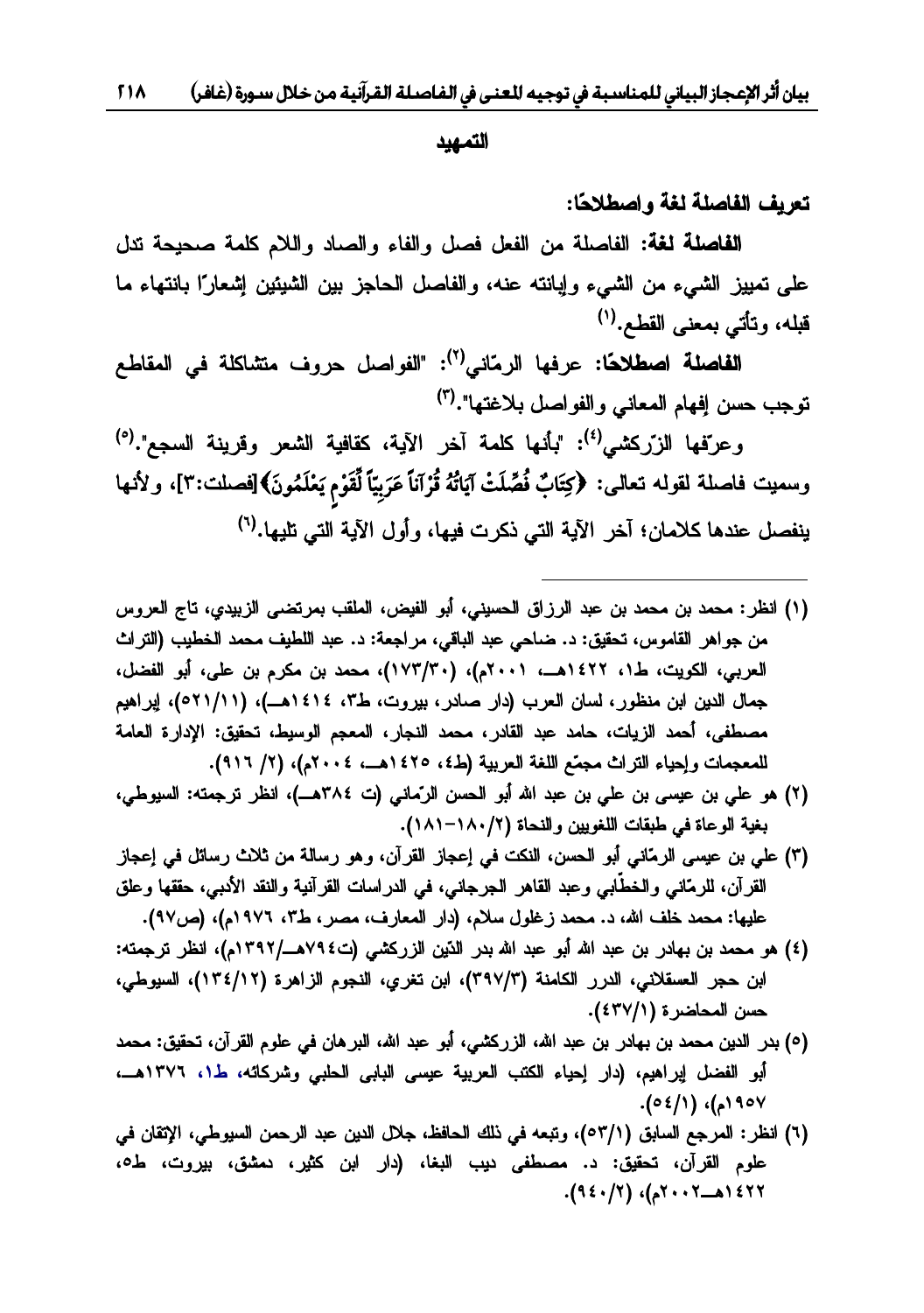وقد فرق أبو عمرو الدّاني<sup>(٧)</sup> بين الغواصل ورؤوس الآي بقوله: "أما الفاصلة فهي الكلام التام المنفصل مما بعده، والكلام التام قد يكون رأس آية، وكذلك الفواصل يكنّ رؤوس أي وغيرها فكل رأس أية فاصلة وليس كل فاصلة رأس آية، فالفاصلة تعم النوعين و تحمع الضرينن".<sup>(٨)</sup>

قال الزركشي: "اعلم أنّ من المواضع التي يتأكد فيها إيقاع المناسبة مقاطع الكلام و أو لخر ه، وابقاع الشيء بما يشاكله، فلا يدّ أن تكون المناسبة للمعنى المذكور أو لأ، والإ خرج بعض الكلام عن بعض، وفواصل القرآن العظيم لا تخرج عن ذلك، لكن منه ما يظهر ، ومنه ما يُستخرج بالتأمل للّبيب".<sup>(٩)</sup> وللفاصلة القر آنيّة متز ة عظيمة فهي تسهم في جلاء الإعجاز القرآني، وذلك لتتوع استعمالاتها، وقد تتوعت كتب البلاغة والإعجاز القرآني في ايضـاح تفصـيل علاقات الفاصلة بـالآية وبـالمقطـع وبـالسّورة.<sup>(١)</sup>

فكلها جاءت في القرآن فيها البلاغة والحكمة كما وصفها الرماني: "أنها طريق إلى افهام المعاني التي يحتاج اليها في أحسن صور ة بدل بها عليها".<sup>(٢)</sup>

### أقسام الفاصلة:

تنقسم الفاصلة من حيث ارتباطها بمضمون الآية إلى أربعة أقسام، هي: التمكين، والتوشيح، والإيغال، والتصدير . وقد يختلط على بعض الناس هذه الأبواب الأربعة.

(١) هو أبو عمرو عثمان بن سعيد بن عثمان بن سعيد بن عمر الأموي (ت٤٤٤هـ)، انظر ترجمته في الذهبي، تذكرة الحفاظ (٢١/٣)، الذهبي، المقتتي في سرد الكني (٤٣٦/١)، ابن العماد الحنبلي، شذرات الذهب (٢٧٢/٣).

- (۲) أبو عمرو عثمان بن سعيد الأموي الدانبي، البيان في عد أي القرآن، تحقيق: غانم قدوري الحمد، (مركز المخطوطات والتراث، الكويت، ط٤١٤ 11 (هــ، ١٩٩٤ م)، (ص١٢٦).
	- (٣) الزركشي، البرهان في علوم القرآن (٧٨/١).
- (٤) للاستزادة انظر: الزركشي، البرهان في علوم القرآن، النوع الثالث معرفة الفواصل ورؤوس الآي (٨٣١-٨٣)، السيوطى، الإتقان –النوع التاسع والخمسون (٩٤٠/٢-٩٤٦)، محمد الحسناوي، الفاصلة في القرآن، (دار الأصيل، حلب، ١٩٧٧م)، (ص٣٣٥-٣٤٦)، د. فاضل السامرائي، التعبير القرآني (دار عمار، عمان، ط٦، ١٤٣٠هــ، ٢٠٠٩م)، (ص١٧-٣٦٦-٣٦)، أ. د. نور الدين عتر، أثر المناسبات في كثيف إعجاز القرآن الكريم، (مجلة كلية الدراسات الإسلامية والعربية، دبي، العدد الثالث عشر، ١٩٩٦م). (ص٩٢).
	- (٥) الرماني، النكت في إعجاز القرآن (ص٩٨).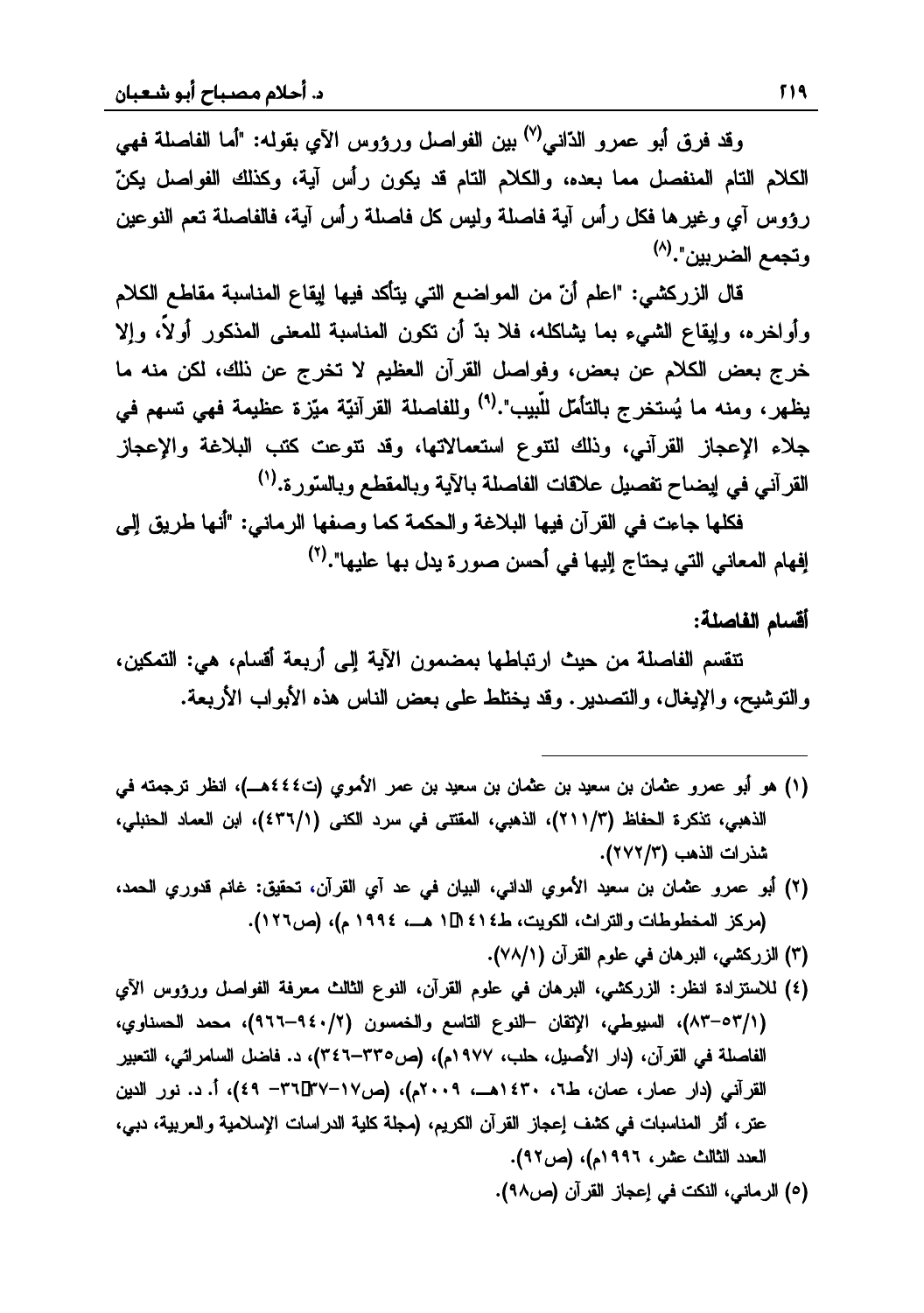الفرق بين أقسام الفاصلة:

 **ƇƒƂƆřƃœż -١**

ويسمّى ائتلاف القافية في الشعر والنثر ، وذلك بأن تأتي القافية متمكنة في مكانها، ومستقرة ومطمئنة فى موضعها، ومتعلقة معناها بمعنى الكلام كله تعلقًا تامًّا غير مستجلبة ولا مستدعاة، بحيث لو سُكت دون القافية كملها السامع بطباعه بدلالة من اللفظ عليها وأكثر فو اصل القرآن على هذه الصور ة.<sup>(٣)</sup>

ومن أمثلة ذلك قوله تعالى: ﴿الْيَوْمَ ثُجّْزَى كُلِّ نَفْس بِمَا كَسَبَتْ لَا ظُلْمَ الْيَوْمَ إِنَّ اللّ*ا*ّ سَرِيعُ **ó÷góó÷**الْحِسَابِ ﴾ [غافر:١٧]، وصف الله ﷺ في هذا الموضع هنا بأنه سريع الحساب مناسب لوجود أسباب لمهذه السرعة فهو –سبحانه وتعالى– لا يحتاج إلى اكتشاف أشياء جديدة تُبطئ<br>من سرعة الحساب؛ وذلك لإحاطة علمه بكل شيرء ولكمال قدرته.

يقول صاحب (التجرير والتوبر ): "فسُر عةُ الجسَاب تَقْتَضِي سُرِ عَةٌ الحُكم، وسُرِ عَةُ الْحُكم تَقْتَضِي تَمَلُّهُ الْحَاكِمِ مِنَ الْعِلْمِ بِالْحَقِّ، ومِن تَقْدِرِ جِزَاءِ كُلِّ عِلْمِلْ عِلَى عِمَلِهِ دُونَ تَرَ دُّد و لا يَحِبْ لِأَنَّ الحاكم علَّامُ الغُوُ بِ، فكانَ قَوْلُهُ: سَرَ بِعُ الْجِسابِ عِلَّةً لِجَمِيعِ مَا تَقَدَّمَهُ فِي هذَا الغَر<sup>َ</sup>ض. وَالمَعْنَى: أَنَّ اللَّهَ ﷺ محَاسِبُهُم حِسَابًا سَرَ يعًا لِمَأَنَّهُ سَرَ يـمُ الـحساب.<sup>(٤)</sup>  **ŠƒŬƍřƃŒœƆŊƍ -٢**

وهو أن يكون في أول الكلام ما يستلزم القافية، أي أنّ المعنى يشير إلى الفاصلة قبل قراءتها، والفرق بين التوشيح والتمكين أنّ التوشيح لا بد أن تتقدم القافية معنى يدل عليها، أما التمكين فلا، ولا تكون كلمة التوشيح إلا في أول الصدر، وإن لم تكن كذلك فلا توشيح والله أعلم.<sup>(١)</sup>

- (١) انظر: الزركشي، البرهان في علوم القرآن (٧٨/١)، تقي الدين أبي بكر علي بن عبد الله الحموي الأزراري، خزانة الأنب وغاية الأرب، تحقيق: عصام شعيتو، (دار ومكتبة الهلال، بيروت، ط١، ٩٨٧م) (٢/٢٤٤)، السيوطي، الإتقان (٢/٢٥٩).
- (٢) محمد الطاهر بن عاشور، تحرير المعنى السديد وتتوير العقل الجديد من نفسير الكتاب المجيد، المعروف بتفسير التحرير والتنوير (دار سحنون للنشر، تونس،١٩٩٧م)، (١١٢/٩).

من أبي الأصبع، تحرير التحبير في صناعة الشعر والنثر (ص٣٩).

 $\overline{\phantom{a}}$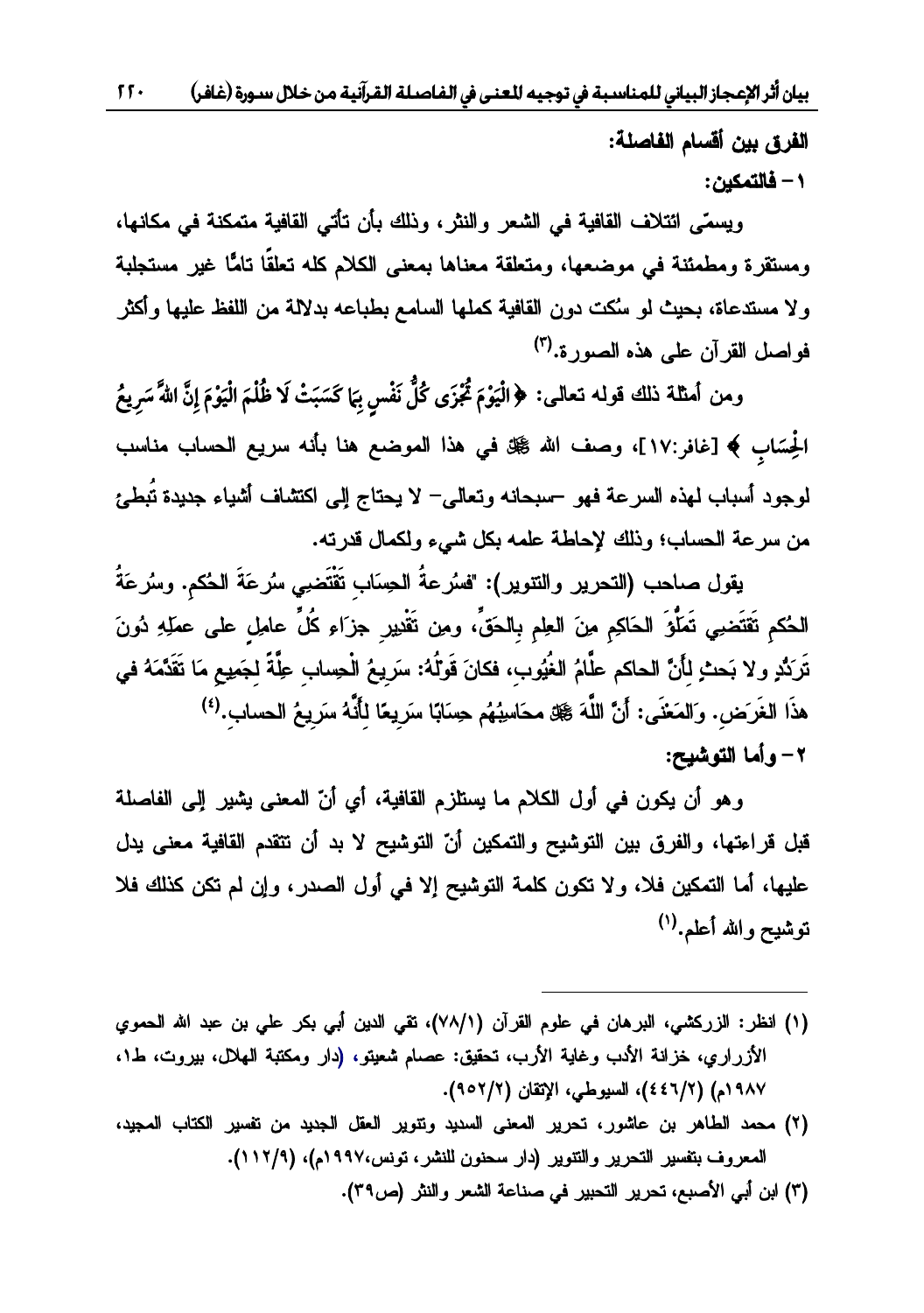وأما الفرق بينه وبين التصنيل أنّ التصدير دلالته لفظية والتوشيح دلالته معنوية، تِّ حَقولِه تعالى: ﴿وَآَيَةٌ لَهُمُ اللَّيْلُ نَسْلَخُ مِنْهُ النَّهَارَ فَإِذَا هُمْ مُظْلِمُونَ﴾ [يس:٣٧]، فإنه من كان .<br>ق **÷õ÷÷**حافظًا لهذه السور ة، متفطنًا البر أن مقاطع فواصلها النون المردفة، وسمع في صدر هذه الآية (وآية لمهم الليل نسلخ منه النهار) علم أن الفاصلة (مظلمون)، فإذا زال نور النهار عن الأفق وانسلخ عن ليله أظلم ما دامت نلك الحال.<sup>(٢)</sup>

**ëó KôÛó wô fôQó** ] :ƑƅŕŸśƌƅƏƁƃƅŨƄ **õÚm¬eTÐNó Îõ āÐ ôÊÐzóK÷ <sup>ó</sup> Ì ôOó ÷²ô óê ó** ą'nŕſƅŔ{١٩:ِّصلت ف ] {**wíó ÷õ÷**فِي قَولِهِ: ﴿فَهُمْ يُوزَعُونَ﴾ عطْفٌ وتَفْرِيعٌ على ﴿يُخْشَرُ﴾ لِأَنَّ الحَشْر<sup>َ</sup> يَقْتَضِي الوَزْعَ إِذ هو **÷÷**من لَوَاز مه عُرْفًا، إذ الْحَشْرُ يَستَلْزِمُ كَثْرُ ةَ عدد الْمَحْشُورِ بنَ، وكَثْرِ ةَ الْعَدَدِ تَسْتَلْزِمُ اللخْتَلَاطَ وتَدَلخُلَ يَعضيهمْ في يعض، فلا غِنَى لَهُم عَنِ الوَرْعِ لِتَصْنُفِيْهِمْ وَرَدٍّ يَعْضِيهِمْ عَنِ يَعْضِ،.. وَ هُوَ كَذَابَةٌ عَن كَثْرَ وَ الْمَحِشُو رينَ. <sup>(٣)</sup> **¾œźƒƗŒ -٣** (٤) :

وهو الإمعان: وهو ختم الكلام بما يفيد نكتة بيتم المعنى بدونها، ويُقال للمتكلم إذا تم معناه ثم تعداه بزيادة فيه عن الحد أنه أوغل. فهي تفيد معنى زائدًا بعد تمام معنى الكلام

- (۱) انظر: الزركشي، البرهان في علوم القرآن (٩٥/١)، وانظر البقاعي، نظم الدرر (٢٦٢/٦)، ابن عاشور، التحرير والتتوير (مج۹ج۱۸/۲۳).
	- (٢) ابن عاشور، التحرير والتتوير (مج٩ج٤ ٢٦٥/٢).

 $\overline{\phantom{a}}$ 

(٣) انظر: الزركشي، البرهان في علوم القرآن (٩٦/١)، ابن حجة الحموي، خزانة الأنب (٢٧/٢)، السيوطي، الإتقان نقلاً عن أبي الأصبع (٢/٢٥٢). ويسمى لِيغالًا، لأن المنكلم أو الشاعر أوغل في الفكر حتى استخرج سجعة أو قافية تفيد معنى زائدًا على معنى الكلام، وأصله من السير وهو السرعة، وأعظم ما وقع في هذا الباب قول الخنساء: وإن صنخرًا لتأتم الهداة به.... كأنه علم في رأسه نار، وهذا البيت لو أفرد بالتمثيل لأغني في باب ائتلاف القافية مع ما يدل عليه سائر البيت من بابي التوشيح والإيغال، لأن صدره يدل على عجزه دلالة التوشيح، ومعنى جملة البيت كامل دون قافيته، وفيه بوجودها زيادة لم تكن لمها قبلها، فإن هذه المرأة لم نترض لأخيها أن تأتمّ به عليةُ الناس، حتى جعلته علمًا يأتم به أئمة الناس، وهذا نتميم أدمج في صدر لفظ التوشيح، ولم ترض تشبيهه بالعلم، وهو الـجبل المرتفع المعروف بالمهداية حتى جعلت في رأسه نارًا، فقد أوغلت إيغالًا شديدًا بقولها: في رأسه نار. انظر [ابن أبي الإصبع، تحرير التحبير(ص٤٨)، أبو العباس ثعلب، شرح ديوان الخنساء، (ص١١)، الأصفهاني، الأغاني ٣٨٣/٩، [٢٨٠/٢٠٢٧/١٦٧٩/١٥٩/١١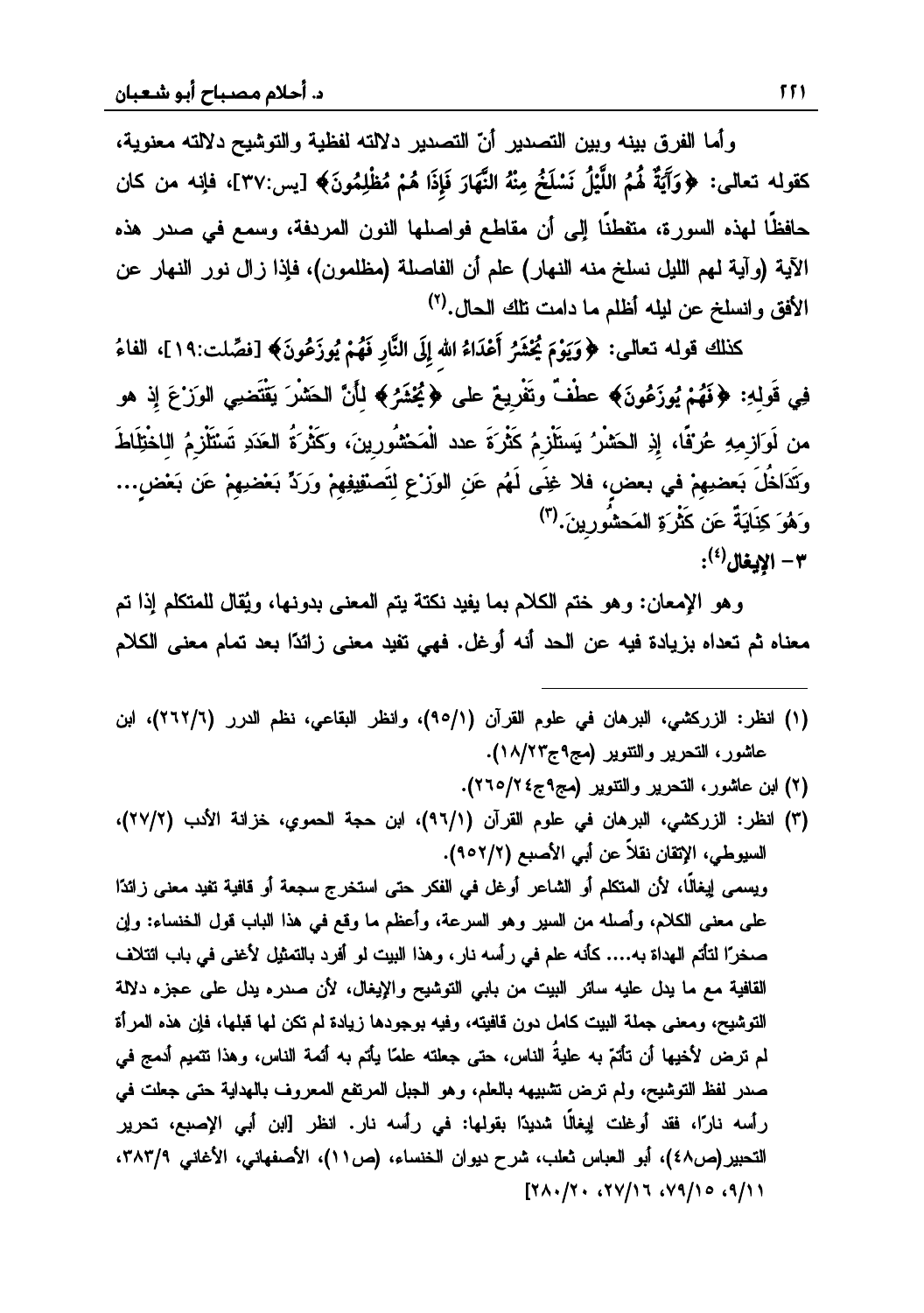بيان أثر الإعجاز البياني للمناسبة في توجيه للعنى في الفاصلة القرآنية من خلال سـورة (غافر)  $555$ 

كقوله تعالى: ﴿هَلْ يَنْظُرُونَ إِلَّا السَّاعَةَ أَنْ تَأْتِيَهُمْ بَغْتَةً وَهُمْ لَا يَشْعُرُونَ﴾ [الزُّخرف:٦٦]، فقوله: (وَهُمْ لَا يَشْعُرُونَ) لِيغال؛ لأنه يتم المعنى بدونه، فالساعة تأتيهم حال كونها مباغتة لهم ومفاجئة، لكن فيه زيادة مبالغة فِي حَالِ غَفْلَتِهِمْ وَعَدَم شُعُورِ هِمْ بِمَجِيئِهَا، فأتت الفاصلة تفيد معنى زائدًا على معنى الكلام، وجاء في الكلام لِيغال.<sup>(١)</sup> وجاعت جملة (وَهُمْ لَا يَشْعُرُونَ) التي هي في موضـع الحال من ضمير النصب في (تَأْتِيَهُمْ) مؤكدة لِلجملة التي قبلها كذلك.(٢) ٤- وأما التصدير:

فهو أن تتقدم لفظة الفاصلة في أول الآية، بمعنى توافق صدر الآية والفاصلة في اللفظ، ونسمَّى أيضًا رد العجز على الصدر .<sup>(٣)</sup> كقوله تعالى: ﴿وَمَا كَانَ النَّاسُ إِلَّا أُمَّةً وَاحِدَةً فَاخْتَلَفُوا وَلَوْلَا كَلِمَةٌ سَبَقَتْ مِنْ رَبِّكَ لَقُضِيَ بَيْنَهُمْ فِيهَا فِيهِ يَخْتَلِفُونَ﴾ [يونس:١٩]، وقوله تعالى: ﴿فَقُلْتُ اسْتَغْفِرُوا رَبَّكُمْ إِنَّهُ كَانَ غَفَّارًا﴾ [نوح:١٠]، وقوله تعالى: ﴿إِنَّ الَّذِينَ كَفَرُوا يُنَادَوْنَ لَقْتُ الله أَكْبَرُ مِنْ مَقْتِكُمْ أَنْفُسَكُمْ إِذْ تُذْعَوْنَ إِلَى الإِيَمَانِ فَتَكْفُرُونَ﴾ [غافر:١٠]. فقد ورد في صدر الآية قوله تعالى: (النين كفروا)، وختمت الآية بقوله تعالى: (فتكفرون) فتوافقت الفاصلة مع صدر الآية.

من خلال ما سبق يتضح مدى انسجام الفاصلة القرآنية مع ألفاظ ومعاني الآية دون تكلف أو استجلاب، وتظهر لنا بلاغة وإعجاز بيان القرآن الكريم، فصدق الله ﷺ القائل: ﴿ قُلْ لَئِنِ اجْتَمَعَتِ الإِنْسُ وَالْجِنُّ عَلَى أَنْ يَأْتُوا بِمِثْلِ هَذَا القُرْآَنِ لَا يَأْتُونَ بِمِثْلِهِ وَلَوْ كَانَ بَعْضُهُمْ لِبَعْضٍ ظَهِيرًا﴾ [الإسراء:٨٨].

وقد جاءت الفواصل القرآنية متآلفة تمام التآلف مع آياتها، مؤدية دورها في إتمام المعنى وإيصاله على نحو بديع معجز، حتى لو تكلف متكلف أن يستبدل الفاصلة بغيرها ما استطاع وما وجد غيرها يؤدي المعنى والإيقاع معاً، فالفاصلة إذن إحدى صور الإعجاز في بيان القرآن الخالد.

- (١) انظر : محمد الأمين بن محمد المختار بن عبد القادر الجكنى الشنقيطي، أضواء البيان في إيضاح القرآن بالقرآن، تحقيق: مركز البحوث والدراسات (دار الفكر للطباعة والنشر والتوزيع بيروت، لبنان، 1210 هـ - ۱۹۹۰ مـ)، (۱۳۹/۷).
	- (٢) انظر: ابن عاشور، التحرير والتنوير (مج١٠ ج٢٥١/٢٥١).
		- (٣) الزركشي، البرهان في علوم القرآن (٧٨/١).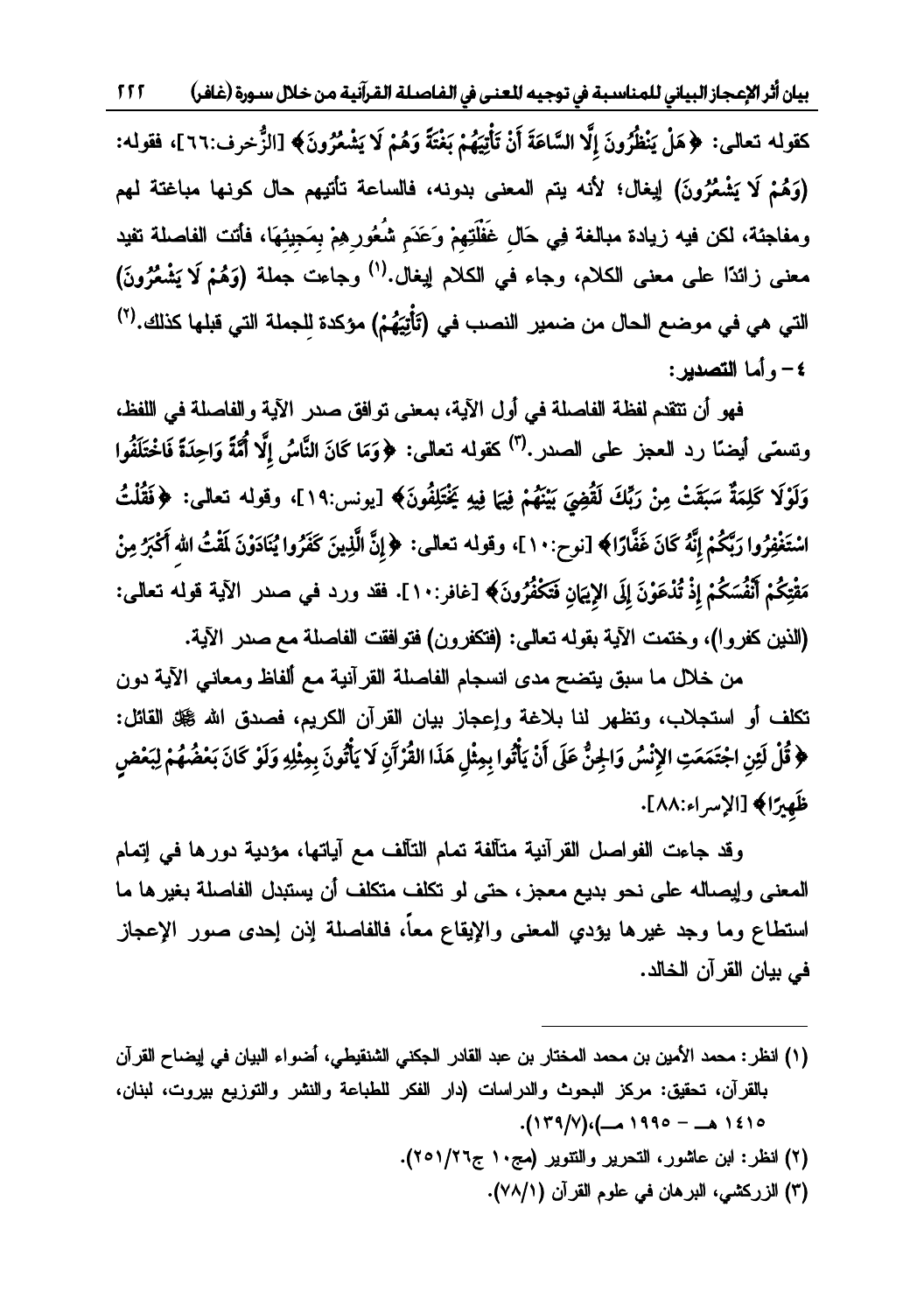# المبحث الأول

توجيه المعنى في العدول عن الأصل في الفاصلة

ير ي كثير من العلماء<sup>(٤)</sup> أنّ الفواصل من أوجه بلاغة القرآن الكريم، وأنها لا يُمكن أن تُوصف بالسجع؛ لأنه يدل على خضوع المعنى للألفاظ وهذا لا يليق بكلام الله ﷺ، وقد تكلَّم بهذا المعنى الرماني (ت ٣٨٦هـ)؛ حيث قال: "الفواصل بلاغة والأسجاع عيب؛ وذلك أن الفواصل تابعة للمعانى، وأما الأسجاع فالمعانى تابعة لمها"<sup>(٥)</sup>، ووصف فواصل القرآن بأنها بلاغة وحكمة؛ لأنها طريق إلى إفهام المعاني التي يحتاج إليها في أحسن صورة يدل بها عليه.

ولكن ابن سنان<sup>(٦)</sup> لم ير في التفريق بين الفواصل والسجع، ولم يعتبر السجع عيبًا والفواصل بلاغة، بل اعتبر أن فواصل القرآن على ضربين ضرب يكون سجعًا وهو ما تماثلت حروفه في المقاطع وضرب لا يكون سجعًا وهو ما نقاربت حروفه في المقاطع ولم تتماثل وكلاهما تابع للمعاني.<sup>(١)</sup>

كذلك أبو هلال العسكري<sup>(٢)</sup> كان يرى أن السجع والازدواج في الفواصل كثير في القرآن؛ كقوله تعالى: ﴿فَأَمَّا اليَتِيمَ فَلَا تَقْهَرْ﴾ [الضُّحى:٩] وغيره في كثير من الآيات، وكان يرى أن السجع إذا سلم من التكلف وبرئ من التعسف لم يكن في جميع صنوف الكلام أحسن منه.(۳)

- (١) كالرماني وتبعه الباقلاني في كتابه إعجاز القرآن ص ٥٧،
	- (٢) الرماني، النكت في إعجاز القرآن (ص٩٧).
- (٣) هو عبد الله بن محمد بن سعيد بن سنان أبو محمد الحلبي الخفاجي، وتوفَّى بقلعة عزاز مسمومًا سنة ست وستين وأربعمائة، انظر ترجمته: الصفدي، الوافي بالوفيات (١٩١/٥).
- (٤) انظر: عبد الله بن محمد بن سعيد بن سنان الخفاجي الحلبي، أبو محمد، سر الفصاحة (دار الكتب العلمية، بيروت، ١٤٠٢هــ ١٩٨٢م)، (ص١٧٢).
- (٥) هو الحسن بن عبد الله بن سهل بن سعيد بن يحيى بن مهران العسكري أبو هلال، توفي عام (٣٩٥ه)، انظر ترجمته: القفطي، في إنباه الرواة على أنباه النحاة (١٨٩/٤)، السيوطي، بغية الوعاة (١/٦٠١).
- (٦) انظر: أبو هلال الحسن بن عبد الله بن سهل العسكري، كتاب الصناعتين الكتابة والشعر، تحقيق: علمي محمد البجاوي ومحمد أبو الفضل إيراهيم (المكتبة العصرية، بيروت، ١٤٠٦هــ، ١٩٨٦م)، (ص ٢٦١). كذلك تناول هذا الموضوع- وجود السجع في القرآن- بإسهاب ابن الأثير في كتابه المثل السائر (ص٢٣٢).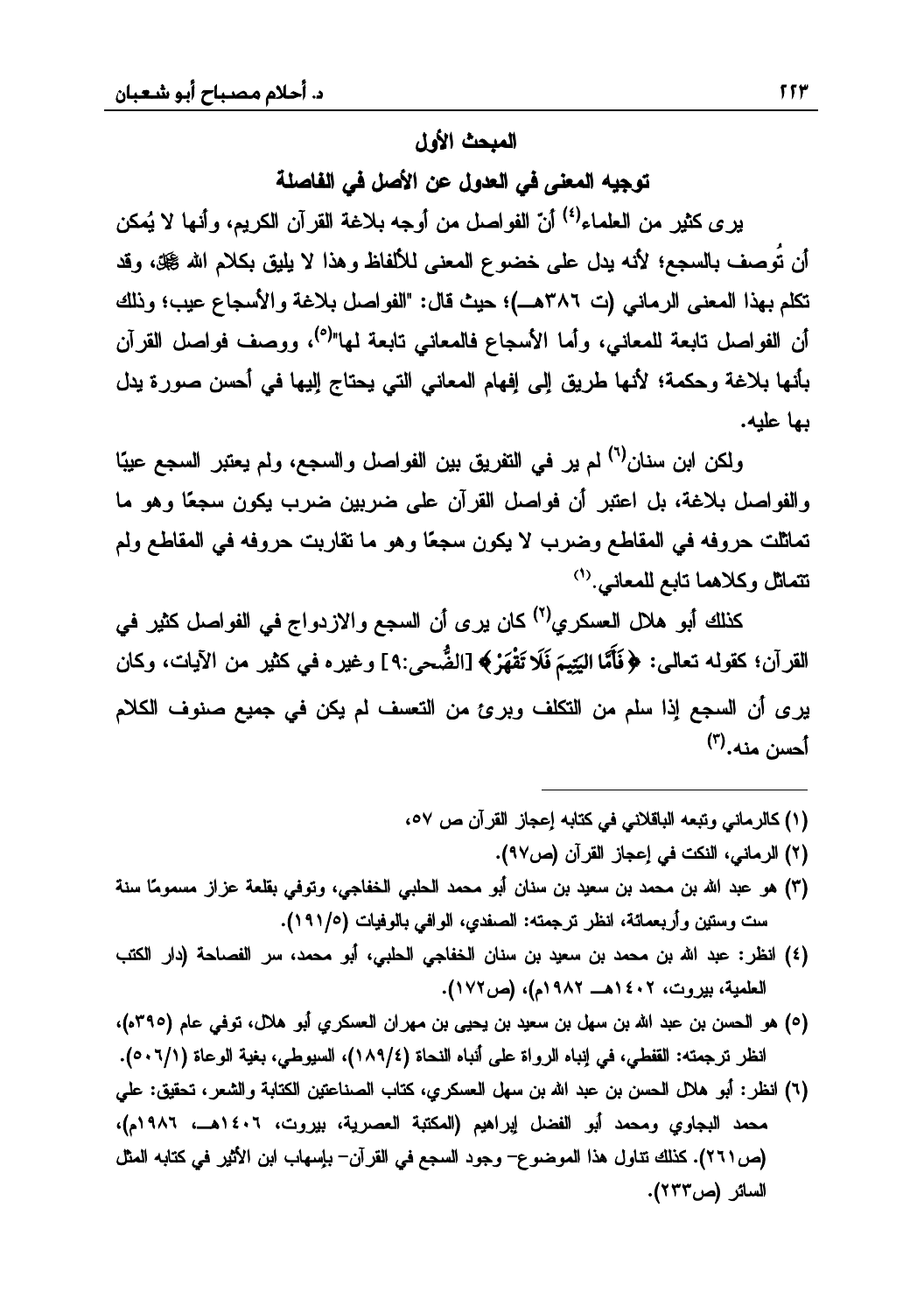بيان أثر الإعجاز البياني للمناسبة في توجيه للعنى في الفاصلة القرآنية من خلال سورة (غافر) 11٤

مما سبق يتبين أن الفاصلة من الناحية البلاغية أقرب إلى مفهوم القافية في الشعر و السجع في النثر. من حهة تشابه الحروف أو تقاريها في المخرج، ولكنَّها تختلف عنهما من جهة المقصد والمرجعية.

أولًا: دراسة صوتية لفواصل سورة (غافر):

استعمل القرآن في الفواصل حروفاً ذات وقع نغمي ووضوح سمعي لتظهر للسمع حين الوقف عليها، والوقف على أواخر الآيات من سنن القراءة كما هو معلوم. ما روى عن أم سلمة حينما سئلت عن قر اءة النبي ﷺ قالت: كان ر سول الله ﷺ يُقطِّع قر اعته، يقول: (الحمد لله رب العالمين) ثم يقف، (الرحمن الرحيم) ثم يقف، وكان يقرأ (ملك يوم الدين).<sup>(٤)</sup><br>ومن خلال تتتعي لفو اصل سورة (غافر ) وحدت أن فو اصلها انتهت بالحروف

ŵ¿ŧũƉ»ƄřŗũŕƂśƈƅŔŽƏũţƅŔƏƇŖ»ƄřŬƊ੶ƈƅŔŽƏũţƅŔƏřƆŝŕƈśƈƅŔ ũžŕŻŘũƏŬ¿ŰŔƏžƓžřƆƈŸśŬƈƅŔŽƏũţƅŕŗ'nŕŰţŏŔŨƍƏƀ

| م إلى إ ق إ |                              | ا د                                            |        |  |              |
|-------------|------------------------------|------------------------------------------------|--------|--|--------------|
|             | $\vert \tau \vert$ o $\vert$ | $\mathbf{A}$ and $\mathbf{A}$ and $\mathbf{A}$ | $\sim$ |  | $\mathbf{r}$ |
|             |                              |                                                |        |  |              |

#### **بعض النتائج المستخلصة من الإحصاء:**

- ۰١ نلاحظ أن حرف النون يفوز بأكبر نصيب في فواصل سورة غافر، ولا يخفي ما في هذا الحرف من الغنة الجميلة في السمع، فهو من أهم حروف الترنم في العربية، ويحق لنا بعد ذلك أن نقول إن عنصر الإيقاع والتتغيم يقصد إليه في القرآن قصداً، وليس مجرد محسنات زخرفية.
- ×− جاء حرف الباء تاليًا للنون، بليه الراء والدال، ثم حرفا الميم واللام، وكل هذه الحروف نتطق من الجزء الأمامي لجهاز النطق، وهذا كله له علاقة بسهولة النطق والوضوح السمعي، أي وصول صوت الحرف واضحاً إلى السمع، فليست كل الأصوات الإنسانية على السواء في نسبة الوضوح السمعي، فبعضها أوضح من يعض".<sup>(١)</sup> في حين أن حرف القاف، وحرف العين أقل استعمالاً من الحروف

 (١) رواه الترمذي في الجامع الصحيح (١٨٥/٥) وقال: حديث حسن صحيح.

<sup>(</sup>٢) رمضان عبد التواب، المدخل إلى علم اللغة (مكتبة الخانجي، القاهرة ٤٠٠هـ، ١٩٨٠م)، (ص١٠١).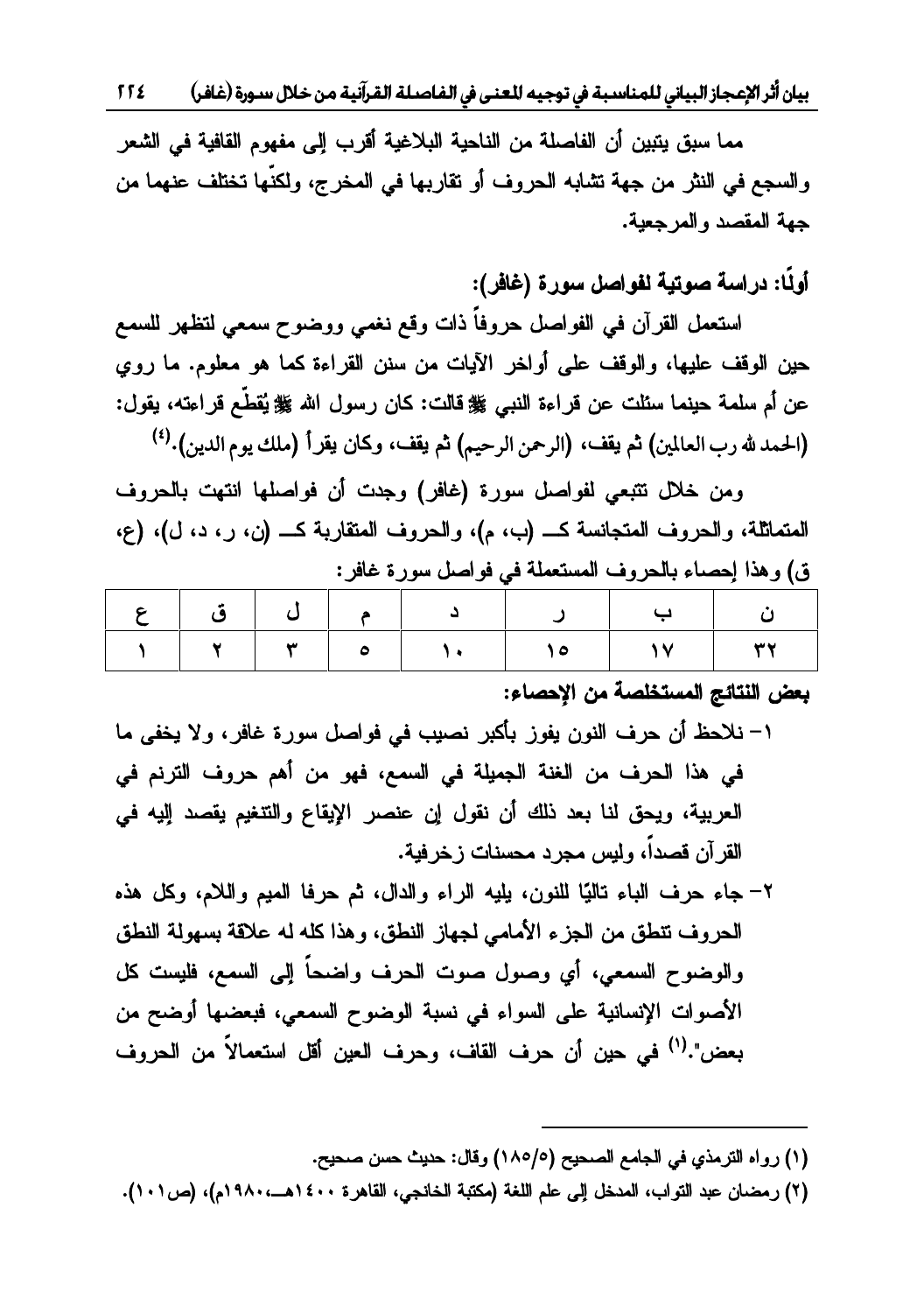الشفوية والأسنانية؛ وذلك لبعد مخرجيهما فهما يخرجان من الحنجرة والحلق.<sup>(٢)</sup> كذلك نجد حرص القرآن على الإيقاع اللفظي ونتاسق الفواصل في سورة غافر  $\overline{a}$  **]** ƑƅŕŸś ƌƅƏƁ ƓžřƆŰŕſƅŔ Ɠž 'nŕƔƅŔ Žũţ ŽŨţŗ **Ñõ maó õK ëómSó ó gbó Qó ô\*{÷Aó [ iQó ÷÷ó**ŘũŬƄƅŔřƅƛŧŶƈŕſƔſŦś(ŖŕƂŷ)ƉƈƇƆƄśƈƅŔ'nŕƔŚžŨţƏƓŗŕƂŷŕƎƆŰŌƏ**{٥:غافر{** عليها.<sup>(٣)</sup> وناسب التخفيف سرعة الأخذ من الله –تعالير– لمو لاء الأمم السابقة التير كذبت رسلهم وجادلتهم بالباطل.

 $\overline{\phantom{a}}$ خُ<br>وكذلك قوله تعالى: ﴿وَمَا كَانَ لَهُم مِّنَ اللهَّ مِن وَاق﴾ [غافر : ٢١]، أصلها واقى، ولكن حذف الياء يساويها صوتياً بما سبقها وتلاها من الفواصل، كذلك تخفيف الياء تناغمت مع سرعة أخذ الله لمكذبي رسلهم بسبب ذنوبهم، وهذا في حقيقة الأمر موجه لكفار قريش وتحذير هم من أن يحل بهم العذاب السريع كما حلّ بالأمم السابقة أمثالهم.

وقد يقع شيء مكان شيء في الفاصلة، وقد يقدم لفظ أو يؤخر حرصًا على إيقاع الألفاظ الذي حُيل الناس على حيه، الى حانب حرصيه على الدلالة أيضياً.

كذلك للفاصلة دور جمالي في تصوير لوحات جمالية ناطقة معبرة، بحيث تكون كل لوحة عبارة عن مقطع مكون من مجموعة آيات متتابعات في موضوع واحد، وهي لوحة تتسم بالحياة والخلود، ولعل هذا ما قصده الرّماني: "وإنما حسن في الفواصل الحروف المتقاربة؛ لأنه يكتنف الكلام من البيان ما يدل على المراد في تمييز الفواصل والمقاطع، لما فيه من البلاغة وحسن العبار ة".<sup>(٤)</sup>

وبعد تدبري لآيات سورة غافر وجدت أن الفاصلة عنصر أساسي من عناصر التصوير باللوحة القرآنية، حيث إن اللوحة القرآنية تتبع كل آياتها نقريبًا فاصلة واحدة أو فواصل متقاربة الإيقاع، حتى إذا تعت اللوحة وبدأت لوحة جديدة أو موضوع جديد من موضوعات السورة<br>تغيرت الفاصلة، وهي بذلك تدخل عنصراً أساسياً من عناصر تكوين اللوحة القرآنية.

- (۱) أبو عمرو الدانبي، التحديد في الإتقان والتجويد، تحقيق: غانم قدوري حمد(جامعة بغداد، ط٤٠٧هـــــ، ٩٨٩م)(ص١٠٤)، د. عبد الرحمن يوسف الجمل، المغني في علم التجويد برواية الإمام حفص عن عاصم، (مكتبة أفاق، غزة، ط٣، ٢٠٠١م)(ص١١٠ ١١١).
	- (٢) ابن عاشور، التحرير والتنوير(مج٩ج٤ ٨٧/٢).

(٣) الرمّاني، النكت في إعجاز القرآن (ص٩٨).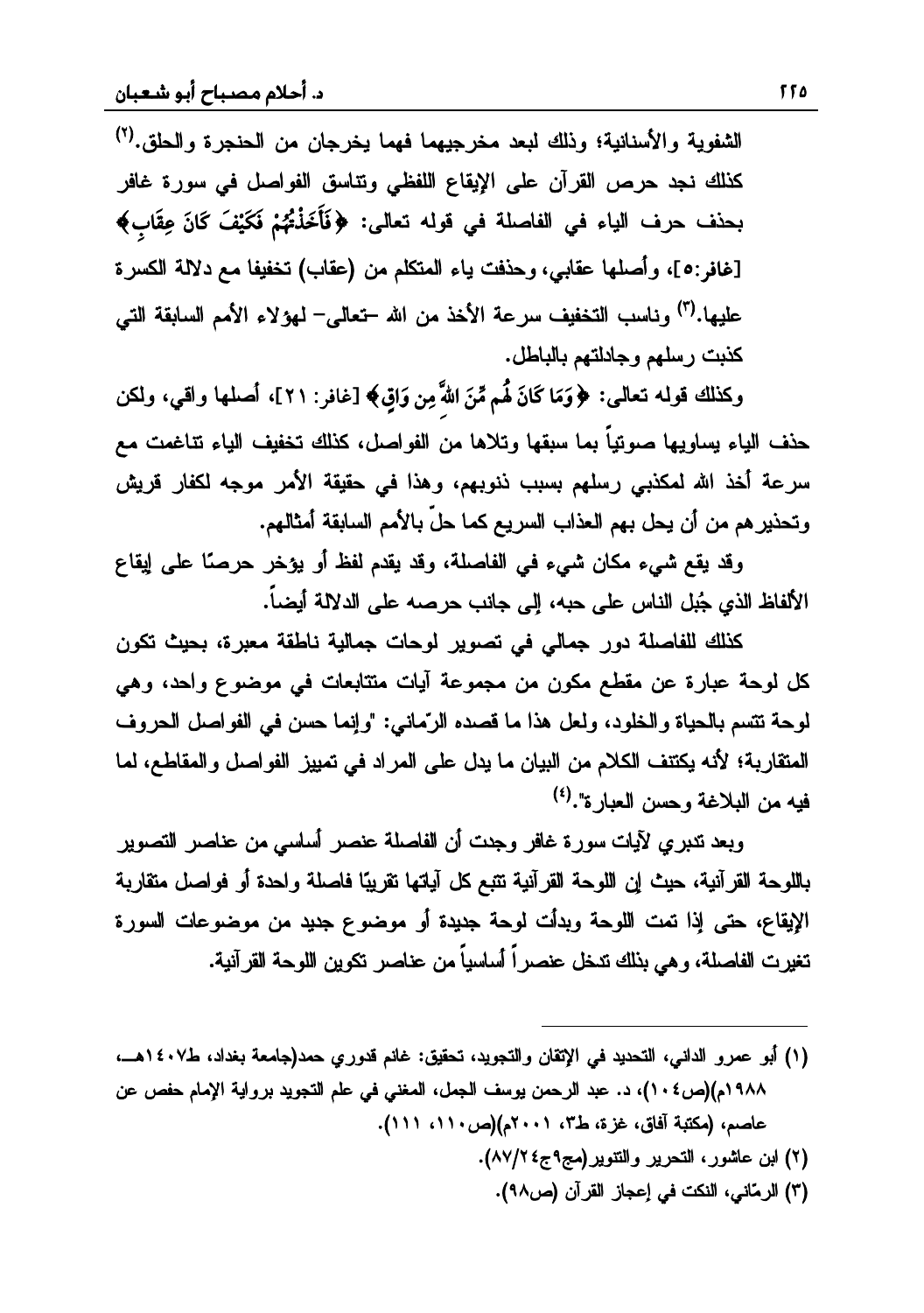بيان أثر الإعجاز البياني للمناسبة في توجيه للعنى في الفاصلة القرآنية من خلال سـورة (غافـر) 11 1

وحيث إن هذه السورة تعالج قضية الحق والباطل، وقضية الإيمان والكفر، نجد أن الفاصلة فيها تتغير بحيث تتتاسب مع عرض صور اللوحة وتتتاسق مع جو السورة كلها، فتأتي كل لوحة بإيقاعات ذات رنين خاص بها؛ فتأتي الفواصل مرة متقاربة وأخرى متماثلة<br>وتارة متباعدة.

و**يتضح هذا من خلال دراسة فواصل سورة غافر**:

انتُدِئتِ اللوحةِ الأولى بالحديثِ عن نزول القرآن الكريم وبيان اعجاز ه من خلال ابتدائه بالحروف المقطعة التبي جاءت للتحدي؛ لذلك انتهى أول مقطع في هذه السورة المكون من الآيات [1D°] وكانت فواصل هذه الآيات (حم، العليم) تتتهي بحرف المعيم، الذي هو حرف أغن مسبوق بحرف المد حيث يتناسب مع سياق نلك الآيات، ثم لمّا تغيّر الموضوع، وبدأت لوحة جديدة بانتقال الحديث إلى التعريف بالله تعالى وصفاته تغير إيقاع ِّ حَبَّ حَبَّ عَنْ مَسَّلَمَ مِنْ مَسَّلَمَ مِنْ الْمُصِيرِ ) في آية و لحدة، في قوله تعالى: ﴿غَافِرِ الذَّنبِ<br>الفاصلة فصارت ر اءً قبلها حرف مدّ (المصبر ) في آية و لحدة، في قوله تعالى: ﴿غَافِرِ الذَّنبِ وَقَابِلِ التَّوْبِ شَدِيدِ الْعِقَابِ ذِي الطَّوْلِ لَا إِلَهَ إِلَّا هُوَ إِلَيْهِ الْمَصِيرُ﴾ [غافر :٣] نـاسب هذا الإيقاع ذو **÷õõõ÷**الرنين الخاص ألفاظ تلك الآية، فكأنما هو مطارق.<sup>(י)</sup>

وبعد ذلك بدأت لوحة جديدة تبين حال المجادلين في آيات القرآن ومحاجة الكفار ومجادلتهم وكشف أباطيلهم فى الآيات [٤=٦] فيتغير إيقاع الفاصلة بحروف متقاربة مع تقارب في الوزن، فكانت هذه الفواصل (البلاد، عقاب، النار).

ثم بعد ذلك تبدأ لوحة جديدة بانتقال الحديث إلى بيان وظيفة حملة العرش واستغفارهم للمؤمنين واستجابة الله لدعائهم، فيتغير إيقاع الفاصلة في الآيات [٧-٩] فصارت ميمًا قبلها حرف مد (الجحيم، الحكيم، العظيم)، وجاء حرف المد هذا ليناسب جوّ الدّعاء ونسمات الرحمة والرضوان!! فتكون الفاصلة بذلك قد أسهمت في رسم اللوحة ونقل<br>الصورة كاملة.

ثمّ بعد ذلك بدأت لوجة جدبدة في الآيات [١٠-٢٢] وذلك بانتقال الجديث الي عرض بعض من مشاهد يوم القيامة، فتحولت الفاصلة إلى حروف متقاربة، ويتخلل هذه المشاهد إنذار من رب العالمين للكفرة، فنجد الفاصلة في آيات الإنذار قد تحولت إلى<br>حروف متباعدة.

 $\overline{\phantom{a}}$ 

<sup>(</sup>١) راجع: سيد قطب، ظلال القرآن (دار الشروق، القاهرة)، (٢٠٦٥/٥).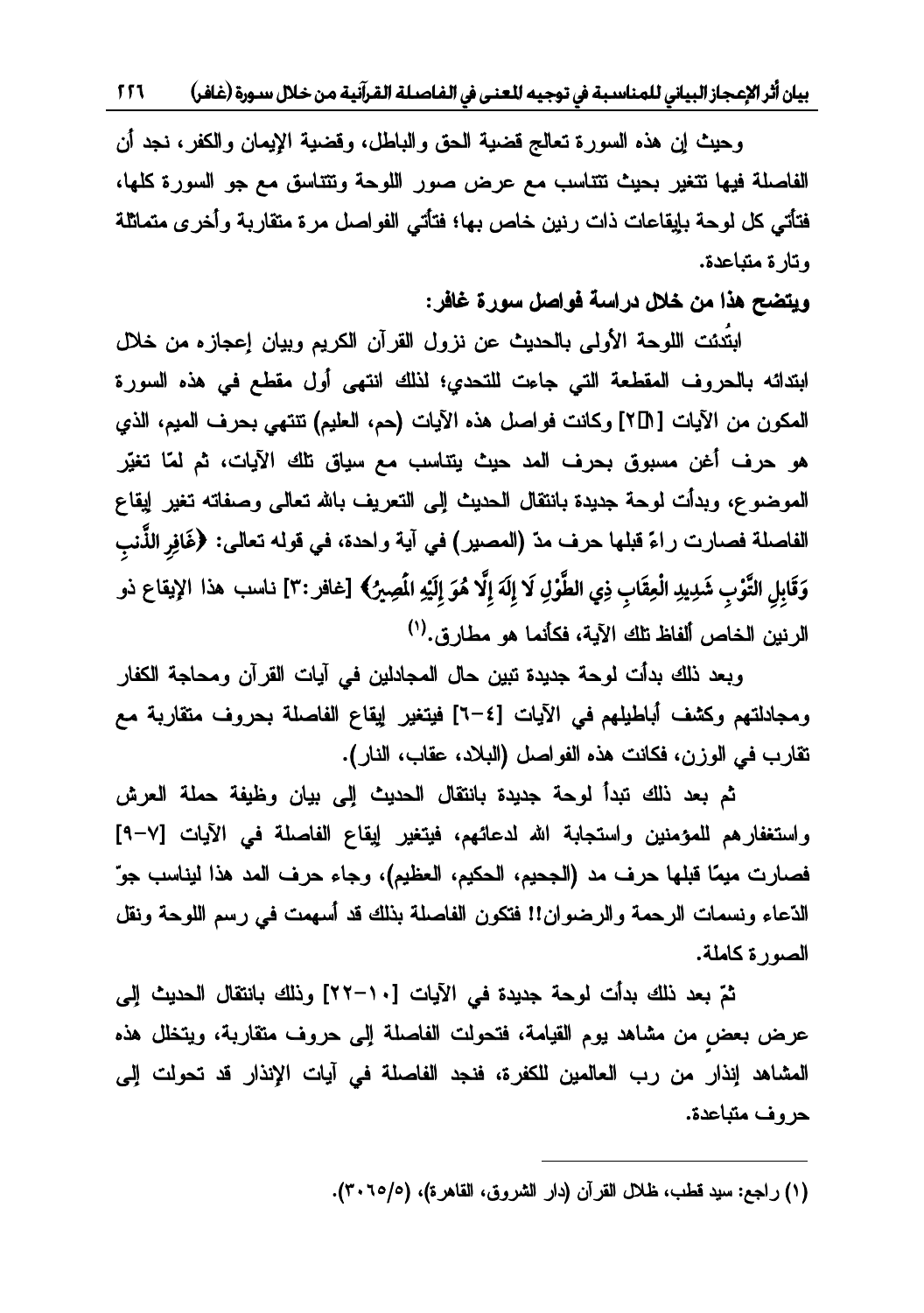والتوضيح كالآتي:

نجد أنه في الآيات [١٠-١٤] تعرض لنا مشاهد من أهوال يوم القيامة حيث الكفار وهم في قعر جهنم يتضرعون إلى الله –تعالى–، وتوبيخ وتقريع هؤلاء الكفار، ثم بيِّن سبحانه أن هؤلاء الكفار ما وصلوا إلى هذا الخلود والعذاب في جهنم إلا بسبب كفرهم وشركهم في الدنيا، مع أنَّه سبحانه أنزل لنا الآيات الكونية والآيات القرآنية الشاهدة له بالوحدانية والربوبية؛ لذلك يأمرنا بعد ذلك بأن نخلص الدعاء والعبادة له وحده لننجو من عذاب جهنم؛ لذلك جاءت فواصل هذه الآيات تتتهى بحروف متقاربة على النحو التالي: (ن، ل، ر، ب، ن) في الكلمات التالية: (فتكفرون، سبيل، الكبير، ينيب، الكافرون)، والملاحظ تماثل الفاصلة الأولى مع الفاصلة الأخيرة في هذه اللوحة لتشير إلى ترابط آياتها.

ثم جاءت آية الإنذار [١٥] فتغيرت الفاصلة إلى حرف متباعد وهو حرف القاف المسبوق بألف مدية في قوله تعالى: ﴿لِيُنلِرَ يَوْمَ التَّلَاقِ﴾ فناسب هذا الحرف الإنذار لما فيه من صفات قوة كالجهر والشدة والاستعلاء وغيرها من الصفات.<sup>(١)</sup>

ثمّ بعد ذلك تحولت الفاصلة في الآيات [٦ ٢]١٧] إلى حروف متقاربة (ر، ب) مسبوقين بألف مدية في الفاصلة (القهار ، الحساب) لتكتمل اللوحة القرآنية فيأتي بمشهد آخر من مشاهد يوم القيامة حيث يظهر الناس من قبورهم لا شيء يسترهم، ولا يخفي على الله من أعمالهم وأحوالهم شيء، في هذا الموقف العظيم يقول الله –تعالى–: (لمن الملك اليوم)، فلا يجيبه أحد، فيجيب نفسه بنفسه فيقول: (لله الواحد القهار)، ثم تجازى كل نفس بما عملت، ويحاسب الخلائق جميعًا، يا له من مشهد عظيم مهول!!

ثمّ تلت هذا المشهد آية إنذار أخرى من أهوال يوم القيامة [١٨] فتحولت الفاصلة الِي حرف متباعد وهو حرف العين المسبوق بألف مدية في قوله تعالى: ﴿وَأَنذِرْهُمْ يَوْمَ الْآزِفَةِ...يُطَاعُ﴾فناسب هذا الحرف الإنذار القوي لما فيه من صفة قوية وهي صفة الجهر .<sup>(2)</sup>

- (١) انظر: سيبويه، الكتاب(٤٣٤/٤)، أبو عمرو الداني، التحديد في الإتقان والتجويد، تحقيق: غانم قدوري حمد (جامعة بغداد، ط٤٠٧هـــ، ١٩٨٨م) (ص١٠٧)، د. عبد الرحمن يوسف الجمل، المغني في علم التجويد برواية الإمام حفص عن عاصم (ص٢٤٢).
- (٢) انظر: الكتاب، سيبويه(٤٣٤/٤)، أبو عمرو الداني، التحديد في الإتقان والتجويد(ص١٠٧)، د. عبد الرحمن يوسف الجمل، المغنى في علم التجويد برواية الإمام حفص عن عاصم (ص١٤١).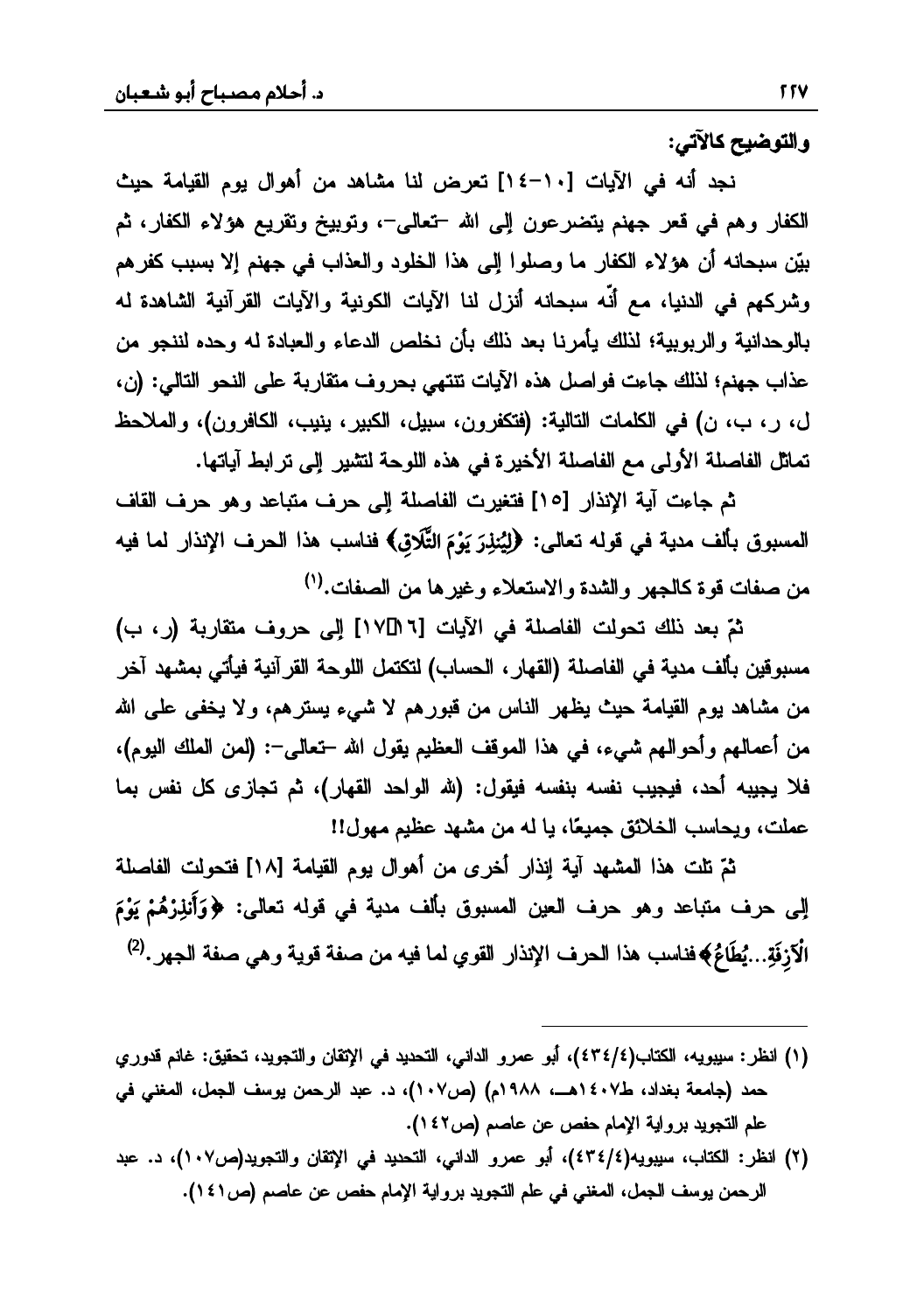بيان أثر الإعجاز البياني للمناسبة في توجيه للعنى في الفاصلة القرآنية من خلال سـورة (غافـر) 15۸

ثمّ بعد ذلك تحولت الفاصلة في الآيات [19−٢٠] الى حروف متماثلة وهو حرف الراء فجاءت الفاصلة (الصدور، البصير) لتكتمل مشاهد يوم القيامة فتخبر عن سعة علم الله ﷺ واطَّلاعه، وعلى إظهار أنوار العدل يوم القيامة، ثمّ تلت هذه الآيات آية إنذار أخرى [٢١] لكفار قريش المكذبين برسولهم فأمرهم على لسان نبيهﷺ أن ينظروا نظرة اعتبار وموعظة لمما حلٌّ من عذاب بالأمم السّابقة لمّا كذبت رسلها، فأخذهم الله بذنوبهم؛ لذلك انتهت آية الإنذار بحرف متباعد وهو حرف القاف المسبوق بألف مدية في قوله تعالى:  $\overline{\phantom{a}}$ ِّفَرَّةٍ مَنْ الْمَسِينِينَ بِهِ الْمَسَانِينَ مِنْ الْمَسَانِينَ مِنْ الْمَسَلِمِينَ مِنْ مَسْمَلَتِ قَوْةٍ.<br>وَمَا كَانَ لَهُم مِّنَ اللهِ مِن وَاقٍ**﴾ فناسب هذا الحرف هذا الإنذار لما فيه من صفات قوة.** 

ثم انتهت اللوحة القرآنية مقررة أنّ سبب أخذ الله گڼل للأمم السابقة وعذابهم كفرهم بالآيات البينات والحجج الواضحات التي جاءتهم بها رسلهم وتكذيبهم لها، لذلك  $\overline{a}$ تحولت الفاصلة في هذه الآية إلى حرف الباء في قوله تعالى: ﴿إِنَّهُ قَوِيٌّ شَدِيدُ الْعِقَابِ﴾<br>تحولت الفاصلة في هذه الآية إلى حرف الباء في قوله تعالى: ﴿إِنَّهُ قَوِيٌّ شَدِيدُ الْعِقَابِ﴾ **õ**فناسب هذا الحرف أن يكون نهاية اللوحة القرآنية الكبيرة؛ لأن مخرجه من بين الشفتين دانطياقهما<sup>(י)</sup>، فأغلقت هذه اللوحة على حرف الياء.

والملاحظ أن الحروف بعيدة المخرج (ق، ع) لم تأت في هذه السورة إلا في آيات الإنذار السابقة فقط.

ولختلاف حروف فواصل هذه اللوحة القرآنية جاءت لتتتاسب مع عرض هذه الصورة العنيفة المخيفة لنتتاسق مع جو السورة كله الذي هو جو معركة، جو صراع بين<br>الحق والباطل.

وتبدأ لوحة جديدة [٢٣–٤٦] بموضوع جديد يعتبر مثالًا من أمثلة الأمم السابقة التي كفرت وكذبت برسلها، وهي قصة موسى الطّخة وإنكار فرعون عليه الدعوة إلى الله – تعالى–، ومناظرة الرجل المؤمن لقوم فرعون نائبًا عن موسى الطِّيِّة، بحيث تبين هذه المناظرة دعوة الحق وبراهينها القوية الناصعة، ومنهجها وأساليبها المتتوعة في إطار تفويض الأمر لله ﷺ من قبل ومن بعد؛ لذلك نجد أن إيقاع الفاصلة تغيّر إلى حروف متقاربة، ويتخلل هذه اللوحة مشاهد نتحد فيها الحروف لتظهر معالم بارزة في هذه اللوحة القرآنية، حتى تظهر هذه اللوحة وكأنها مكونة من عدة مشاهد تزين هذه اللوحة وكأنها باقات جميلة؛ لذلك نرى أن اللوحة بدأت بالإخبار عن إرسال موسى الظيلا بالآيات والحجج

 $\overline{\phantom{a}}$ 

<sup>(</sup>١) انظر : الكتاب، سيبويه(٤٣٣/٤)، أبو عمر الداني، التحديد في الإتقان والتجويد (ص١٠٦).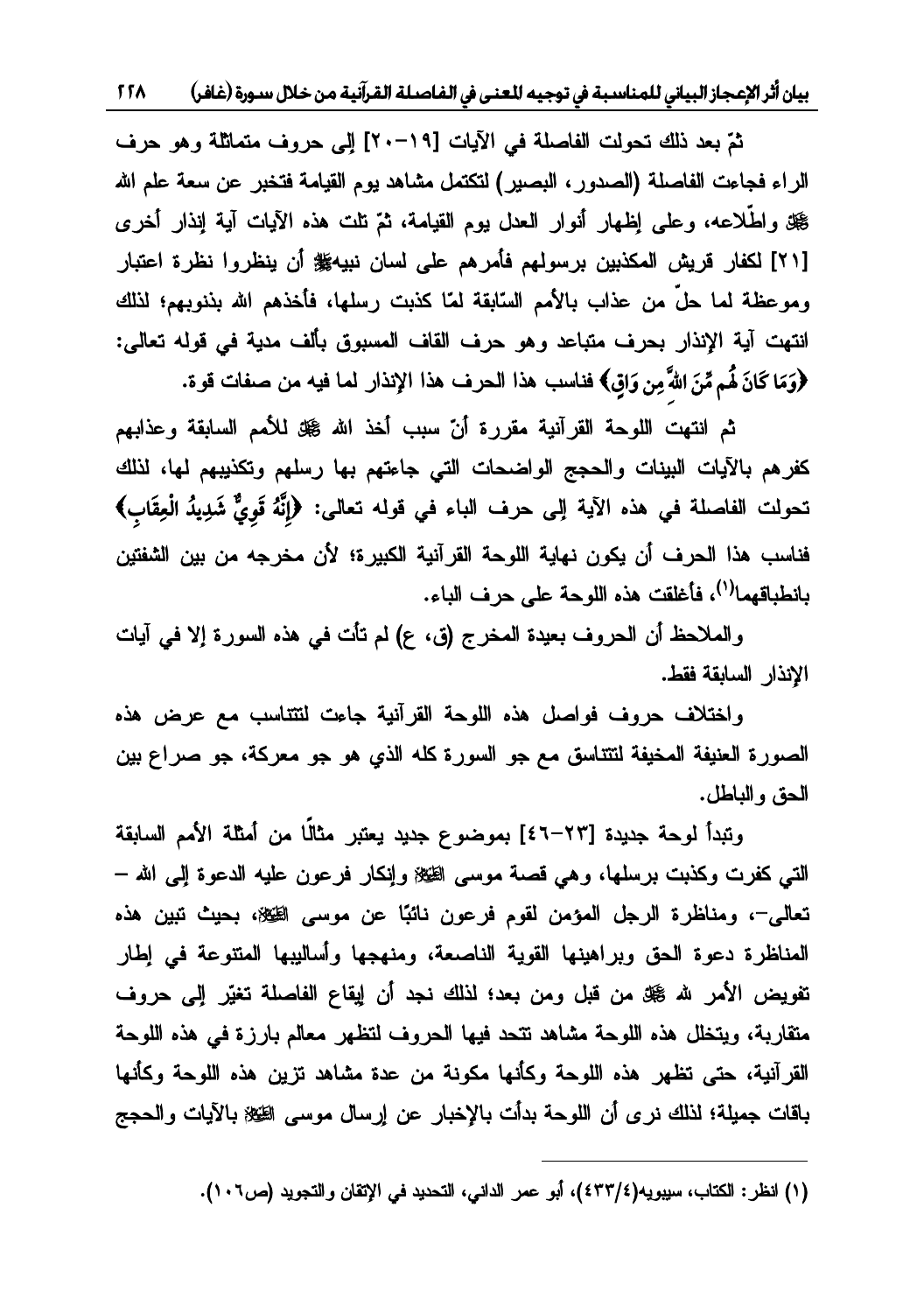لقوية فانتهت يجر ف النون يكلمة (مين)، ثمّ تلتها الآيات [٢٤-٢٦] التي تتحدث عن انكار فرعون على موسى وهارون الدعوة إلى الله، فتغيرت الفاصلة إلى حروف متقاربة في المخرج والوزن على النحو التالي: (ب، ل، د) في الكلمات التالية: (كذَّاب، ضلال، الفساد). ثمّ انتقل المشهد [٢٧–٢٨] إلى موسى الطِّيِّة وهو يستعيذ بالله صحيَّة من شر كل متكبر، وإلى وجود رجل مؤمن يدافع عن دعوة الله گيلة، فكانت الفاصلة واحدة هي الباء (الحساب، كذَّاب) متماثلة؛ بسبب وحدة القصد وهو الدفاع عن دعوة الله –تعالى–.

ولما استمر الحديث عن دفاع الرجل المؤمن عن موسى ودعوته واستماتته في قال علي العادي التي تصل عليه المغرج والوزن في ﴿وَمَا أَهْدِيكُمْ إِلَّا سَبِيلَ<br>ذلك، جاء لِيقاع الفاصلة بحروف متقاربة في المخرج والوزن في ﴿وَمَا أَهْدِيكُمْ إِلَّا سَبِيلَ **õ÷**الرَّشَادِ﴾ [غافر :٢٩]وما بعدها من الآيات حتى الآية الخامسة والثلاثين انتهت بحرف الراء **¬**(جبار)، تخلل هذا الحديث ثلاثة آيات [٣٦-٣٣] توحدت في الفاصلة وهي حرف الدال المسبوق بحرف المد (للعباد، النتاد، هاد) حيث يبرز الجانب العاطفي، فيظهر حبه وخوفه<br>على من يدعوهم.

بعد ذلك تغيرت الفاصلة [٣٦–٣٧] إلى حرف الباء في (الأسباب، تباب) لمّا انتقل العشهد إلى فرعون الذي أراد أن ينفي وجود الإله بالدليل الحسى بعدما سمع قول الرجل المؤمن، فلمّا عاد مؤمن آل فرعون في وعظه لقومه انتقلت الفاصلة إلى حرف الدال [٣٨] وما بعدها من الحروف المتقاربة استمرت حتى الآية الرابعة والأربعين حيث تفويض الأمر إلى الله -تعالى-، وكانت الفاصلة في الكلمات التالية: (الرشاد، القرار، حساب، النار، الغفار ، النار ، العباد). مع الملاحظ أن فاصلة الآيات الثلاث قبل الأخيرة توحدت في حرف الراء؛ لأن دعوته هنا في هذه الآيات فيها تصريح بإيمانه بالله گيل وبرسالة موسى الطِّيُّلا، في حن أن حديثه لقومه قبل ذلك لم يصرح من خلاله عن إيمانه. ثمّ تغيرت الفاصلة [٤٥-٤٦] إلى حرف الباء حيث توحدت الفاصلتان في كلمة (العذاب) لينتقل إلى المشهد الأخير في هذه اللوحة القرآنية، حيث عرضت لنا نجاة موسى الظيلا والرجل المؤمن ونهاية أمر آل<br>فرعون وهي العذاب الشديد في الدنيا والآخرة.

وهكذا انتهت هذه اللوحة القرآنية بمشاهدها المختلفة، فرأينا كيف تتتقل الفاصلة لتظهر لذا تقسيمات هذه اللوحة القرآنية بوضوح، مع الملاحظة بأن هذه اللوحة بدأت<br>بحرف الباء وانتهت بحرف الباء فتظهر لذا بوضوح حدود هذه اللوحة. ثم تبدأ لوحة أخرى<br>[٤٠٧-٥] بفواصل متقاربة الحروف مسبوقة بألف مديّة: (د، ر، ب، ل) في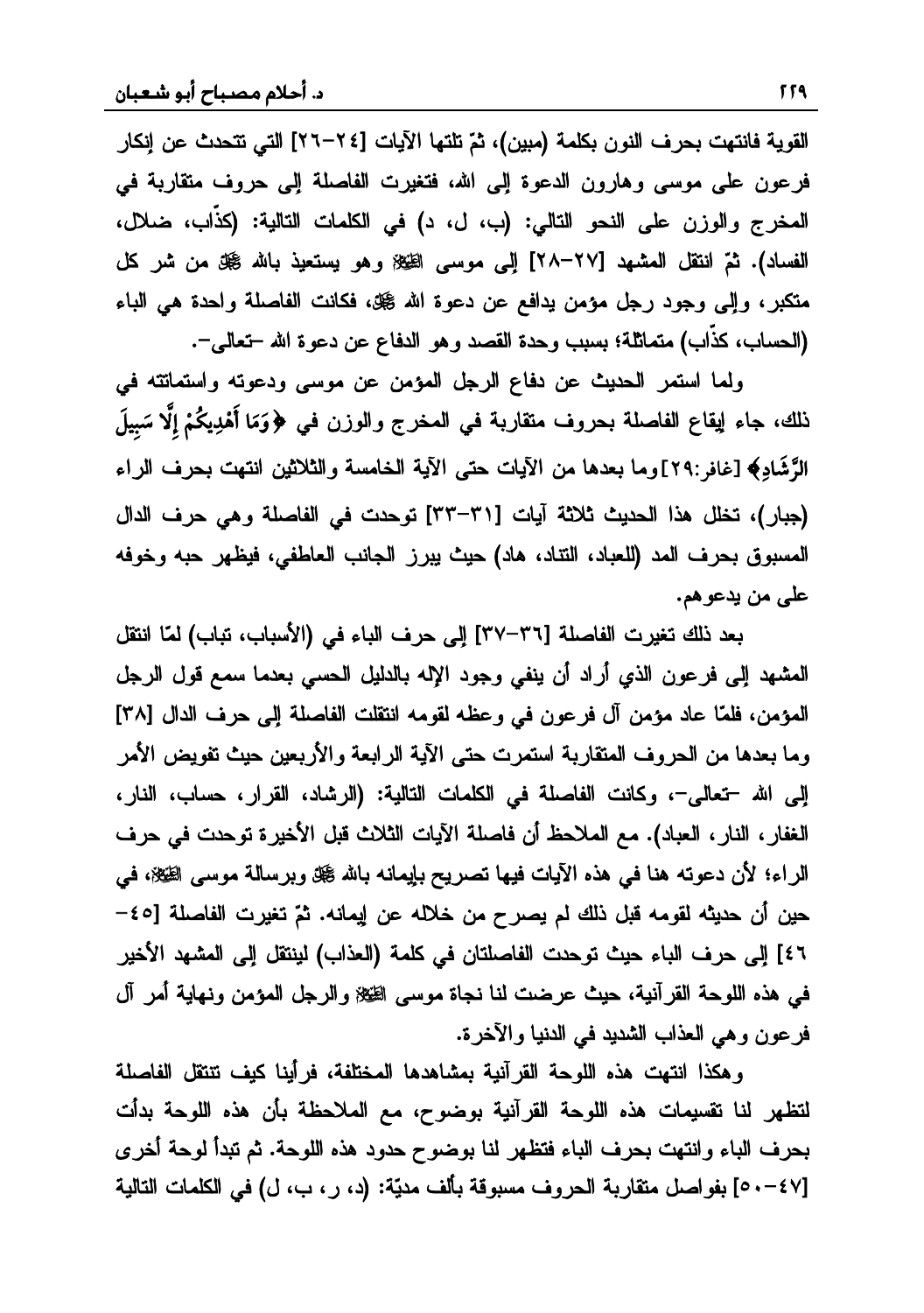٢٣٠ ǂǧƢǣƧǁȂLJDZȐƻǺǷƨȈǻƕǂǬdzơƨǴǏƢǨdzơĿŘǠŭơǾȈƳȂƫĿƨƦLJƢǼǸǴdzňƢȈƦdzơǃƢƴǟȍơǂƯƗǹƢȈƥ

(النار ، العذاب، ضلال)، بموضوع جديد يعرض لنا مشهدًا آخر من مشاهد يوم القيامة حيث لمناظر ة بين رؤساء الكفار وأتباعهم في النّار . فإذا انتهت اللوجة الأخروبة وبدأت لوجة [0⁄2-01] الوعد بالنصر لرسله، وبيان أن العاقبة للمؤمنين المهتدين الطائعين ولرسلهم في الدنيا ويوم القيامة، فقد نصر موسى الطِّيِّينْ رغم جبروت فرعون، نـجد أن الفاصلة تغيرت إلى حرف الدال وتليها حروف متقاربة لهذا الحرف مسبوقة بألف مديّة أيضًا، وهي: (د، رِ ، بِ، بِ) في الكلمات التالية: (الأشهاد، الدارِ ، الكتاب، الألباب) وتماثل الفاصلتين الأخيرتين؛ لأن الآية الأخيرة جاءت لتوضيح ما قبلها.

شم بدأت لوحة أخرى [٥٥-٥٦] فتحولت الفاصلة إلى حرف الراء (الإبكار -البصير)؛ وذلك لأن الخطاب تحول إلى رسول الله محمد ﷺ يأمره بالصبر والاستغفار والتسبيح والاستعاذة بالله گيلة، ويبين لـه أن سبب جدال الكفار بآيات الله –تعالمي– هو الـحسد وحب الرياسة والتكبر عن أن يكونوا تبعًا للرسول ﷺ، ثمّ يتغير نظام الفاصلة [٥٦-٨٥] فتصبح بحرف النون وقبله مد طويل تستمر هذه الفاصلة إلى نهاية السورة، وكأنه في هذه الآيات يصدر أحكامًا ومواعظ بعد نهاية القصة، مستمدًا منها، ولمهجة الحكم تقتضي أسلوبًا موسيقنًا غير أسلوب الاستعراض ويقتضي ابقاعًا قويًا رصيبيًا، بدل ابقاع القصبة المسترسل وكأنما لهذا السبب كان التغيير؛ لذلك ختمت السورة بلوحة تعرض لنا فيها مصارع الغابرين من الأمم السابقة الذين كفروا بالله ﷺ وكذّبوا برسلهم، وعقوبة الله لهم في الدنيا<br>والآخر ة لتكون عبر ة لغبر هم، فتتاغمت هذه اللوحة مع الإيقاع لتؤدي الغرض المطلوب.

وهكذا نرى كيف أن الفاصلة شاركت في رسم اللوحات البديعة، ونقل القارئ في جو نلك السورة من إيقاع الزجر والشدة إلىي إيقاع الرحمة والرضوان، ومن إيقاع التتكيل والدمار إلى إيقاع الهدوء والنعيم، وتنتهي بالإيقاع القوي الرصين وهذا بلا شك من صور الإعجاز والجمال في هذا الكتاب الخالد.

# ثانيًا: مناسبة التقديم والتأخير في الفاصلة القرآنية:

للفاصلة القرآنية وظيفة مهمة في كثير من آيات القرآن، وربما أدت رعايتها إلى تقديم عنصر أو تأخيره من عناصر الجملة، ولقد يتكلم البلاغيون في أغراض التقديم والتأخير، فيوردون من أسباب ذلك أمورًا ندور حول رعاية المعنى، ربما جعلوا الاهتمام يمدلول اللفظ عنوانًا بندرج تحته الكثير من هذه الأمور وهذا أمر الا اعتراض عليه.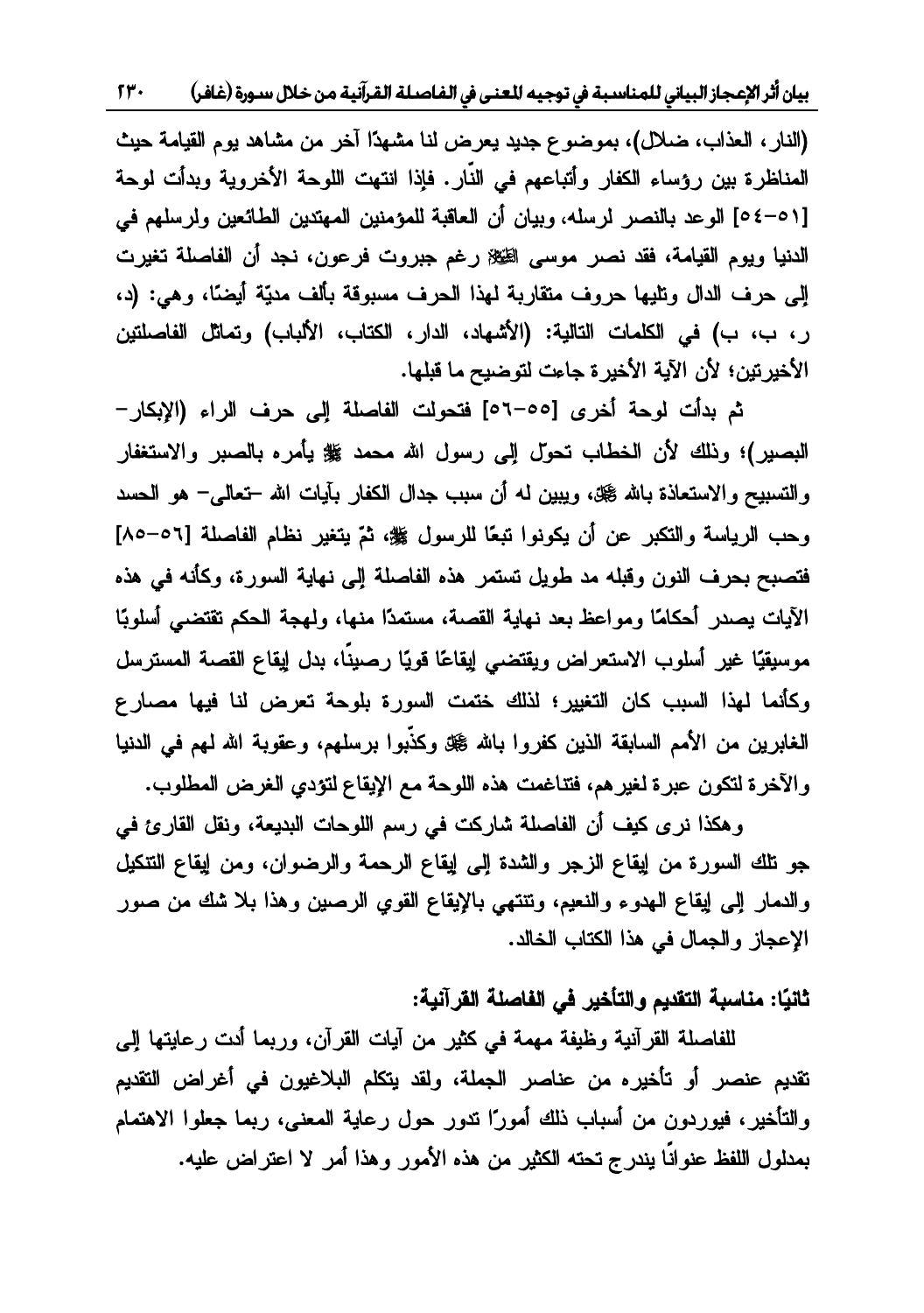ولكني لا أعلم واحدًا منهم جعل من أغراض التقديم والتأخير الانتفاع بجرس اللفظ، ربما تركوا ذلك لاهتمامات الشعراء أنفسهم عند اختيارهم للقوافي، أما في القرآن الكر بم فان أحد الأسباب بمكن أن بوصف بأنه: ر عابة الفاصلة".<sup>(١)</sup>

وقد عرّف الزركشي التقديم والتأخير فقال: "هو أحد أساليب البلاغة فإنهم أتوا به دلالة على تمكنهم في الفصاحة وملكتهم في الكلام وانقياده لهم وله في القلوب أحسن موقع و أعذب مذاق".<sup>(٢)</sup> فالألفاظ في اللغة قوالب للمعانير، بحب أن ترتب ترتبيًا وضعيًّا بحسب ترتيبها الطبيعي، ولكن قد يعرض لبعض الكلام من المزايا ما يدعو إلى تقديمه، وإن كان حقه التأخير، فيكون من الحسن التقديم ليكون مشيرًا إلى الغرض الذي يراد، ومترجمًا عن  $(\tilde{\mathbf{r}}, \tilde{\mathbf{s}})$ مقصو دة.

وقد بلغ القرآن الكريم الدرجات العلا في التقديم والتأخير، فوضع الكلمة– وخاصة الفاصلة القرآنية— في الوضع الذي تستحقه في التعبير ، فتأتي متوافقة ومتناسقة في السياق بحيث لا يصلح مكانها غيرها. ويقول فيه العلامة عبد القاهر الجرجاني: "هو باب كثير الفو ائد، حمّ المحاسن، و اسع النصر ف، بعد الغابة..."<sup>(٤)</sup>

الأمثلة على التقديم والتأخير من خلال سورة غافر :<br>• تقديم اللفظ عل*ى* عامله:

سي الصحيح المشار في قوله تعالى: ﴿ غَافِرِ الذَّنْبِ وَقَابِلِ التَّوْبِ شَدِيدِ العِقَابِ ذِي الْمَسَوِّي الْمَجَّابِ فِي الْمَسَوِّي **÷**الطَّوْلِ لَا إِلَهَ إِلَّا هُوَ إِلَيْهِ المَصِيرُ﴾ [غافر:٣] هنا في هذه الآية الضمير المستتر في الخبر **õõõ÷**المحذوف (اليه) متعلّق بخبر مقدّم للمبتدأ (المصبر ).<sup>(٥)</sup>

يرى ابن عاشور (ت١٣٩٣هـــ) أن تقديم الخبر وتأخير المبتدأ في (إليه المصير)

(١) د. تمام حسان، البيان في روائع القرآن (عالم الكتب، ط٢، ١٤٢٠هــ، ٢٠٠٠م)، (١٩٨/١).

- (٢) الزركشي، البرهان في علوم القرآن، (٢٣٣/٣).
- (٣) الجرجاني، عبد القاهر بن عبد الرحمن بن محمد الفارسي الأصل، (المتوفى: ٤٧١هـ)، دلائل الإعجاز، تحقيق: محمود محمد شاكر أبو فهر (مطبعة المدنى بالقاهرة، دار المدنى بجدة، ط٣، ١٤١٣هــ، ١٩٩٢م)، (ص٢٠٦).
- (٤) انظر: محمود بن عبد الرحيم صافي، الجدول في إعراب القرآن (دار الرشيد مؤسسة الإيمان، دمشق، ط٤، ١٤١٨هـ)، (٢١٩/٢٤).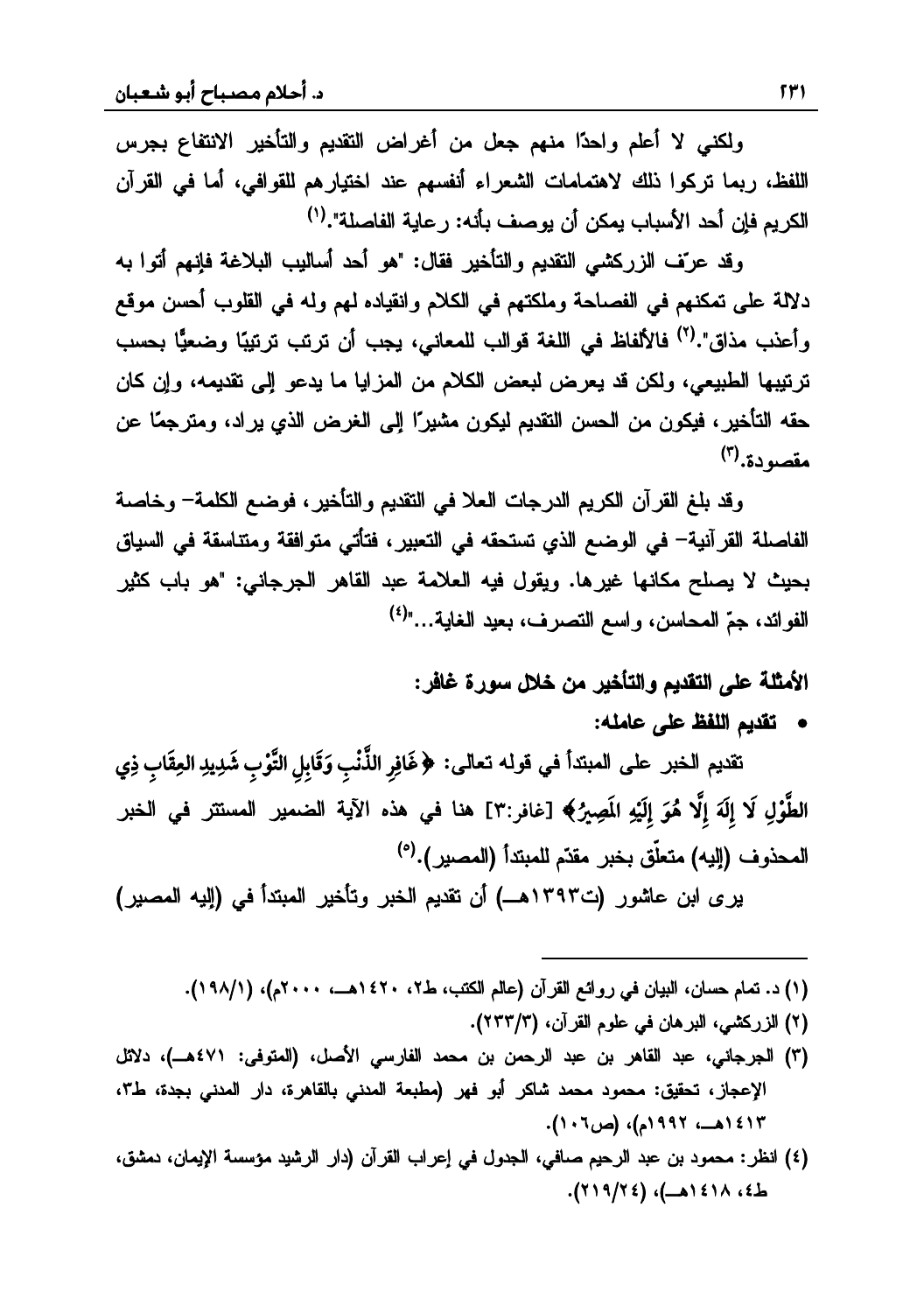$577$ بيان أثر الإعجاز البياني للمناسبة في توجيه للعنى في الفاصلة القرآنية من خلال سـورة (غافر)

جاء للاهتمام ولرعاية الفاصلة: "وَتَقْدِيمُ الْمَجْرُور فِي (إِلَيْهِ الْمَصِيرُ) للاهْتِمَام وللرِّعَايَةِ عَلَى الْفَاصلِلَةِ بِحَرْفَيْنِ: حَرْف ِلِينِ، وَحَرْف ِصَحِيحٍ مِثْلَ: الْعَلِيمِ، وَالْبِلَادِ، وَعِقَاب".<sup>(٦)</sup>

ويقول محيى الدين درويش (ت١٤٠٣هـ) في كتابه إعراب القرآن وبيانه: "تقديم إليه للحصر، والمصير: المرجع، مصدر ميمي، فمعناه الرجوع، وإنما يصار إليه ليجازي المطيع والعاصبي وكونه إلهًا واحدًا يوجب الإقبال إليه بالكلي".(٧)

وأمَّا الزركشي فإنه للاختصاص؛ فقد جعله غرضًا سابعًا من أغراض التقديم في جملة من الأيات بقوله: "السابع: الاختصاص، وذلك بتقديم المفعول والخبر والظرف والجار والممجرور ونحوها على الفعل، كقوله ﴿إِيَّاكَ نَعْبُدُ﴾؛ أي نخصك بالعبادة فلا نعبد غيرك.... وأما نقديم الظرف ففيه نفصيل فإن كان في الإثبات دل على الاختصاص كقوله تعالى ﴿إِنَّ إِلَيْنَا إِيَابَهُمْ(٢٥) ثُمَّ إِنَّ عَلَيْنَا حِسَابَهُمْ(٢٦)﴾ [الغاشية:٢٥-٢٦] وكذلك ﴿لَهُ الْمُلْكُ وَلَهُ الحَمْدُ﴾ [التغابن:١] فإن ذلك يفيد اختصاص ذلك بالله تعالى، وقوله ﴿كَإِلَى الله تُحْشَرُونَ﴾ [آل عمران:١٥٨] أي: لا إلى غير ه".<sup>(١)</sup> وقد ذكر أيضا نقلاً عن الزمخشري أنه ليس من البلاغة في فتيل أو نقير أن تهمل المعاني ويهتم بتحسين اللفظ وحده غير منظور فيه إلى مؤداه.<sup>(٢)</sup>

بينما عارض ضياء الدين ابن الأثير<sup>(٣)</sup> أن يكون غرض التقديم والتأخير للاختصاص مخالفاً بذلك الزركشي والزمخشري بل جعله في الفاصلة لمراعاة حسن النظم السجعي، أي: رعاية الفاصلة، فقال: "قوله تعالى ﴿إِلَى رَبِّكَ يَوْمَئِذِ الْمُسْتَقَرُّ﴾ [القيامة:١٢] وقوله تعالى ﴿أَلَا إِلَى الله تَصِيرُ الأُمُورُ﴾ [الشُّورى:٥٣] و﴿لَهُ الْحَكْمُ وَإِلَيْهِ تُرْجَعُونَ﴾ [القصص:٨٨] و﴿عَلَيْهِ تَوَكَّلْتُ وَإِلَيْهِ أُنِيبُ﴾ [الشُّورى:١٠]فإن هذه جميعها لم تقدم الظروف

- (١) ابن عاشور، التحرير والتنوير(مج٩ج٤/١/١).
- (٢) محيى الدين درويش، إعراب القرآن وبيانه (دار الإرشاد للشئون الجامعية، حمص، سورية)، (دار اليمامة، دمشق، بيروت، ط٤، ١٤١٥هـ)، (٢٥٦/٨).
	- (٣) الزركشي، البرهان في علوم القرآن (٢٣٦/٣).
		- (٤) انظر: البرهان في علوم القرآن (٧٢/١).
- (٥) هو ضياء الدين نصر الله بن محمد بن محمد بن عبد الكريم بن عبد الواحد الوزير الفاضل ضياء الدين أبو الفتح الشيباني الخزرجي المعروف بابن الأثير، توفي عام ٦٣٧هــ انظر ترجمته: السيوطي، بغية الوعاة في طبقات اللغويين والنحاة(٢/٥/٢).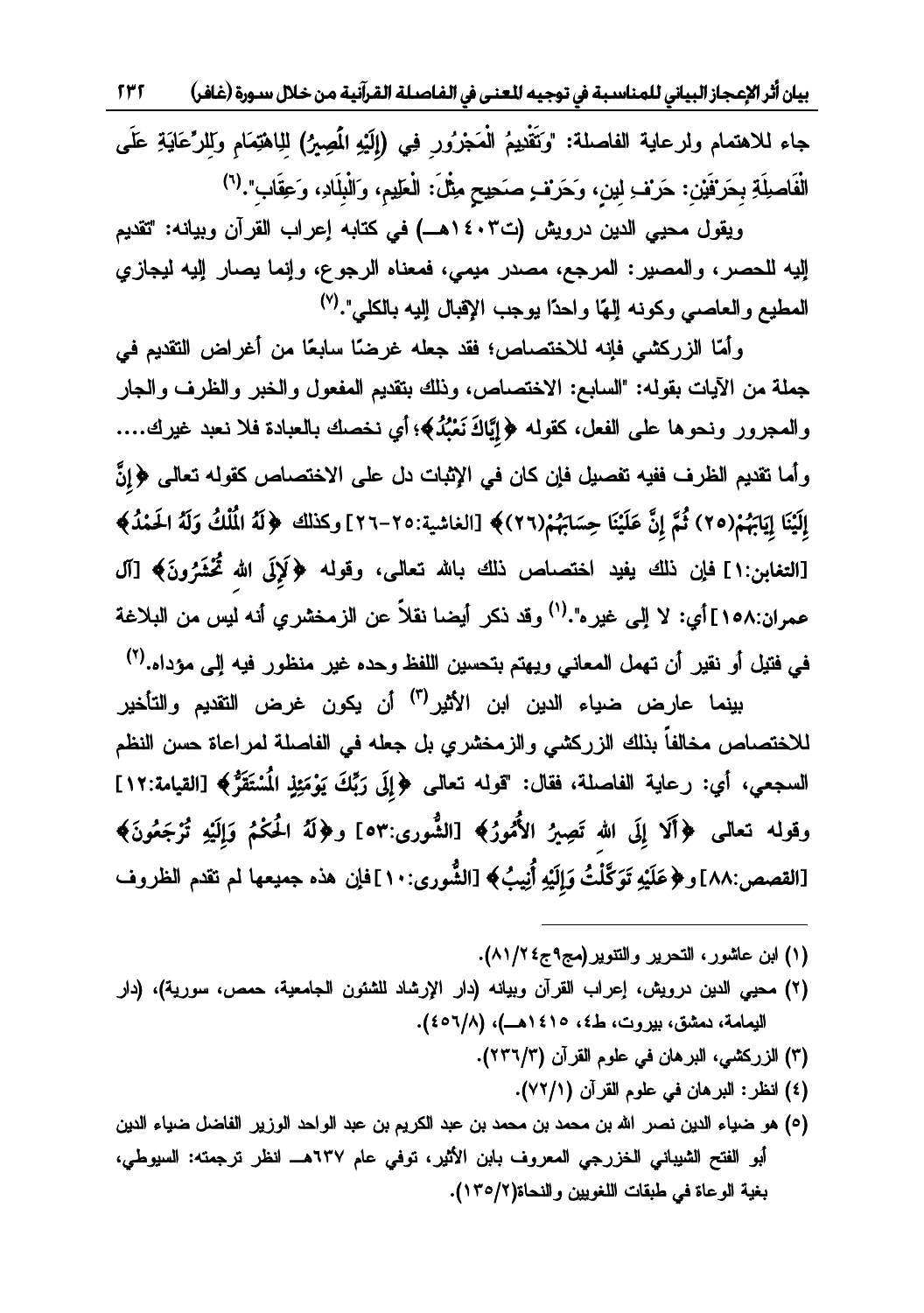فيها للاختصاص، وإنما قدمت لمراعاة الحسن في نظم الكلام فاعرف".<sup>(٤)</sup> وفي مخالفة ابن الأثير شيء من عدم الصحة؛ وذلك لتعلق النقديم والتأخير بالمعنى مع رعاية الفاصلة.

وبذلك حقق تقديم الخبر على المبتدأ فيما تقدم من الآية غرضين، الأول: إيقاعي وهو لرعاية الفاصلة مع ما تقدمها، والثانبي: بلاغي وهو الاهتمام والـحصر والاختصاص. وفي تقديم المعمول على معمول آخر أصله التقديم:

كنقديم الـجار والمـجرور فـي قولـه تـعالـى: ﴿أَوَلَمْ يَسِيرُوا فِي الأَرْضِ فَيَنْظُرُوا كَيْفَ كَانَ عَاقِبَةُ الَّذِينَ كَانُوا مِنْ قَبْلِهِمْ كَانُوا هُمْ أَشَدَّ مِنْهُمْ قُوَّةَ وَآثَارًا فِي الأَرْضِ فَأَخَذَهُمُ اللهُ بِذُنُوبِهِمْ وَمَا كَانَ لَّمْمْ مِنَ الله مِنْ وَاقٍ﴾ [غافر:٢١]؛ فهنا نقدم خبر كان (ولمهم) على اسمها (واق) فهو مجرور لفظًا مرفوع محلًا على أنه اسم كان المؤخر ، (من الله) متعلقان بــــ(واق).<sup>(٥)</sup> وتقديم الجار والمجرور للاهتمام بالمجرور والفاصلة؛ لأن اسم الله ﷺ قيل: لم يقع مقطعاً للفواصل، فالمعنى: ليس لمهم واق من الله ﷺ يقيهم ويمنع عنهم عذابه تعالى أبداً، وأفاد الفعل "كان" استمرار النفي.<sup>(٦)</sup> فجاء التقديم والتأخير هنا للاهتمام.

• وفي تقديم اللفظ على عامله:

أيضنًا قوله نعالى: ﴿مِثْلَ دَأْبِ قَوْمٍ نُوحٍ وَعَادٍ وَثَمُودَ وَالَّذِينَ مِنْ بَعْدِهِمْ وَمَا اللهُ يُرِيدُ ظُلْمًا لِلْعِبَادِ﴾ [غافر:٣١]؛ هنا في هذه الآية "تَقْدِيمُ اسمِ اللَّهُ ﷺعلى الخَبَرِ الفِعْلِيِّ لِإِفَادَةِ قَصنرِ مَنْلُولِ الْمُسْنَدِ عَلَى المُسْنَدِ إِلَيْهِ، وَإِذ كَانَ المُسْنَدُ وَاقِعًا فِي سِيَاقِ النَّفْيِ كَانَ المَعْنَى: قَصنرُ نَفْيِ إِرَادَةِ الظُّلْمِ عَلَى اللَّهِ –تَعَالَى– قَصرْ قَلْبِ، أَيِ اللَّهُ لَا يُرِيدُ ظُلُمًا لِلعِبَادِ بَلْ غَيْرُهُ يُرِيدُونَهُ لَهُم وهُم قَادَةُ الشَّراءِ وَأَئمَّتُهُ إِذْ يَدْعُونَهُم إِلَيْهِ وَيَزشمُون أَنَّ اللَّهَ أَمَرَهُم بِهِ، قَال تَعَالَى: ﴿وَإِذَا فَعَلُوا فَاحِشَةً قَالُوا وَجَدْنَا عَلَيْهَا آَبَاءَنَا وَاللهُ أَمَرَنَا بِهَا قُلْ إِنَّ اللهَ لَا يَأْمُرُ بِالفَحْشَاءِ أَتَقُولُونَ عَلَى اللهِ مَا لَا تَعْلَمُونَ﴾ [الأعراف:٢٨]. (')

- (١) أبو الفتح ضياء الدين نصر الله بن محمد بن محمد بن عبدالكريم، المعروف بابن الأثير، المثل السائر في أدب الكاتب والشاعر، تحقيق: محمد محيي الدين عبدالحميد (المكتبة العصرية، بيروت، ١٩٩٥م)،  $.({\epsilon \cdot}/T)$ 
	- (٢) انظر: محيى الدين درويش، إعراب القرآن وبيانه(٤٧٤/٨).
		- (٣) ابن عاشور، التحرير والتتوير (مج٩ج٤٢/١٣٥).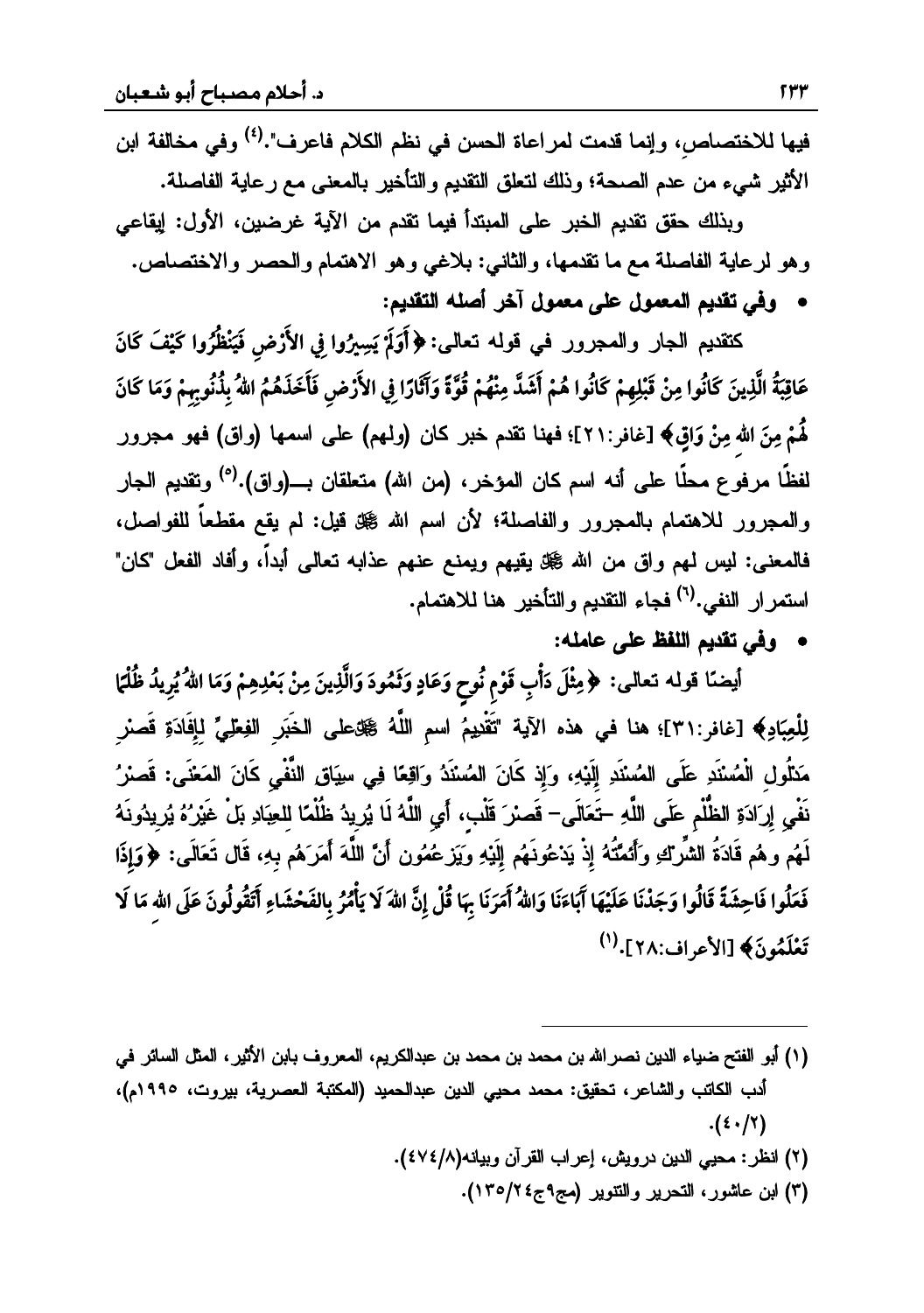بيان أثر الإعجاز البياني للمناسبة في توجيه للعنى في الفاصلة القرآنية من خلال سورة (غافر) ٢٣٤

فتدمير الله گُل لهؤلاء الأحزاب لم يكن ظلمًا منه¬سبحانه وتعالى− بل كان عدلًا؛ لأنهم كذّبوا برسل الله ﷺوتحزبوا عليهم فاستوجب ذلك إهلاكهم، ففي هذه الآية نفي إرادة الظلم عن اللهگة فمن كان عن إرادة الظلم بعيداً كان عن الظلم نفسه أبعد.<sup>(٢)</sup> وبذلك حقق التقديم والتأخير زيادة في المعنى، وهو نفي إرادة الظلم من الله –تعالى– البتة لعباده، وظلم<br>قادة الشرك و أئمته للعباد.

**÷** ]ƑƅŕŸśƌƅƏƁƓžƏ **õXôTó ó5QôāÐõ õc[÷ ô w÷ óXíóò õÉmKó÷ õXõ āÐó õX bô TómóXó w|õõ<z÷ ôXëó T´ ó=ô óê ó w ÷÷**مَّادِكَةِ إِخْمَاقُ :٣٣] نقدم خبر ما الحجازية (له) على اسمها (هاد) فهو مُحرور مجلً<sup>ا(٣)</sup>، ومنهم من بر ي أن (ما) هنا مهملة (له) متعلّق بخبر "مقدّم للمبتدأ هاد، (هاد) مجرور افظًا مرفوع مجلًّا مِنتداً.<sup>(٤)</sup> وقد أفاد التقديم والتأخير في الآية غرضين: الأول: ابقاعي وهو لرعاية الفاصلة مع ما تقدمها، والثاني: بلاغي وهو الاختصاص، أي اختصاص الله ﷺ بالهداية، ويتضح نلك من خلال تفسير الآية وتعلقها بما قبلها فبعد أن حذر الرجل المؤمن قومه في الدنيا بأس الله الشديد، وخوفهم بالعقاب الذي جل بالأمم السابقة، جذّر هم من بأس الله – تعالى– في الآخرة حيث قال سبحانه على لسان الرجل المؤمن: (ويا قوم إني أخاف عليكم يوم النتاد، يوم تولون مدبرين مالكم من الله من عاصم) ولما كان من عادة المتتادين الإقبال، وصف ذلك البوم بضد ذلك لشدة الأهوال فقال مبيناً: (يوم تولون مدبرين)، ولما كان المدبر يقصد في إدباره معقلاً يمنعه ويستره قال مبيناً حالهم: (مالكم من الله من عاصم)، وهذا الحال في ذلك اليوم مكتسب من حالهم في الدنيا وضلالهم فيها، لذلك عطف عليه قوله معمماً: (ومن بضلل الله فما له من هاد)<sup>(ه)</sup> وفيها اشار ة خفية الب قولة فرعون: (و ما أهديكم الا سيبل الر شاد) وتلميحاً بأن الهدي هدي الله، و أن من أضله فلا هادي له.<sup>(٦)</sup>

وبهذا أفاد تقديع ما على اسمها اختصاص الىهداية بالله ﷺ، ولعلها أيضاً إشارة إلى اختصاص فرعون بالهلاك وأنه ميئوس من هدايته أيضاً الله گملة أعلم.

- (١) انظر: فخر الدين الرازي، مفاتيح الغيب أو التفسير الكبير(دار الكتب العلمية، بيروت، لبنان، ط١، (١٤١١هــ، ١٩٩٠م)، (مج٤١ج٧٢٧م).
	- (٢) انظر: محيي الدين درويش، إعراب القرآن وبيانه(١٢٧/٥).
	- (٣) انظر: محمود بن عبد الرحيم صافي، الجدول في إعراب القرآن، (٢٤٢/٢٤).

 $\overline{\phantom{a}}$ 

- (٤) انظر: البقاعي، نظم الدرر(١/١١٥-١٢٥).
- (٥) انظر: سيد قطب، الظلال (مج٥ج٤ ٢٠٨٠/٢).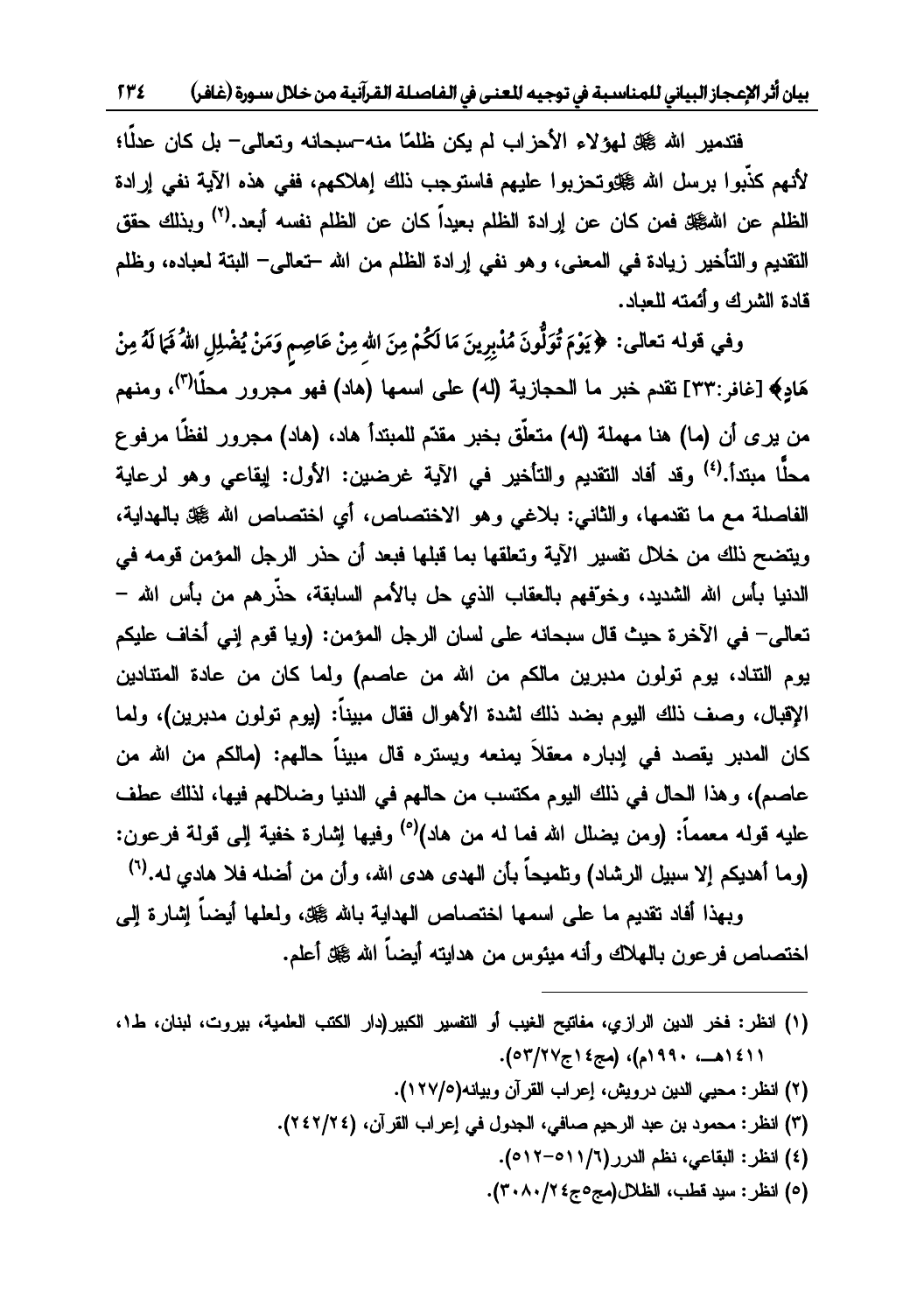وقوله تعالى: ﴿فَوَقَاهُ اللَّهُ سَيِّئَاتٍ مَا مَكَرُوا وَحَاقَ بِآَلِ فِرْعَوْنَ سُوءُ العَذَابِ﴾ [غافر:٤٥]، **÷÷**هنا تأخير (سوء العذاب) مع أنه فاعل للفعل (حاق)، والأصل أن يتصل الفعل بالفاعل وبوخر المفعول به إن كان في الجملة؛ فتأخير ما أصله أن يُقدِّم لحكمة، فتأخير الفاعل يجعل النفس نشوق له، فإذا جاء بعد أن أُخر وقع بموقع، كذلك نقدم الجار والمجرور (بآل فرعون) على الفاعل (سوء العذاب) للاختصاص فقد خصهم الله گتل بسوء العذاب بسبب ما هموا به من المكر بالمؤمنين وتعذيبهم. فحاق بهم أي رجع عليهم فكان الجزاء من جنس العمل. (وَحَاقَ بَال فِرْعَوْنَ) أي بفرعون وقومه، فعدم التصريح به بسبب الاستغناء بذكرهم عن ذكره ضىرورة أنه أولىي منهم بذلك، ويجوز أن يكون (آل فرعون) يشمل فرعون فيراد يهم مطلق كفر ة القبط.<sup>(١)</sup>

أي أن التقديم والتأخير هنا جاء للاختصاص، وللتشويق لفاعل الفعل فقد كافأ الله المؤمن؛ لأنه التجأ إلى الله البصير بعباده، وفوض أمره إليه بعد نصحه لقومه كافأه بأن حفظه ووقاه سيئات ما مكروا، وحاق بآل فرعون سوء العذاب.(٢)

 ] ƑƅŕŸśƌƅƏƁƓžŕćŲƔŌƏ **õÚÐz¬TÐ ôÊGô 4ôó íóoôóe^÷ c¬TÐ ô4ôó íó ô\*Úó õ{^÷ óXMó õBm]¬ TÐ ô`ó÷eó wøó óê ó** [ **w ÷÷÷**[غافر:٥٢]، تقديم ما حقه التأخير حيث قدم الخبر (لهم) وأخر المبتدأ (اللعنة)، و(سوء الدار)، ولا شك أن هذا النظم أحسن من أن لو قيل: اللعنة لمهم وسوء الدار لمهم؛ لأن التقديم والتأخير قد أفاد الإهتمامَ بالإنتقام منْهُم، كما أفاد التخصيص والحصر ؛ فاللعنة مقصورة عليهم وهي الإهانة والإذلال، وسوء الدار وهو العقاب الشديد لمهم في هذا اليوم، وإذا كان هذا لهم فما ظنك يما هو عليهم.<sup>(٣)</sup> و لا يخفي ما في الجملتين من اهانتهم و التهكم يهم و يذلك حقق تقديم الخبر على المبتدأ فيما تقدم من الآية غرضين، الأول: إيقاعي وهو لرعاية

(١) انظر: أبو السعود العمادي محمد بن محمد بن مصطفى، إرشاد العقل السليم إلى مزايا الكتاب الكريم فصدر الكتاب: موقع التفاسير http://www.altafsir.com (٣٧/٦)، الألوسي، روح المعاني(١/١/١٨).

 $\overline{\phantom{a}}$ 

- (٢) انظر: البقاعي، نظم الدرر (١٩/٦م).
- (٣) انظر: الرازي، مفاتيح الغيب (مج٤ ٢٢/٢٧م)، الزركشي، البرهان في علوم القرآن (٢/٢٣٢)، برهان الدين أبي الحسن إبراهيم بن عمر البقاعي، نظم الدرر في تتاسب الآيات والسور، خرج آياته<br>وأحاديثه: عبد الرزاق المهدي (دار الكتب العلمية، بيروت، لبنان، ط٤، ١٤٣٢هـــ،١٠١١م) (١٦٩/٢٤م)، ابن عاشور، التحرير والتتوير (مج٩ج٤/١٦٩).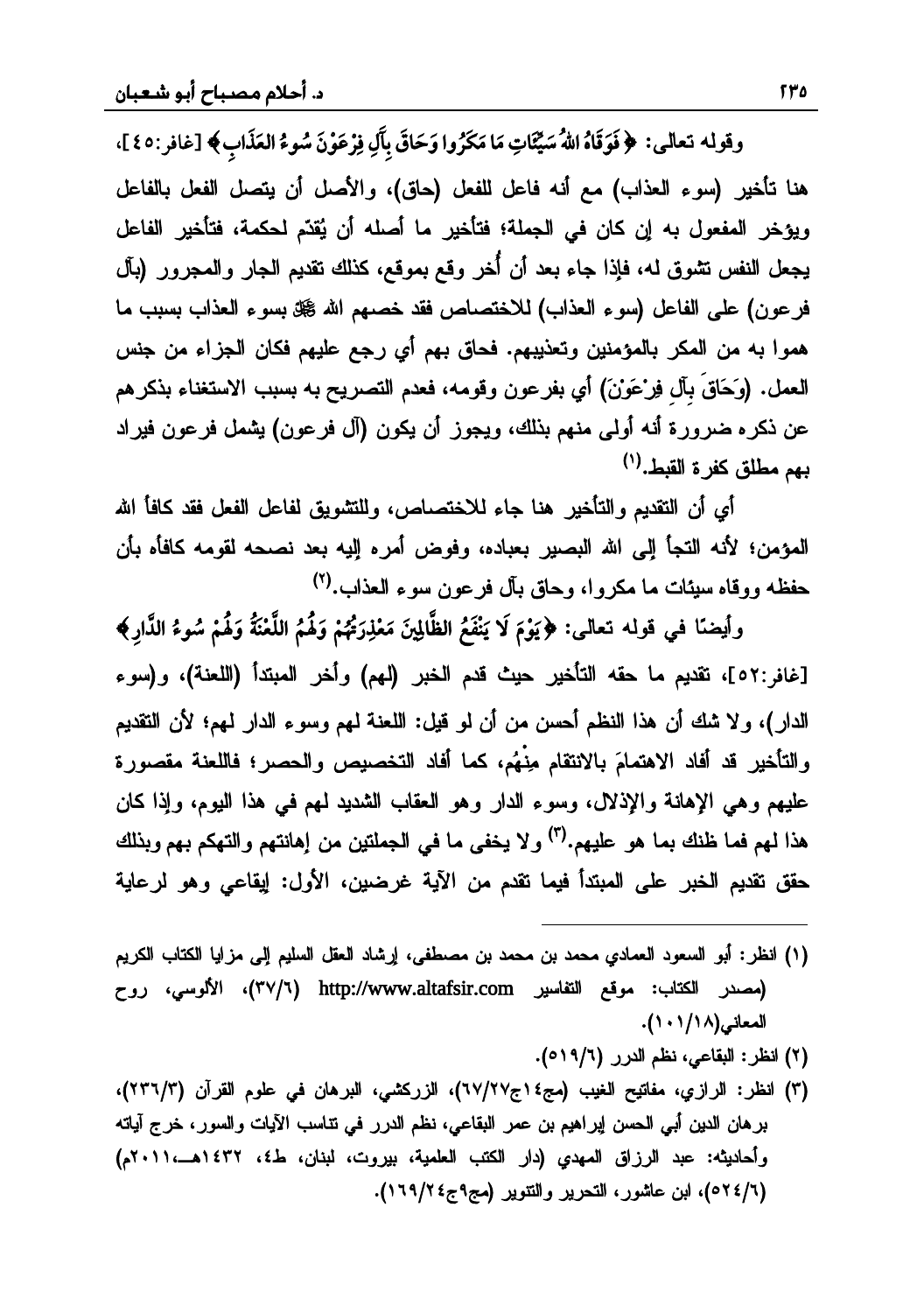بيان أثر الإعجاز البياني للمناسبة في توجيه للعنى في الفاصلة القرآنية من خلال سـورة (غافر)  $577$ 

الفاصلة مع ما تقدمها، والثاني: بلاغي وهو الاهتمام بالانتقام منهم وإهانتهم والحصر والاختصاص.

قوله تعالى: ﴿فَاصْبِرْ إِنَّ وَعْدَ الله حَقٌّ فَإِمَّا نُرِيَنَّكَ بَعْضَ الَّذِي نَعِدُهُمْ أَوْ نَتَوَفَّيَنَّكَ فَإِلَيْنَا يُزْجَعُونَ﴾ [غافر:٧٧]، في قوله: (إلينا يرجعون) أكَّد ابن الأثير أن نقديم الجار والمجرور لمراعاة الحسن في نظم الكلام، أي لرعاية الفاصلة، واستبعد أن يكون التقديم للاختصاص.(<sup>٤)</sup>

في حين أن ابن عاشور يرى أن في تقديم الجار والمجرور غرضين، الأول: لرعاية الفاصلة وهو غرض إيقاعي، والثاني: للاهتمام وهو غرض بلاغي.<sup>(١)</sup> بينما ذكر الزركشي أنه يفيد الاختصاص، أي اختصاص ذلك بالله –تعالى– لا إلى غير..<sup>(٢)</sup> فالمعنى: فإما نرينك بعض الذي نعدهم من العذاب في حياتك، أو نتوفينك فإلينا يُرجعون فهم غير مفلتين مما نعدهم، ويجوز ُ أن يكونَ (إلينا يرجعون) جواباً للفعل (نتوفينكَ) و(نرينك) بَمعْنـى إنْ نُعذبهم في حياتِك أو لم نُعذبْهم فإنَّا نعذبهم في الآخرةِ أشدَّ العذابِ وأفظَعه كما ينبىءُ عنْهُ الاقتصارُ على ذكِر الرجوع في هذا المعرض.<sup>(٣)</sup>

وهكذا فإن التقديم أفاد الاهتمام والاختصاص إضافة إلىي رعاية الفاصلة، وأن كلام ابن الأثير لا يسلّم به على إطلاقه.

قوله تعالى: ﴿اللَّهُ الَّذِي جَعَلَ لَكُمُ الأَنْعَامَ لِتَرْكَبُوا مِنْهَا وَمِنْهَا تَأْكُلُونَ(٧٩) وَلَكُمْ فِيهَا مَنَافِعُ وَلِتَبْلُغُوا عَلَيْهَا حَاجَةً فِي صُدُورِكُمْ وَعَلَيْهَا وَعَلَى الفُلْكِ ثُمَّمَلُونَ(٨٠) ﴾. [غافر:٧٩-٨٠].

اعتبر ابن مسعود في نفسيره أنّ نَقْدِيمَ الْمَجْرُورَاتِ فِي قَوْلُهِ: وَمِنْها تَأْكُلُونَ وَقَوْلُهِ: وَعَلَيْها وَعَلَى الْفُلْكِ لمُراعاةِ الفواصل<sup>(٤)</sup>، بينما زاد الألوسي وابن عاشور في نفسيريهما أن نقديم المجرورات جاء لرعاية الفاصلة، ولغرض بلاغ<sub>ى</sub> وهو الاهتمام بما هو مقصود ف<sub>ى</sub> السياق.<sup>(٥)</sup>

(١) انظر: ابن الأثير، المثل السائر (٤٠/٢).

- (٢) انظر: ابن عاشور، التحرير والتتوير (مج٩ج٤٢/٢٠٩).
	- (٣) انظر: الزركشي، البرهان في علوم القرآن (٢٣٧/٣).
		- (٤) أبو السعود، إرشاد العقل السليم (٤٤/٦).
		- (٥) انظر: إرشاد العقل السليم، أبو السعود (٤٥/٢).

(٦) انظر: روح المعاني، الألوسي (١٨/١٤٠-١٤١)، ابن عاشور، التحرير والتتوير (مج٩ ج٤٢/٢١٧).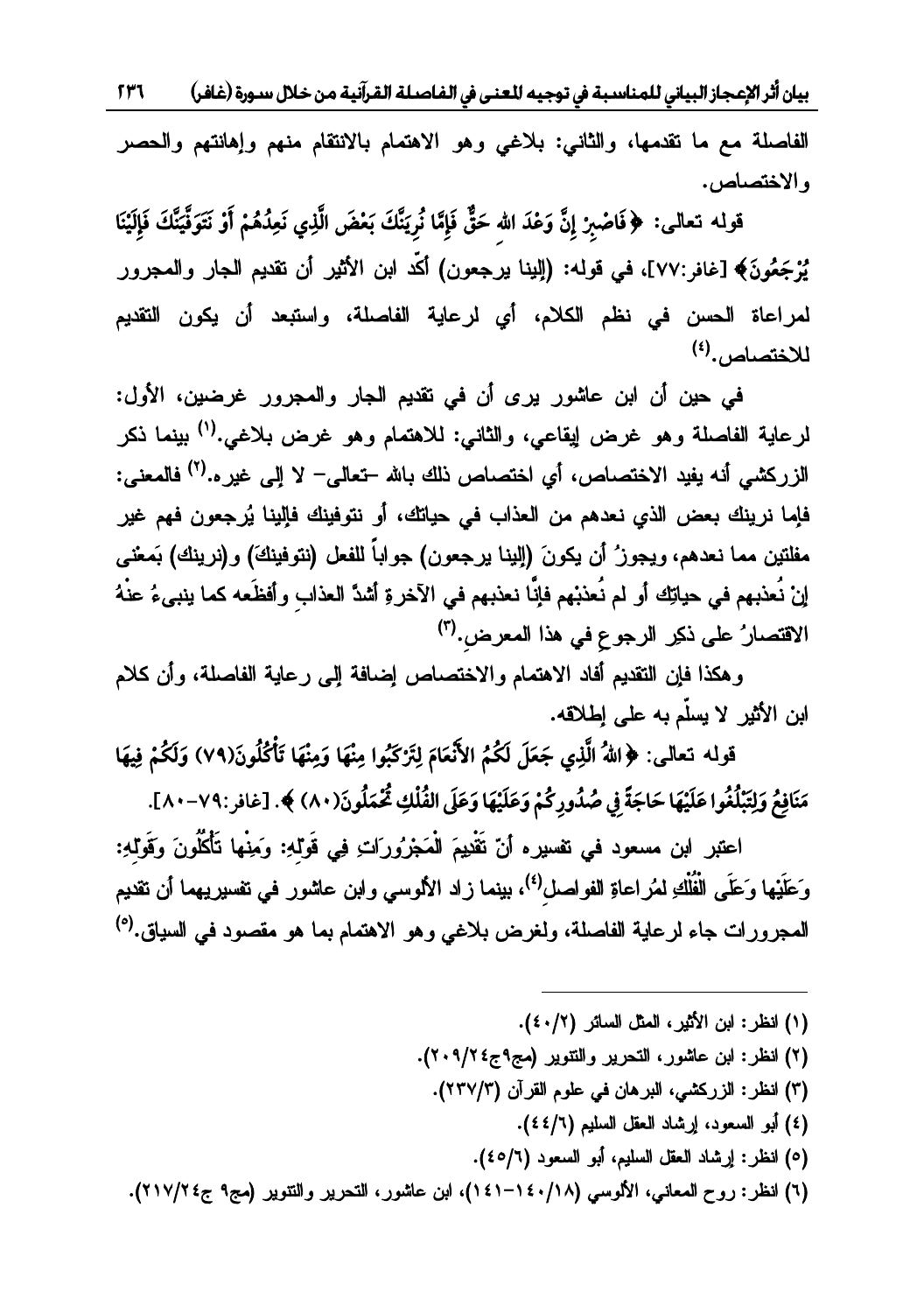فقد ذكر الله ﷺ ما امتن به على الإنسان من نعمة الركوب للأنعام في البر ونعمة الأكل من الأنعام وقدم (منها) على (تأكلون) لإظهار أهمية الأكل، وذكر ما امتن به من منة الركوب في للبحر وقدم (وعلى الفلك) على(تركبون) لإظهار أهمية الركوب والله تعالى أعلم. • وفي تقديم المفعول به على الفعل والفاعل:

قولـه تـعالـى: ﴿وَيُرِيكُمْ آَيَاتِهِ فَأَيَّ آَيَاتِ الله تُنْكِرُونَ﴾ [غافر:٨١]، فاإنّ كلمة: (أَيَّ) اسم استفهام، وهو مفعول به مقدم لفعل: (تتكرون) قدَّم وجوبًا، والسبب أنَّ اسم الاستفهام له الصدارة في الجملة.<sup>(٦)</sup> فلا يستقيم المعنى بغير ذلك، ولا يُقال: (آيات الله أيّ تتكرون، أو: آيات الله تتكرون أيّ؟)، والاستفهام يُفِيدُ التوبيخ، بمعنى أَنَّ جَمِيعَ الْآيَاتِ صَالحٌ للنَّلَالَةِ عَلَى وَحْدَانِيَّةِ اللَّهِ ﷺ وَقُدْرَتِهِ وَأَنْهُمْ لَا عُذْرَ لَهُمْ فِي عَدَمِ اللَّسْتِفَادَةِ مِنْ إِحْدَى الْآيَاتِ، فإنَّ كلاً منها من الظهور بحيثُ لا يكادُ يجترىءُ على إنكارها مَنْ له عقلٌ، وزاد في توضيح هذا المعنى إضافةُ (الآياتِ) إلى اسم الجلالة؛ وذلك لتهويل إنكار ها وتربية المهابة.<sup>(٧)</sup>

وبذلك نرى أن التقديم في هذه الآية إضافة إلى غرضه البلاغي إلا أنه جاء لرعاية الإيقاع في الفاصلة؛ وذلك لأن فواصل الآيات السابقة كلها نون مسبوقة بحرف مد فيتحقق الإيقاع الجميل بذلك.

وفي تأخير الأسبق في قوله تعالى: ﴿فَاصْبِرْ إِنَّ وَعْدَ اللَّهَ حَقٌّ وَاسْتَغْفِرْ لِذَنْبِكَ وَسَبِّحْ بِحَمْدِ رَبِّكَ بِالْعَثِيِّ وَالْإِبْكَارِ﴾ [غافر : ٥٥] عدل البيان القرآني فيما هو مألوف، ومتبادر من تقديم (الإبكار) على (العشي)، والذي اقتضـى تقديم (العشـى) علـى (الإبكار) هنا المعنـى، فـى سياق إثبات قيام الساعة، فكان العشى أدل عليها؛ لذلك قدّم.<sup>(י)</sup>

وهكذا نرى أن التقديم والتأخير في الفاصلة القرآنية إنما جاء لغاية ووضع ليؤدي معنى وهدف فلا نتافر ولا تشتيت للمعنى بل يعطي مزيدا من الترابط والتلاحم مع ألفاظ الآية والمقطع، فيظهر بذلك جمالها وأهميتها وهذا من الإعجاز البياني لكتاب الله العظيم.

(١) انظر: محيى الدين درويش، إعراب القرآن (٥٢٤/٨)، محمود بن عبد الرحيم صافى، الجدول في الإعراب (٢٩٧/٢٤)، عبد الرحمن الميداني، البلاغة العربية أسسها وعلومها وفنونها (مكة، ١٤١٤هــ، ١٩٩٣م)، (ص١١٤).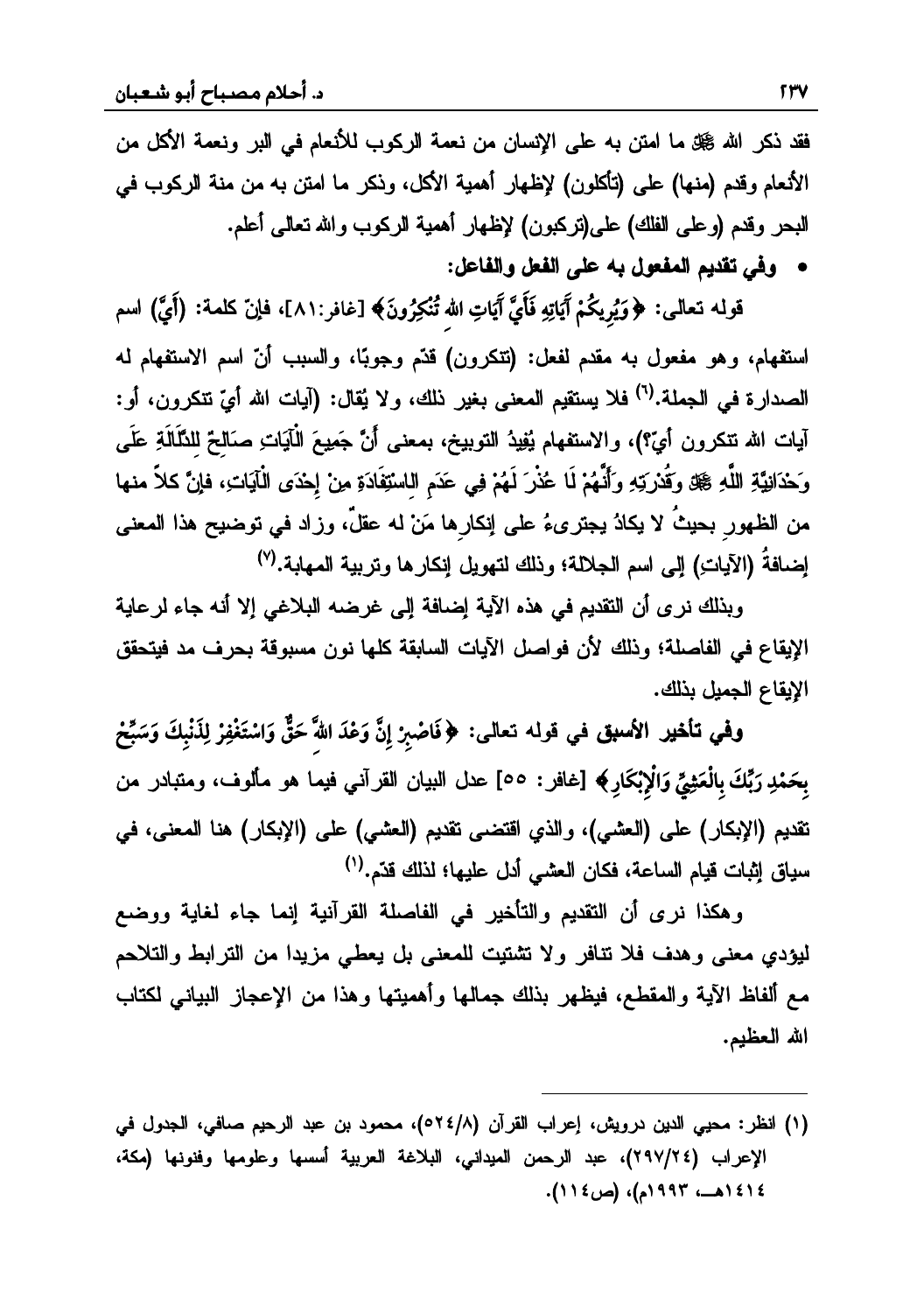ثانيًا: مناسبة الجنس في الفاصلة:

۔<br>تذکیر ما أصله أن یؤنث: فی قوله تعالی: ﴿وَیُریکُمْ آیَاتِهِ فَأَیَّ آیَاتِ اللّٰہَ تُنْکِرُونَ﴾ **ôó÷**[غافر : ٨١].

القاعدة أن تكون (أية) مراعاة لتأنيث آيات، ولكن الأكثر فِي استِعْمَال (أَيٍّ) إذَا أُضيفَتْ الَي اسْمِ مُوَيِّث اللَّفْظ أَنْ لَا تَلْحَقَهَا هَاءُ الثانيث اكتفَاءَ بتأنيث مَا تُضبَافُ الَيْه لأَنَّ الْغَالْبَ في الأسماء التي ليست بصفَات أَنْ لَا يُفَرَّقَ بَيْنَ مُذَكَّرٍ هَا وَمُؤَنَّتُهَا بِالْهَاءِ نَحْوَ حِمَار فَلَا يُقَالُ للمؤنث حمار ة. و (أيّ) اسْمٌ ويَزيدُ بمَا فيه من الإيهام فلا يفسر ه إلا المضاف اليه فَلذَلك قَال هنا أَيَّ آبات اللَّه دُونَ: فَأَيَّةَ آبَات اللَّهِ، لـأَنَّ الْحَاقَ عَلامَة التَّأْنِيث بِ (أي) في مثل هذا قليل، ومن غير الغالب تأنيث (أَيِّ) في قول الشاعر الْكُمَنت<sup>(٢)</sup>: بِأَيِّ كِتَابٍ أَمْ بِأَيِّةٍ مِنْيَّة... تَرَى جُنَّهُمْ عَانَ اعليّ ويُجعِيب. (٣)

> ثالثًا: مناسبة ابقاع شيء مكان شيء آخر في الفاصلة (الإحلال اللفظي)<sup>(٤)</sup>: وصوره كثيرة في الفواصل نذكر منها:

**mfó g** ĹƑƅŕŸśƌƅƏƁƓž**ŧƆŰƆƃŒŴſƍƆŧƋœŲƃŒųœƀƒō - õQó <sup>w</sup> õz TmAóó ¬efó?ó Ñó Ðó÷ < ÌÐcôAôØ÷ Ð ó**فَشْسَ مَثْوَى الْمَكَرِّينَ﴾ [غافر :٧٦]، ورد في الآية (مثوى المتكبرين) بدلًا من (مثواكم)، يقول **óõ**ان عاشور : "وَ انْمَا عُدْلَ عَنْ ضَمَدٍرِ هِمْ الَيِّ الماسمِ الظُّاهِرِ وَهُوَ الْمُتَكَدِّرِ بنَ لِلإِشَارِ ةِ الب*ي*ر أَنَّ مِن أسباب وقوعهم في النَّار -تَكَبَّرَ هُمْ عَلَى الرُّسُلُ. ولَبَكُونَ لِكُلِّ مَوْصُوُفٍ بِالْكِبْرِ -حَظٌّ مِنَ اسْتَحْقَاقِ الْعقَابِ إِذَا لَمْ نَتُفُ وِلَمْ تَغْلُبُ حَسَنَاتُهُ عَلَى مِسَّنَّاتِه إِنْ كَانَ مِنْ أَهْلِ الْإِيمَانِ". (') وفير هذه الآية أيضاً اقتضىي النظم الجليل أن يقال: (فبئس مدخل المتكبرين)، بدل: (فبئس مثوى

- (١) وبيت الشعر هو للكميت بن زيد الأسدي، من قصيدة هاشمية يمدح فيها آل الرسول ﷺ وهو من الطويل. انظر : ابن جني المحتسب (١٨٢/١)، الحموي، خزانة الأدب (٢٩٠/٤)، السمين الحلبي، الدر<br>المصون (١١٧/٢) (٢١٩/٩).
- (٢) ابن عاشور، التحرير والتتوير (مج٩ج٤٢/٢١٩)، وانظر: الزمخشري، الكشاف (دار الفكر)، (٤٣٩/٣)، السمين الحلبي، الدر المصون في علوم الكتاب المكنون تحقيق: د. أحمد محمد الخراط (دار القلم، دمشق)، (٢/٩م).
	- مو لِيقاع لفظ محل لفظ آخر لدلالة بلاغية وحاجة سياقية بعناصره المتتوعة.) لا

 $\overline{\phantom{a}}$ 

(٤) ابن عاشور، التحرير والتتوير (مج۹ج٤ ×/٢٠٧).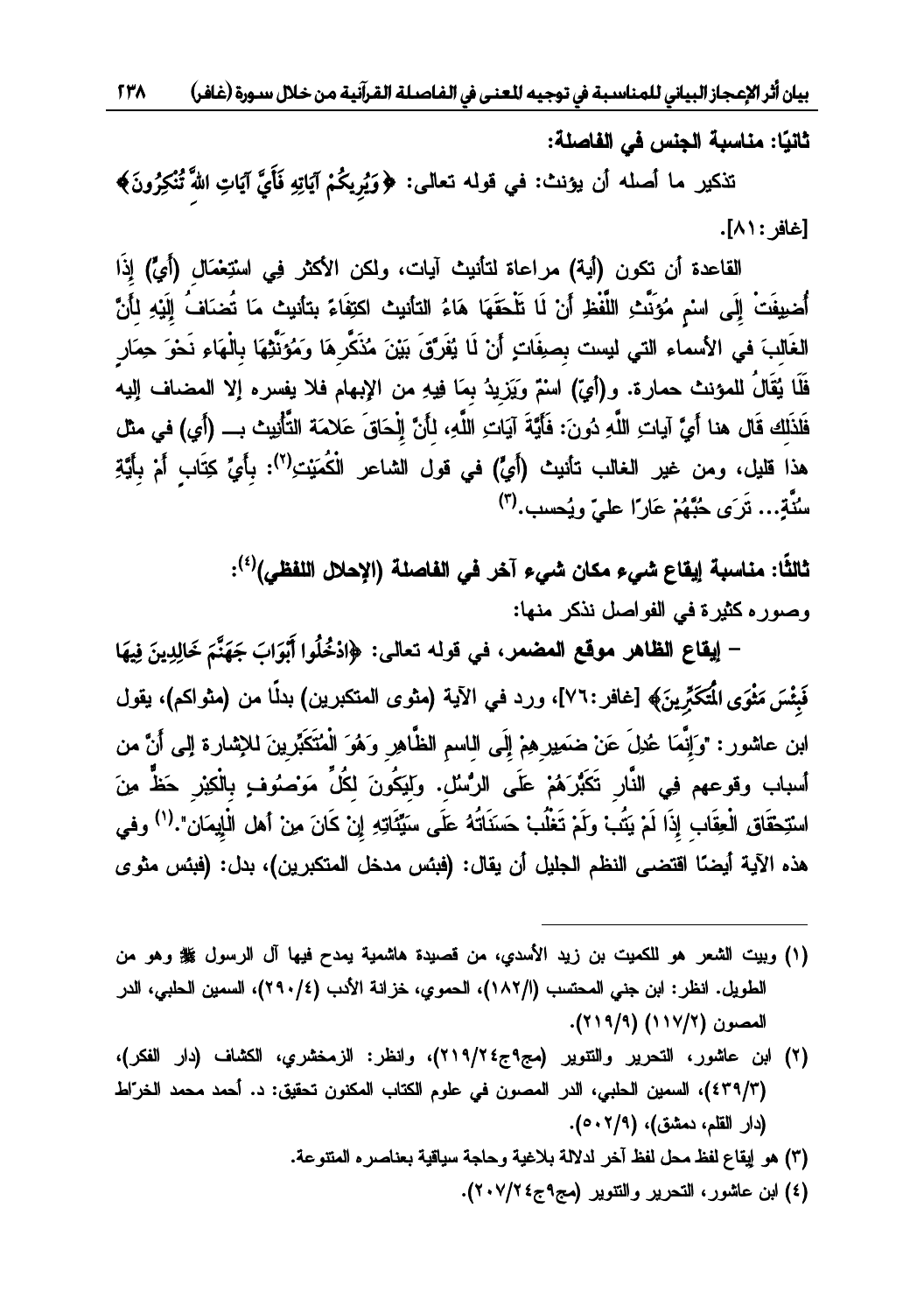المتكبرين) حتى يتجاوب الصدر : (ادخلوا أبواب جهنم) مع العجز ، كما يقال: زر بيت الله فنعم الزار؛ وذلك لأنّ المثوى أدلَّ على الخلود فهو أولى بمساءتهم وفيه عظيم من الشماتة<sup>(٢)</sup>. يقول السمين الحلبي في تفسير ه: "ولم يَقُلْ فبئُسَ مَدْخَلُ؛ لأنَّ الدخولَ لا يَدوم وإنما يَدُوْمُ الثَّواءُ؛ فلذلك خَصَّه بالذمِّ، وإنْ كان الدخولُ أيضاً مَذْموماً".(")

– وفي إيقاع الظاهر موقع المضمر أيضًا قوله تعالى: ﴿فَلَمْ يَكُ يَنْفَعُهُمْ إِيَانُهُمْ لَّمَا رَأَوْا بَأْسَنَا سُنَّتَ اللَّهَ الَّتِي قَدْ خَلَتْ فِي عِبَادِهِ وَخَسِرَ هُنَالِكَ الْكَافِرُونَ﴾ [غافر : ٨٥]، عدل عن ضمير ﴿الَّذِينَ كَانُوا مِنْ قَبْلِهِمْ كَانُوا هُمْ أَشَدَّ مِنْهُمْ قُوَّةَ﴾ [غافر:٢١] إلى الاسم الظاهر وهو(الكافرون) لِيماءٌ إلى أن سبب خسرانـهم هو الكفر بـالله ﷺ وذلك إعذار للمشركين من قريش.<sup>(٤)</sup> و هذا أبلغ في التهديد.

– وفي قوله تعالى: ﴿فَلَمَّا جَاءَهُمْ بِالْحَقِّ مِنْ عِنْدِنَا قَالُوا اقْتُلُوا ٱبْنَاءَ الَّذِينَ آمَنُوا مَعَهُ وَاسْتَحْيُوا نِسَاءَهُمْ وَمَا كَيْدُ الْكَافِرِينَ إِلَّا فِي ضَلَالٍ﴾ [غافر :٢٥]، وقوله تعالى: ﴿قَالُوا أَوَلَمْ تَكُ تَأْتِيكُمْ رُسُلُكُمْ بِالْبَيِّنَاتِ قَالُوا بَلَى قَالُوا فَادْعُوا وَمَا دُعَاءُ الْكَافِرِينَ إِلَّا فِي ضَلَالِ﴾ [غافر : ٥٠]، وقوله تعالى: ﴿مِنْ دُونِ اللَّهَ قَالُوا ضَلُّوا عَنَّا بَلْ لَمَ نَكُنْ نَدْعُو مِنْ قَبْلُ شَيْئًا كَذَلِكَ يُضِلُّ اللَّهُ الْكَافِرِينَ﴾ [غافر:٧٤]، وفي إيقاع الظاهر موقع المضمر تكلم السعدي في تفسيره كلامًا جميلًا في مناسبة ذلك قائلًا: "وتدبر هذه النكتة التي يكثر مرورها بكتاب الله تعالى: إذا كان السياق في قصـة معينـة أو علـى شـيء معين، وأراد الله ﷺ أن يـحكم علـى ذلك المعين بـحكم، لا يـختص به ذكر الحكم، وعلقه على الوصف العام ليكون أعم، وتندرج فيه الصورة التي سيق الكلام لأجلها، وليندفع الإيهام باختصاص الحكم بذلك المعين، فلهذا لم يقل (وما كيدهم إلا في ضلال)، بل قال: ﴿وَمَا كَيْدُ الْكَافِرِينَ إِلاَ فِي ضَلالٍ﴾".<sup>(٥)</sup>

- (١) انظر: الزمخشري، الكشاف(٤٣٧/٣)، البقاعي، نظم الدرر(٥٣٩/٦)، إرشاد العقل السليم، أبو السعود(٦/٤٤).
	- (٢) السمين الحلبي، الدر المصون (٤٩٩/٩).
	- (٣) ابن عاشور، التحرير والتتوير (مج٩ج٤٢/٢٢٣).
- (٤) عبد الرحمن بن ناصر السعدي، نيسير الكريم الرحمن في نفسير كلام المذّان، قدّم له: محمد بن صالح العثيمين (دار البيان الحديثة، القاهرة، ط١، ١٤٢٢هــ، ٢٠٠٢م)، (ص٧٠٨).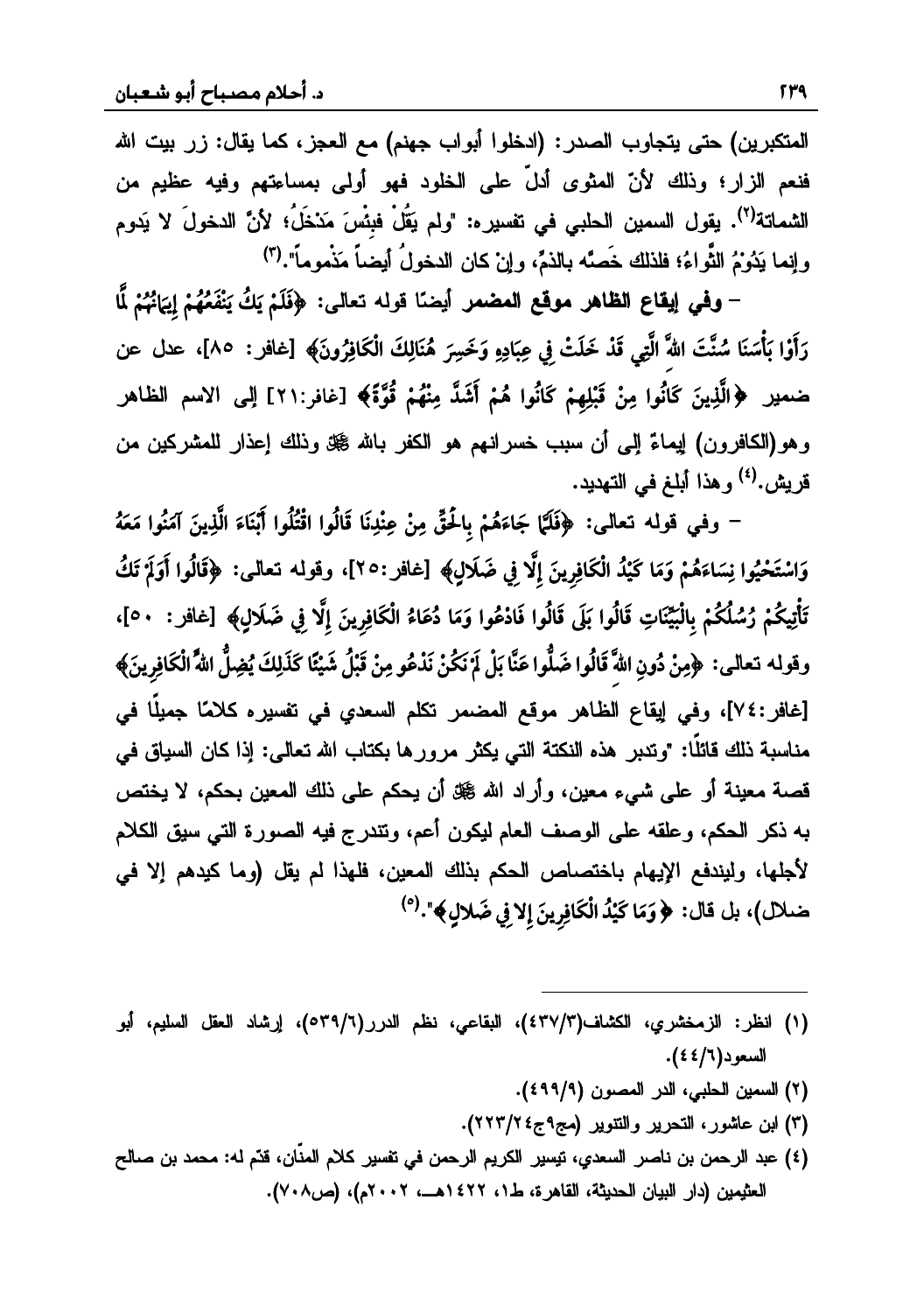بيان أثر الإعجاز البياني للمناسبة في توجيه للعنى في الفاصلة القرآنية من خلال سورة (غافر)  $52.$ 

كذلك قوله تعالى: ﴿لَخَلْقُ السَّمَاوَاتِ وَالْأَرْضِ أَكْبَرُ مِنْ خَلْقِ النَّاسِ وَلَكِنَّ أَكْثَرَ النَّاسِ لَا يَعْلَمُونَ﴾ [غافر:٥٧ ]، وقوله تعالى: ﴿اللَّهُ الَّذِي جَعَلَ لَكُمُ اللَّيْلَ لِتَسْكُنُوا فِيهِ وَالنَّهَارَ مُبْصِرًا إِنَّ اللَّهَ لَذُو فَضْلٍ عَلَى النَّاسِ وَلَكِنَّ أَكْثَرَ النَّاسِ لَا يَشْكُرُونَ﴾ [غافر:٢١١]، فبدل أن يقول (ولكن أكثر هم لا يعلمون)، (ولكن أكثرهم لا يشكرون) وضع الظاهر موضع المضمر؛ وذلك زيادة في التقرير والتمكين.<sup>(٦)</sup>

ومما سبق يتبين لنا أن إيقاع لفظ محل لفظ آخر في الفاصلة القرآنية لا يخرج كتاب الله ﷺ عن دائرة البلاغة والفصاحة بل يزيده فصاحة وبلاغة لارتباط هذا الإيقاع بالمعنى لا لر عاية الفاصلة فقط.

# رابِعًا: مناسبة الزيادة أو الحنف في الفاصلة:

من مظاهر البلاغة في الفواصل زيادة بعض ما في الألفاظ أو حذفها، يقول الزركشي: "اعلم أن إيقاع المناسبة في مقاطع الفواصل حيث تطرد متأكد جدًا، ومؤثر في اعتدال نسق الكلام وحسن موقعه من النفس تأثيرًا عظيمًا، ولذلك خرج عن نظم الكلام لأجلها في مواضع: أحدها زيادة حرف لأجلها... الثاني: حذف همزة أو حرف اطرادًا".<sup>(י)</sup>

وسيأتي الكلام على الحذف دون الزيادة هنا. وفي بلاغة الحذف وجماله يقول عبد القاهر : "هو باب دقيق المسلك، لطيف المأخذ، عجيب الأمر ، شبيه بالسحر ، فإنك ترى به ترك الذكر أفصح من الذكر ، والصمت عن الإفادة أزيد للإفادة …"<sup>(٢)</sup>

– وحذف الحرف في الفاصلة ورد في حذف ياء الإضافة في قوله تعالى ﴿كَذَّبَتْ قَبْلَهُمْ قَوْمُ نُوحٍ وَالْأَحْزَابُ مِنْ بَعْدِهِمْ وَهَنَّتْ كُلُّ أُمَّةٍ بِرَسُولِهِمْ لِيَأْخُذُوهُ وَجَادَلُوا بِالْبَاطِلِ لِيُذْحِضُوا بِهِ الْحَقَّ فَأَخَذْتُهُمْ فَكَيْفَ كَانَ عِقَابٍ﴾ [غافر:٥]، عدل البيان القرآنـي عن ياء الإضـافة واكتفى بالكسرة عنها في (عقاب)، والأصل "عقابي"، ويرى كل من أبي حيان والسمين الحلبي

- (١) انظر: الزركشي، البرهان في علوم القرآن (٨٤٤/٢)، السيوطي: الإتقان(٢/٢٨٦).
	- (٢) الزركشي، البرهان في علوم القرآن (١/ ٦٠-٢١).
		- (٣) الجرجاني، دلائل الإعجاز (١٤٦).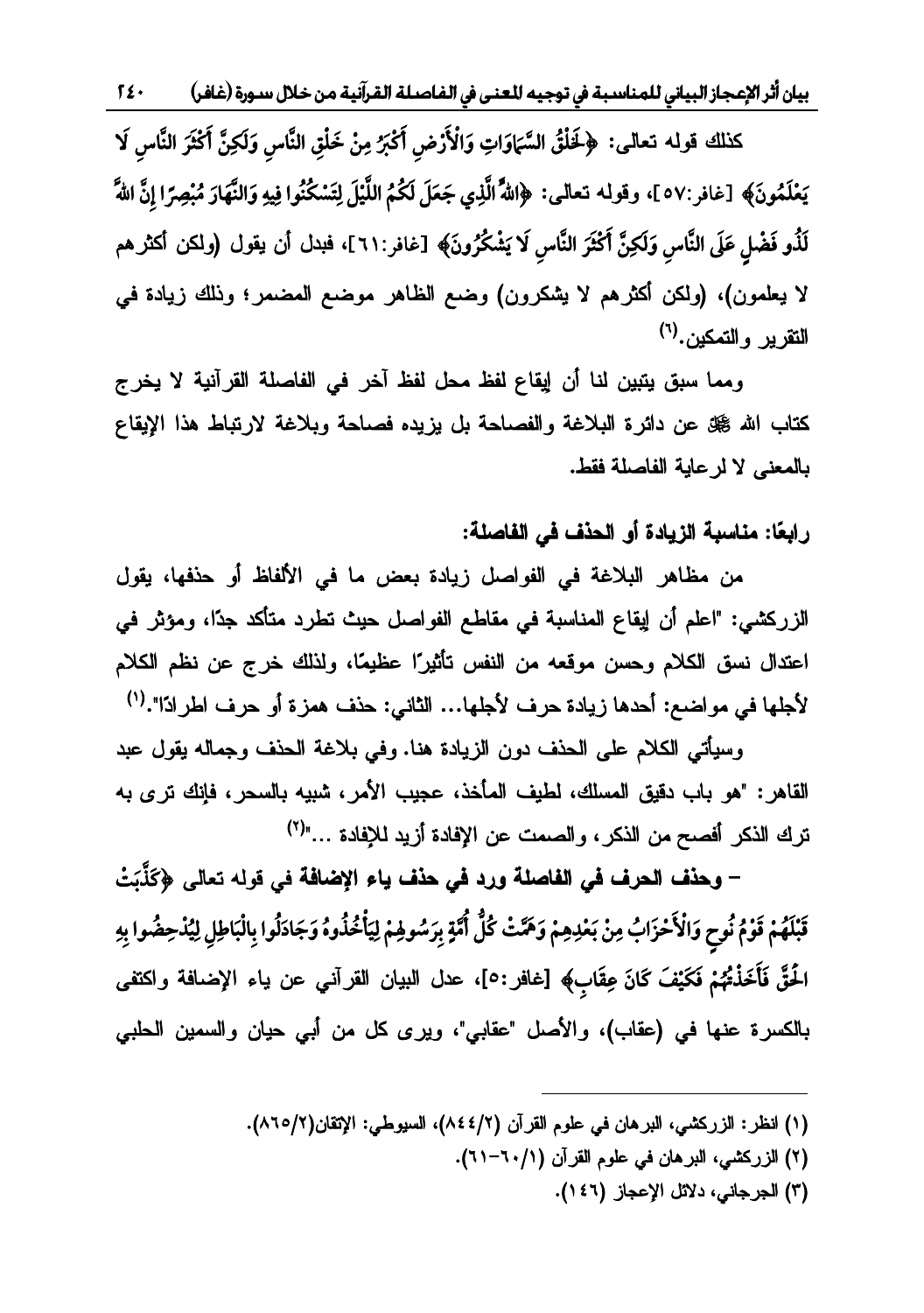والشوكاني والألوسي وابن عاشور أن سبب هذا العدول هو رعاية الفاصلة<sup>(٣)</sup>، وورد في مجلة (اللغة العربية) أن سبب الحذف هو من أجل تحقيق الجانب الجمالي في الكلام المتمثل في المحاذاة أو المناسبة بين الكلمات.<sup>(٤)</sup>

وفي كتب البلاغة أيضًا ورد أن الداعر في ذلك مر اعاة النسق الجماليّ في رؤوس الآيات. بمعنى رعاية الفاصلة. لكن د. فاضل السامرّائي له رأي في ذلك، حيث يقول: "وقد تأتي الياء في مقام الإطالة والتفصيل، وتجتزأ عنها بالكسرة في مقام الايجاز و الإختصار ".<sup>(٥</sup>) فقد اختصر هنا الكلام عن الأقوام السابقة التي كفر ت وكذبت رسلها فكان جزاؤهم سريعًا، ومما يؤكد ذلك اقتران الفاء التي تدل على السرعة في الفعل (فأخذتهم) فيدل على سرعة أخذ وإهلاك الله –تعالى– للذين هموا برسولهم ليأخذوه بالعذاب لمهم عنده سبحانه، فكيف كان عقابه سبحانه إياهم، ألم يهلكهم فجعلهم للخلق عبرة، ولمن بعدهم عظة؟ غضبًا عليهم وإهانة لمهم.

ويذكر البقاعي سبب الحذف هنا فيقول: "وحذف ياء المتكلم إشارة إلى أن أدنى شيرء من عذابه بأدني نسبة كاف في المر اد وان كان المعذب حميع العباد".<sup>(١)</sup> وكان عقاب الله ﷺ السريع بسبب تكذيبهم وتحزبهم ضد أنبيائهم وتجمعهم للكيد بهم، فكيف كان العقاب<br>لمهم؟ ألم يكن شديداً موجعاً!

ومما سبق بتين أن حذف حرف الباء جاء مراعاة للنسق الجماليّ في رؤوس الآيات، بالإضافة إلى مراعاة المعنى في إطار السياق الذي جاءت به هذه الفاصلة.

ƌƅƏƁƓž**¾ŋŕŻċŧŶƆƃŒŭƍƀƈƆƃŒŇœƒƑżťŧƍ ŗƄŮœŽƃŒƑżŻŧšƃŒŻŦšƑżƍ -** ĹƑƅŕŸś **wÚó õ{÷eô gõ Tõì õØm õK÷ õXôÊmYó w÷ óXCó Kóõì|õ ÷X Ì÷ õXÖó í| TÐ õac÷ ô wÝõ | ÷^óT÷ÐíÙô õÓm?óÚóz¬TÐô gõQÚó õç°ó ¬TÐ ó** ĸ **ê ÷óóóó´** $\{ \phi \}$  [غافر :١٥]، وقوله تعالى: ﴿وَيَا قَوْمِ إِنِّي أَخَافُ عَلَيْكُمْ يَوْمَ التَّنَادِ﴾ [غافر :٣٢]، بحذف ياء **÷÷÷óõ**

(١) انظر: ابن حيان، البحر المحيط (٤٢٣/٧)، السمين الحلبي، الدر المصون(٤٥٩/٩)، الشوكاني، فتح القدير (٤٤/٢٤)، الألوسى، روح المعانى (٤٤/٢٤)، ابن عاشور، النحرير والنتوير (مج۹ج٤٢/٨٧).

 $\overline{\phantom{a}}$ 

- (٢) فاضل صالح السامرائي، بلاغة الكلمة في التعبير القرآني (دار عمار، عمان، ط٢، ١٤٢٢هــ، (٢٠٠١م)، (ص٢٤).
	- (٣) البقاعي، نظم الدرر (١/٦٨٦).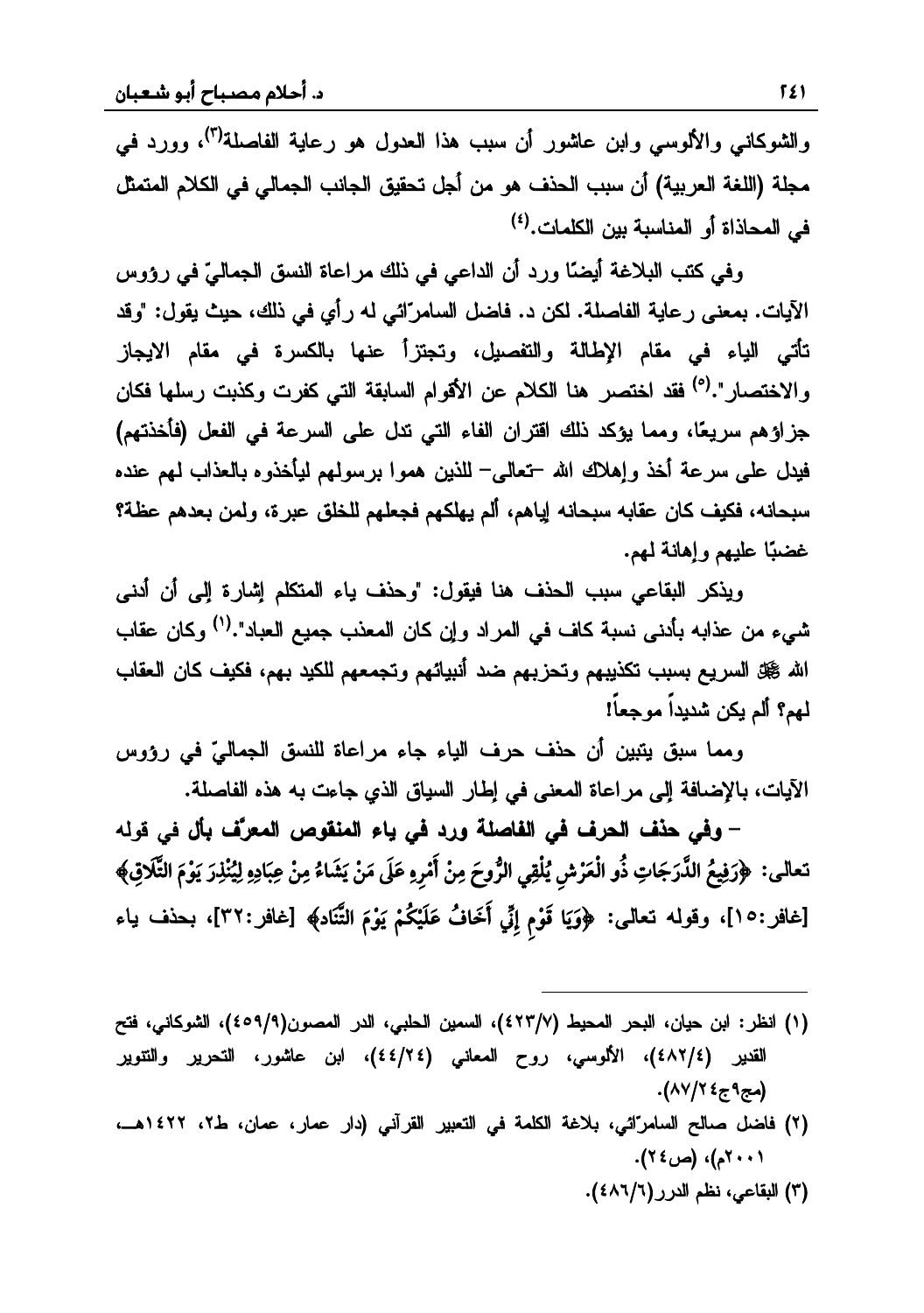بيان أثر الإعجاز البياني للمناسبة في توجيه للعنى في الفاصلة القرآنية من خلال سورة (غافر) 1 £ 1

المنقوص مع أن الاسم معرَّفٌ بأل، وكلام العرب لا يحذف ياء المنقوص المعرَّف بأل<sup>(٢)</sup>، فمن يرى إنما حُذف هنا كل ذلك من أجل تحقيق الجانب الجمالي في الكلام المتمثل في المحاذاة أو المناسبة بين الكلمات.<sup>(٣)</sup>

و(يوم التلاق) أي لا يستحق أن يوصف بالتلاقي على الحقيقة غيره لكونه يلتقي فيه الأولون والآخرون وأهل السماوات والأرض ولا حيلة لأحد منهم في فراق غريمه بغير فصل على وجه العدل، والى هذا المعنى أشارت قراءة ابن كثير <sup>(٤)</sup> باشات الباء في الجالين، وهو واضح جداً في إفراد حزبي الأسعدين والأخسرين فإنه تلاق لا آخر له، وأشارت قر اءة الحمهور <sup>(٥)</sup> بالحذف في الحالين الي تلاقي هذين الجزئين: أحدهما بالآخر فانه –والله ∰ أعلم− قل ما يكون حتى يفترقا بالأمر بكل إلى داره: الأسعدين بغير حساب، والأخسرين لا يقام لهم وزن، وأشار الإثبات في الموقف دون الوصل إلى الأمر الوسط ، هي لمن يقي لقاؤ هم يمتد الي حين القصاص ليعضهم من يعض.<sup>(٦)</sup>

وقد عزا الطيري قراءة:(يَوْمَ التَّتَاد) بتخفيف الدال، وترك اثبات الباء، البي عامة قرّاء الأمصار وفسرها على أنها بمعنى التفاعل، من نتادى القوم نتابيًا.(<sup>٧)</sup> أي بوم بنادي يعضيهم يعضياً، أو ينادي أهل النار أهل الجنة، وأهل الجنة أهل النار ، فهذا بُناسب قراءة التخفيف (الحذف) أو ينادى فيه بسعادة السعداء، وشقاوة الأشقياء، أو يوم ينادي فيه كلّ<br>أناس بإمامهم وهذا المعنى يناسب قراءة الإثبات.

– **وفي حذف الضمير الذي يُعرب مفعولًا:** وهذا من أشهر صور الحذف حيث يحذف المفعول به المتصل بالأفعال كــــ(يشكرون، ويعلمون، ويغهلون، حيث

- (١) بهاء الدين العقيلي، شرح ابن عقيل، تحقيق: محمد محي الدين عبد الحميد (دار الفكر، دمشق، ط٢، .(١٥٦/٤)Ƈ١٩٨٥
	- (٢) راجع: مجلة مجمع اللغة العربية بالقاهرة الأعداد (٨١ –١٠٢) (٢١/٨٨).

- (٣) انظر: ابن الجزري، النشر في القراءات العشر (دار الكتب العلمية، بيروت، لبنان، ط٢، ١٤٢٣هـ، .(٢٧٤/٢Ƈ٢٠٠٢
	- (٤) انظر: أبو طاهر بن سوار، المستنير في القراءات العشر (دار الصحابة للتراث، طنطا) (ص٣٩٣).
		- (٥) البقاعي، نظم الدرر (٦/٤٩٤).
- (٦) أبو جعفر محمد بن جرير الطبري، جامع البيان في تفسير القرآن (دار المعرفة، بيروت، لبنان، ١٤٠٧هـ، ١٩٨٧م)، (مج١١ج٤٠/٤٠).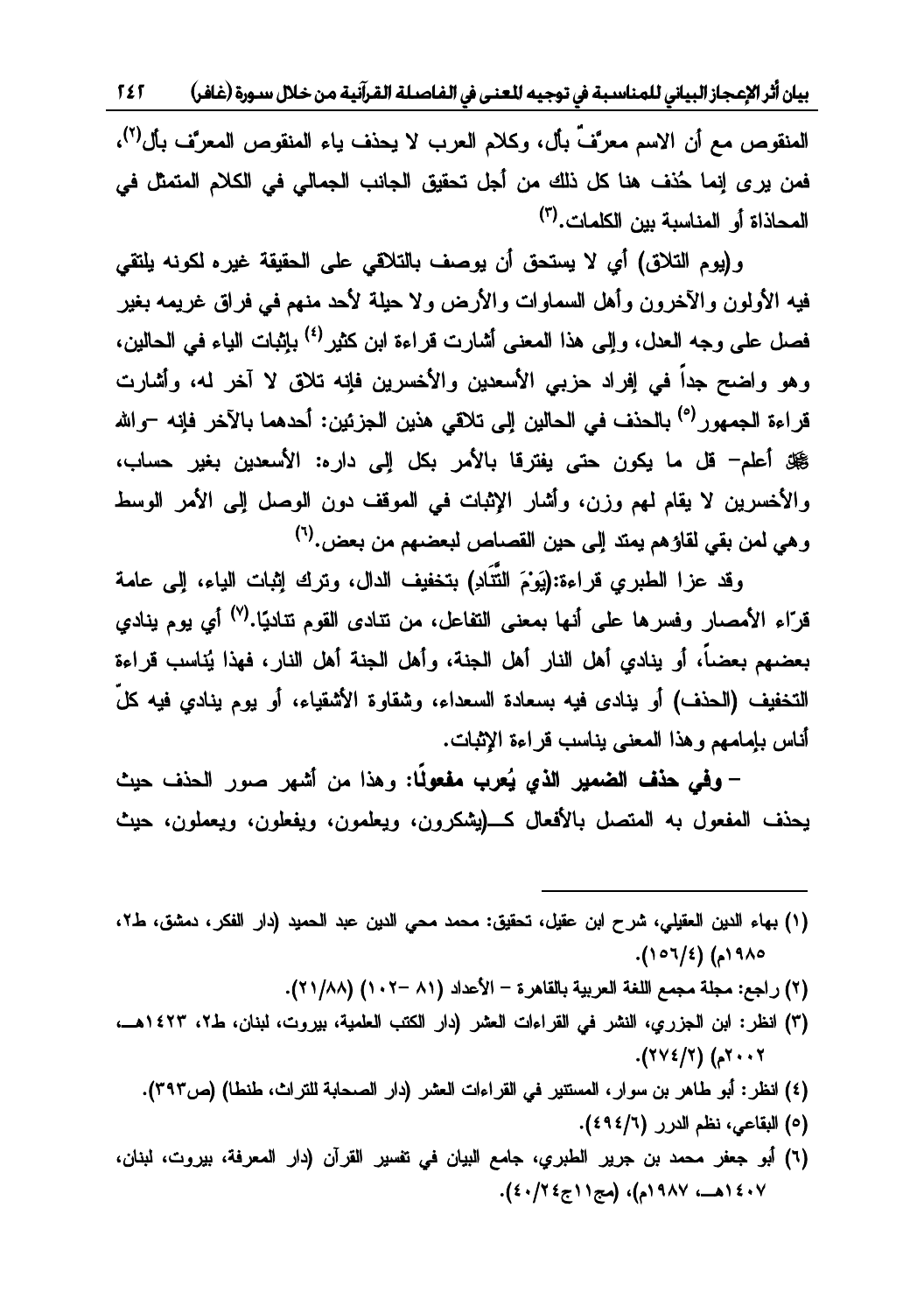يحذف معها المفعول كثيراً في الفاصلة لدواع سياقية كقصد التعميم ولا سيما إذا كان في حيز النفي كقوله تعالى: ﴿اللَّهُ الَّذِي جَعَلَ لَكُمُ اللَّيْلَ لِتَسْكُنُوا فِيهِ وَالنَّهَارَ مُبْصِرًا إِنَّ اللَّا لَذُو فَضْل عَلَى النَّاسِ وَلَكِنَّ أَكْثَرَ النَّاسِ لَا يَشْكُرُونَ﴾ [غافر:٢١]، والمقصود هنا يشكرونه فحذف الضمير ، وعدم شكر الناس له سبحانه أي ينسبون أفعاله سبحانه إلى غير ه جهلاً، أو يعملون بما يسلب عنهم اسم الشكر من الشرك وغيره. والغرض من حذف الضمير التعميم، وإثبات المعنى الذي دل عليه الفعل لفاعل غير متعلق بغيره.<sup>(١)</sup> ولو ذكر المفعول صريحاً لصرف الذهن إلى شيء واحد فقط، كما حقق مع ذلك إيقاعاً جميلاً بتوافق، وقد يكون حذف الضمير هنا لذكر اسم الجلالة في هذه الآية مرتين. ويقول الخطيب الإسكافي: "إنّ كل موضع يحتمل الإضمار ؛ لقرب الذكر ".<sup>(٢)</sup>

كذلك الملاحظ في هذه الآية أيضاً العدول عن ضمير الناس إلى الاسم الظاهر، فنراه تكرر عند ذكر عدم الشكر كما ذكر عند التفضل عليهم، فلا بد أن يكون مقصوداً فيزيد المعنى فصاحة وبلاغة ليسجل على هؤلاء الناس كفرانهم بوجه أصرح.<sup>(٣)</sup>

– وفي مناسبة الجملة في الفاصلة: في إيراد الجملة التي ورد ما قبلها على غير وجه المطابقة، وذلك في قوله تعالى: ﴿اللَّهُ الَّذِي جَعَلَ لَكُمُ الْأَنْعَامَ لِتَزْكَبُوا مِنْهَا وَمِنْهَا تَأْكُلُونَ﴾ [غافر:٧٩]، تغيير النظم الجليل في الفاصلة (ومنها تأكلون) بدل (لتأكلوا منها) كالجملة السابقة (لتركبوا منها) قيل: إن هذا التغيير في الأكل لمراعاة الفواصل.<sup>(٤)</sup>

وقد أورد الألوسي عن غيره مفاده: أنَّ قوله نعالى: ﴿لِتَرْكَبُواْ مِنْهَا﴾ في معنى منها (تركبون) أو إن (منها تأكلون) في معنى لتأكلوا منها لكن لم يؤت به كذلك لنكتة. وفي ذلك يقول ابن عاشور : "وأريد بالركوب هنا الركوب للراحة من تُعب الرِّجلين في الحاجة القريبة بقرينة مقابلته بقوله: ﴿وَلِتَبِلْغُوا عَلِيهَا حَاجَةً فِى صُدُورٍكُم﴾.

- (١) انظر: الزركشي، البرهان في علوم القرآن(٢/٥/٢).
- (٢) أبو عبد الله محمد بن عبد الله الأصبهاني المعروف بالخطيب الإسكافي، درة التتزيل وغرة التأويل، دراسة وتحقيق وتعليق: د. محمد مصطفى أيدين (جامعة أم القرى، مكة المكرمة، ط١، ١٤٢٢هــ،  $(117)()$  ( $(117)$ ).
	- (٣) انظر: ابن عاشور، التحرير والتنوير (مج٩ج٤/ ١٨٦).
	- (٤) انظر: أبو السعود، إرشاد العقل السليم (٤٥/٦)، الألوسي، روح المعاني(١٤٠/١٤١).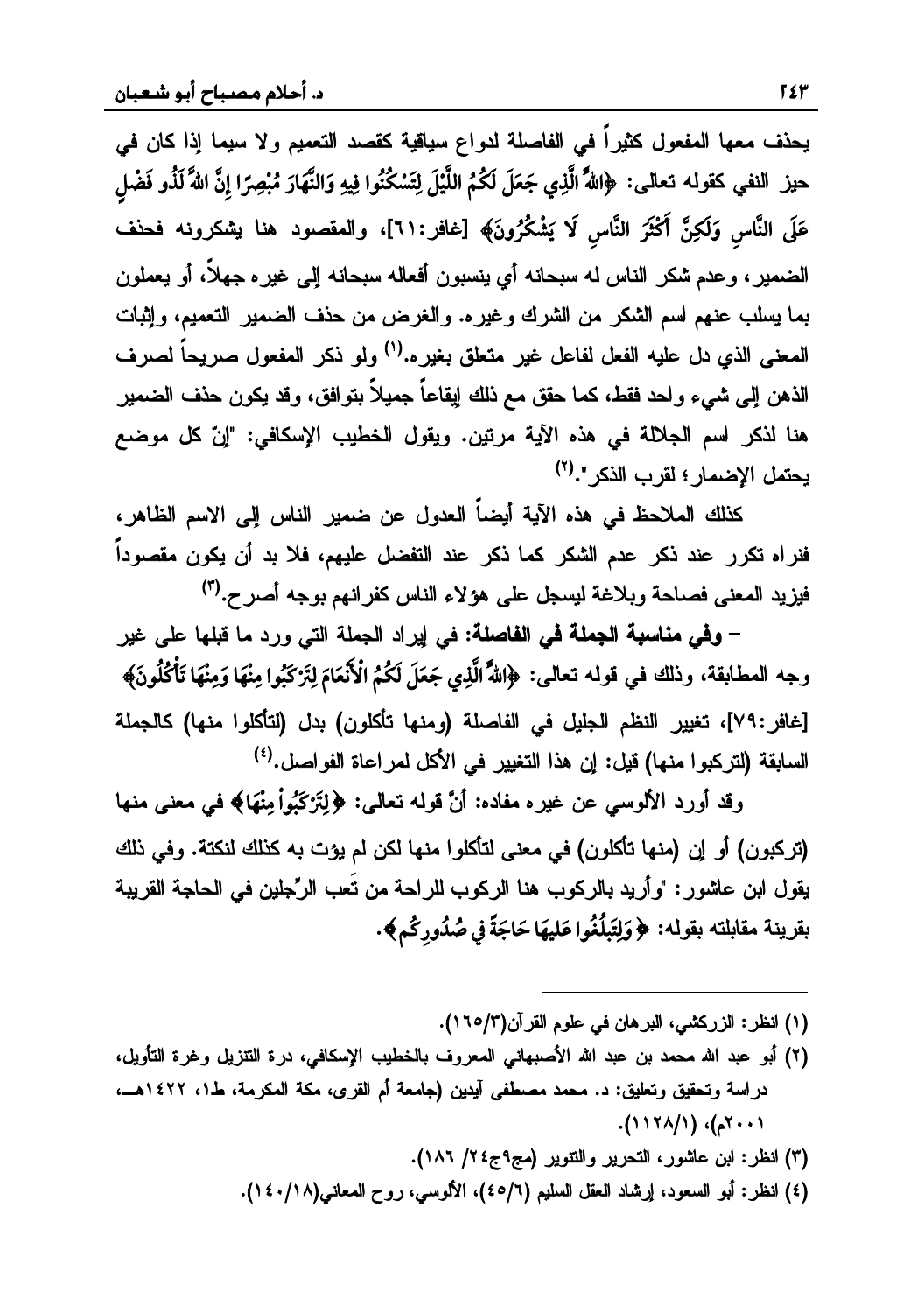بيان أثر الإعجاز البياني للمناسبة في توجيه للعنى في الفاصلة القرآنية من خلال سـورة (غافر)  $522$ 

وجملة ﴿وَمِنْهَا تَأْكُلُونَ﴾ في موضع الحال من (الأنعام)، أو عطف على المعنى من جِملةِ ﴿لِتَرْكَبُوا مِنْهَا﴾ لأنها في قُوَّةِ أن يقال: تركبونَ منها، على وجه الاستئناف لبيان الإجمال الذي في ﴿جَعَلَ لَكُمُ الْأَنْعَامَ﴾، وعلى الاعتبارين فهي في حيّز ما دخلت عليه لأم كي فمعناها: ولتأكلوا منها...

وإنما غيّر أسلوب التعليل تفنناً في الكلام وتنشيطاً للسّامع لثلّا يتكرر حرف التعليل تكراراتٍ كثيرة.<sup>(٥)</sup> وهكذا نرى جمال الفاصلة القرآنية وأهميتها وعلاقاتها بالآية، ومناسبتها في المكان المخصص لها، وذلك في بلاغة عالية وأسلوب بديع يمتع العقل والروح معاً لمن يتدبر ويتذوق.

<sup>(</sup>١) ابن عاشور، التحرير والتتوير (مج٩ج٤٢/٥/٢).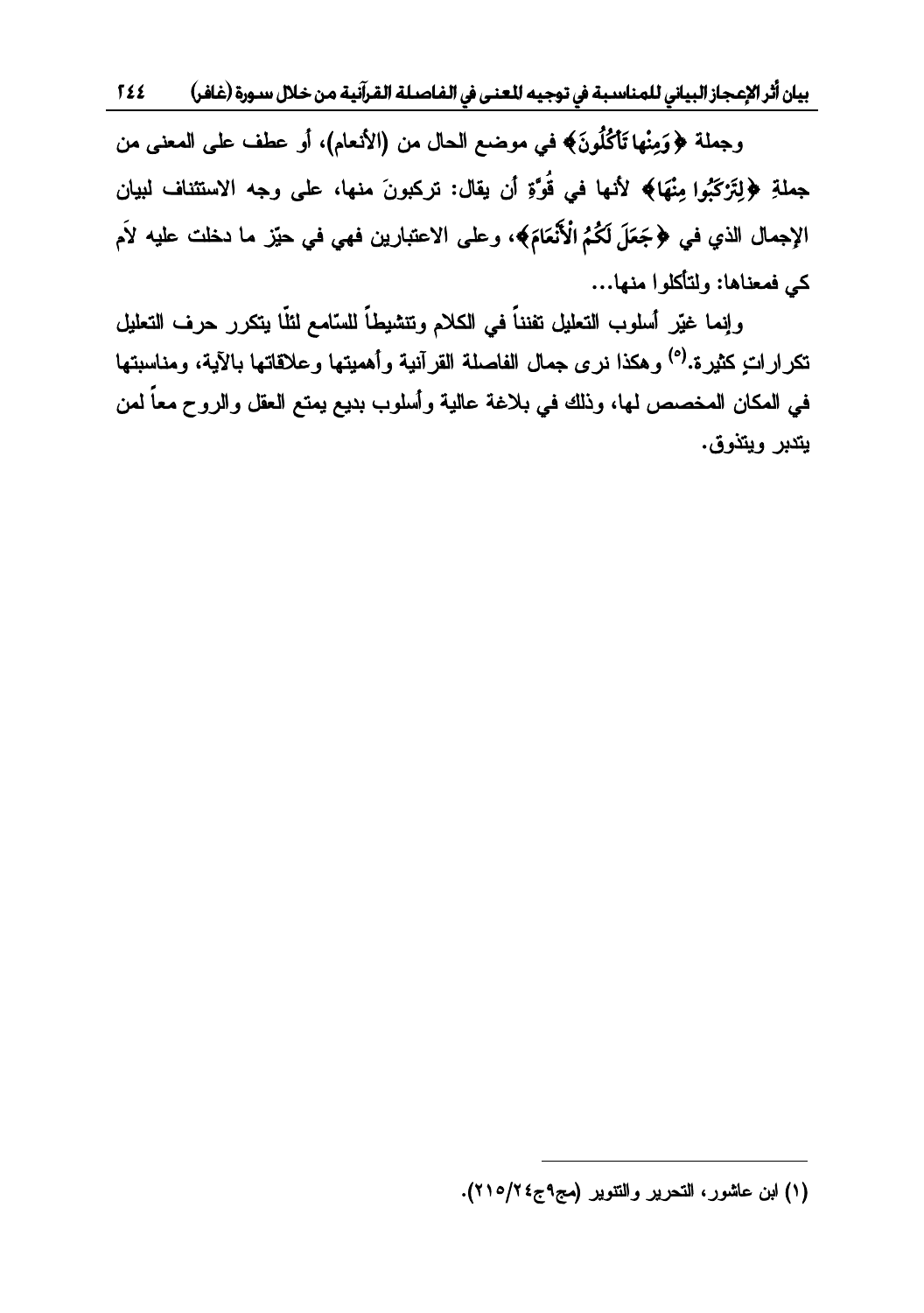#### المبحث الثاني

توجيه المعنى في مشكلات الفواصل

لاحظ علماء المناسبة أنّ كثيرًا من الفواصل في الآيات تهيء لفاصلة بعينها، وينقاد لمها المعنى، ولكن سرعان ما تجد الآية قد ختمت بغيرها فلا تبدو صلتها بما قبلها ظاهرة، وخرج نظم الكلام لأجل ذلك؛ فوقفوا عليها وحاولوا الكشف عن وجه المناسبة بين الفاصلة القرآنية وبين ما قبلها، فدرسوها وبينوا أسرارها وصلتها بما قبلها. يقول الزركشي في هذا المعنى: "واعلم أن إيقاع المناسبة في مقاطع الفواصل حيث تطرد متأكد جدًا ومؤثر في اعتدال نسق الكلام وحسن موقعه من النفس تأثيرا عظيما ولذلك خرج عن نظم الكلام لأجلها في مواضع".(١)

وقد أطلق السيوطي على هذا النوع من الفواصل (مشكلات الفواصل)، فالفاصلة القرآنية هي إحدى صور الإعجاز البياني في القرآن، في تتاسقه مع آياتها، ولمها دور كبير في إتمام المعنى وإيصاله على نحو معجز بديع بحيث لو استبدلت الفاصلة بغيرها في النص القرآني لا نؤدي المعنى والإيقاع معًا.

# ومن مشكلات الفواصل في سورة غافر:

– قوله تعالى: ﴿الَّذِينَ يَحْمِلُونَ الْعَرْشَ وَمَنْ حَوْلَهُ يُسَبِّحُونَ بِحَمْدِ رَبِّهِمْ وَيُؤْمِنُونَ بِهِ وَيَسْتَغْفِرُونَ لِلَّذِينَ آمَنُوا رَبَّنَا وَسِعْتَ كُلَّ شَيْءٍ رَحْمَةً وَعِلْمَا فَاغْفِرْ لِلَّذِينَ تَابُوا وَاتَّبَعُوا سَبِيلَكَ وَقِهِمْ عَذَابَ الجُحِيم (٧) رَبَّنَا وَأَدْخِلْهُمْ جَنَّاتِ عَدْنٍ الَّتِي وَعَدْتَهُمْ وَمَنْ صَلَحَ مِنْ آبَائِهِمْ وَأَزْوَاجِهِمْ وَذُرِّيَّاتِهِمْ إِنَّكَ أَنْتَ الْعَزِيزُ الْحَكِيمُ(٨)﴾ [غافر:٧-٨] لقائل أن يقول: إن في قوله تعالى: ﴿وَيَسْتَغْفِرُونَ لِلَّذِينَ آمَنُوا رَبَّنَا وَسِعْتَ كُلَّ شَيْءٍ رَحْمَةً وَعِلْتا فَاغْفِرْ لِلَّذِينَ تَابُوا﴾، ﴿وَقِهِمْ عَذَابَ الْجَحِيمِ)، ﴿رَبَّنَا وَأَدْخِلْهُمْ جَنَّاتِ﴾ اٍشارة الِمى المعفرة والرحمة، فكيف ختم هذه الدعوة الِمى المعفرة والرحمة بقوله: ﴿إِنَّكَ أَنْتَ الْعَزِيزُ الْحَكِيمُ﴾؟. يقول صاحب (نزهة المجالس): "فإن الذي يظهر عند أول النظر (الغفور الرحيم) بدل من (العزيز الحكيم) هنا أبلغ من الغفور الرحيم لأن صفة المغفرة والرحمة نثمبه الحالة الموجبة للمغفرة والرحمة لكل محتاج، والعزة والحكمة لا يوجبان ذلك، بل يوجب كونه عزيزًا أن يفعل ما يشاء وأن يكون متعاليًا

<sup>(</sup>١) الزركشي، البرهان في علوم القرآن (١/ ٩١).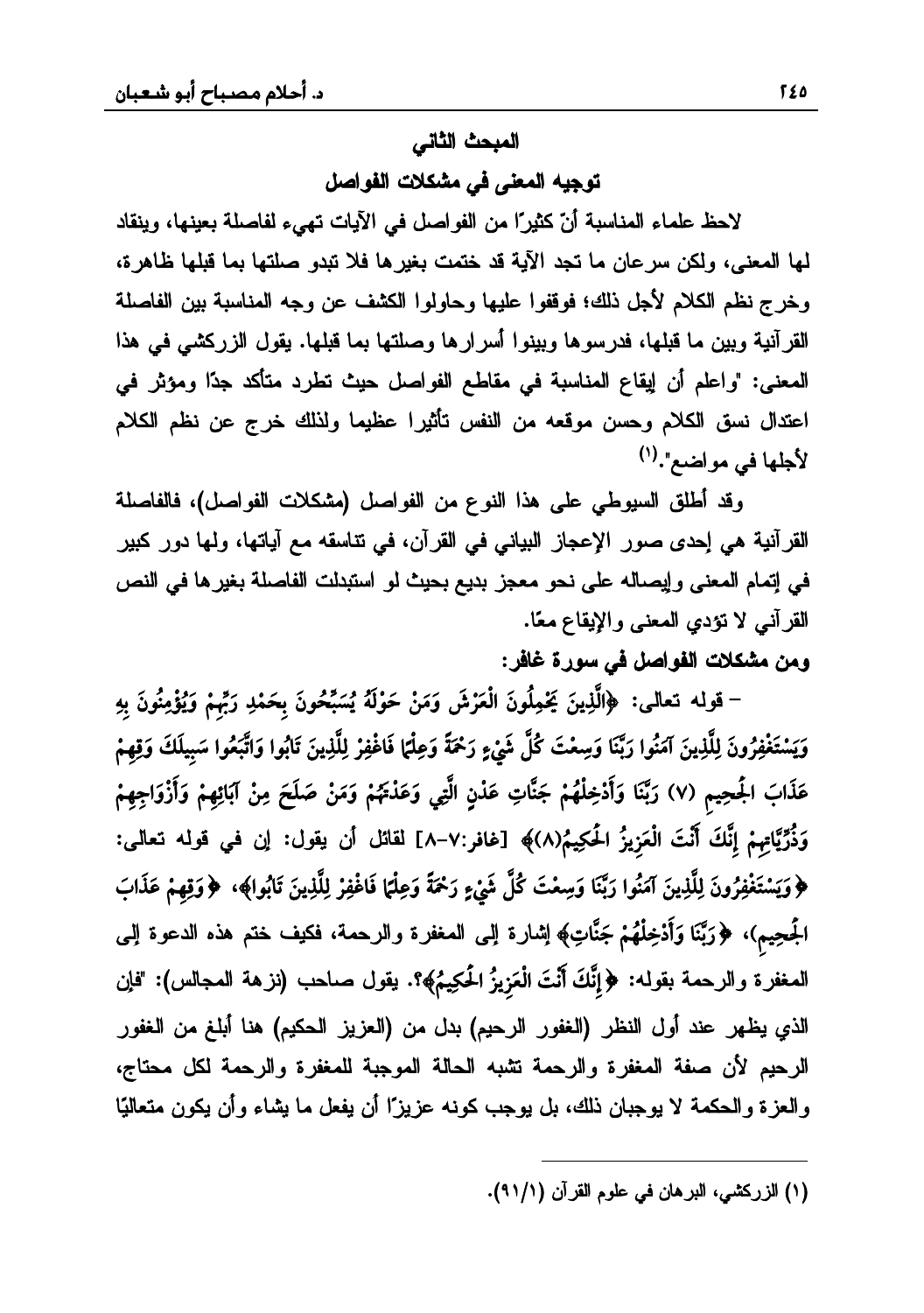بيان أثر الإعجاز البياني للمناسبة في توجيه للعنى في الفاصلة القرآنية من خلال سورة (غافر) 1 £ 1

عن جميع جهات الاستحقاق، فإذا حكم بالمغفرة كان الكرم هنا أتم من الوصف بالمغفرة و الرحمة".<sup>(٢)</sup>

ويعلل الرازي مناسبة الختم بصفتي العزة والحكمة فيقول: "وإنما ذكروا في دعائهم هذين الوصفين لأنه لو لم يكن عزيزاً بل كان بحيث يغلب ويمنع لما صح وقوع المطلوب منه، ولو لم يكن حكيماً لما حصل هذا المطلوب على وفق الحكمة والمصلحة".(<sup>٣)</sup> فالعزيز ، الملك الذي لا يغلب، فيعزته سيجانه لا يفعل شيئًا إلا يداعي الحكمة فيغفر إنهيهم، ويوصلهم بها إلى كل خير، (الحكيم) الذي يضع الأشياء مواضعها. فمن موجبات حكمته تعالى، التي اقتضاها فضله، المغفر ة للمؤمنين.(')

ويقول ابن عاشور : "وجملة (انَّك أنت العَزيز الحكيم) اعتراض بين الدعوات استقصاء للرغبة في الإجابة بداعي محبة الملائكة لأهل الصلاح لما بين نفوسهم والنفوس العلكية من التتاسب. واقتران هذه الجملة بحرف التأكيد للاهتمام بها. و(إنّ) في مثل هذا المقام تُغني غَناء فاء السسنة، أي فعز تُك وحكمتك هما اللتان حَرَّأْتَانَا على سؤال ذلك من جلالك، فالعزة تقتضي الاستغناء عن الانتفاع بالأشياء النفيسة فلما وَعد الصالحين الجنة لم يكن لله ﷺ ما يضنه بنالك فلا يصدر منه مطل، والحكمةَ تقتضى معاملة المحسن  $\mathcal{C}(\mathbf{Y}^{(r)},\mathbf{Y}^{(r)})$ دالإحسان

كما أنّ (العزيز الحكيم) تتناسب مع آيات المقطع اللاحق [١٠-٢٠] حيث يبين اللهُجَّةِ وظيفة حملة العرش من الملائكة، أهل الضلال والكفر يوم القيامة وهم في النار يتلظون سعيرها وهذا يتتاسب مع صفة العزة لله –تعالى–، كذلك ذكر يوم القيامة وإظهار أنوار العدل فيها يتتاسب مع صفة الحكمة له سبحانه والله ﷺ أعلم. كما أنّ (العزيز الحكيم) هذه الفاصلة لما علاقة مع مقصود السورة الذي هو: الصراع بين الحق والباطل<sup>(٣)</sup>

(١) عبد الرحمن بن عبد السلام الصفوري، نزهة المجالس ومنتخب النفائس، تحقيق: عبد الرحيم مارديني (دار المحبة، دار آية، بيروت، دمشق، ٢٠٠١/ ٢٠٠٢)، (٨٩/١).

- (٢) الرازي، مفاتيح الغيب (مج٤ ١ج٢٢/٢٧-٣٤).
- ٣) انظر: الزمخشري، الكشاف (٤١٧/٣)، أبو يوسف محمد زايد، فيض الرحمن تفسير جواهر القرآن، الشاملة (٢٩٥/١).
	- (٤) ابن عاشور، التحرير والتنوير(مج٩ج٤ ٩٣/٢).
		- (٥) انظر: سيد قطب، الظلال (٢٠٦٥/٥).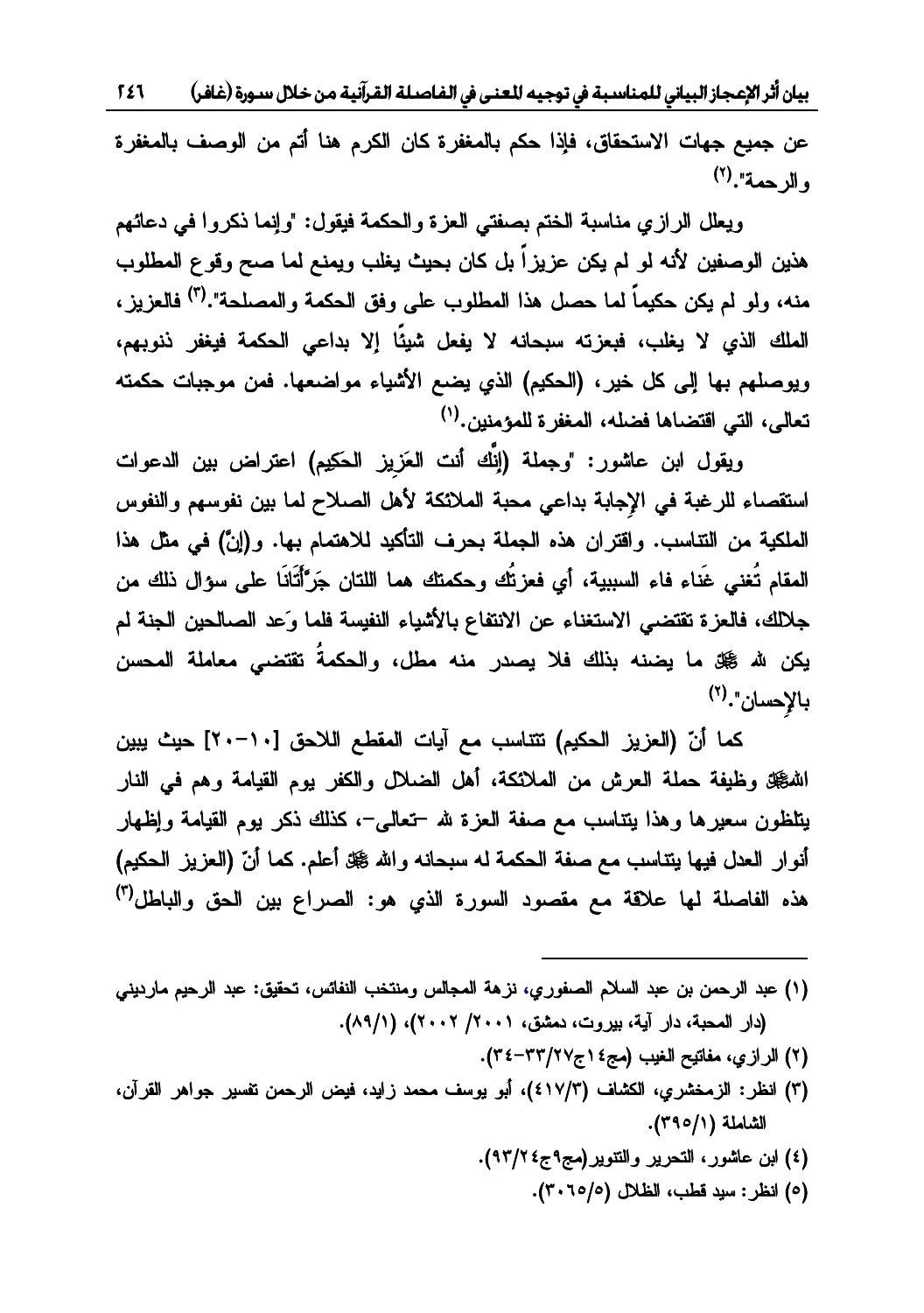وتصنيف الناس في الآخر ة الى صنفين، وتوفية كل صنف ما يستحقه على سبيل العدل<sup>(٤)</sup> فالله له العزة الكاملة فهو سبحانه العزيز الحكيم.

والخلاصة في ختم الآية السابقة بـــ(العزيز الحكيم) هي أنّ القرآن يختار الفاصلة بدقة عجيبة تدل على إعجاز بياني، فهي من جهة المناسبة تتوافق مع مضمون الآية، وعلاقتها بالمقطع وبمقصود السورة أيضاً، ومن جهة الصوت نتوافق مع الإيقاع العام للأيات السابقة واللاحقة، وقد جاء ختم الآية باقتران الاسمين (العزيز الحكيم) على لسان الملائكة الكرام في دعائهم لربهم تعظيمًا وإجلالًا، فذكر (العزيز) إشعارًا بقدرة الله – سبحانه−، وذكر (الحكيم) تفاؤلًا لتحقيق الخير من الله سبحانه وتعالى، لن يفعل بذريته إلا ما هو خير .

-<br>- وقوله تعالى: ﴿تَذْعُونَنِي لِأَكْفُرَ بِاللَّهَ وَأُشْرِكَ بِهِ مَا لَيْسَ لِي بِهِ عِلْمٌ وَأَنَا أَدْعُوكُمْ إِلَى الْعَزِيز **ó÷õ÷õ<**الْغَفَّارِ﴾ [غافر:٤٢]؛ لقائل أن يقول إنه لمنا قال تعالى: ﴿تَذْعُونَنِي لِأَكْفُرَ بِاللَّهُ»، اقتضى النظم **õõ**القرآني أن يكون على نفس النسق الذي يقتضيه النظم الكلامي فيقول بعد هذا: (وأنا أدعوكم إلى الله) فكيف جاء بالصفتين (العزيز الغفار)؟ وقد ربط الرازي بين الفاصلة والمقطع بكلام لطيف حيث يقول في تفسيره: "لما بيّن –مؤمن آل فرعون– أنهم يدعونه إلى الكفر و الشرك بيّن أنه بدعوهم البر الإيمان بالعزيز الغفار فقوله (الْعَزيز´) اشارة البرر كونه كامل القدرة، وفيه تتبيه على أن الإله هو الذي يكون كامل القدرة، وأما فرعون فهو في غاية العجز فكيف بكون المأ؟!... وقوله (الْغَفَّارُ) اشارة البر أنه لا يجب أن بكونوا آيسن من رحمة الله صحي بسبب إصرارهم على الكفر مدة مديدة، فإن إله العالم -وإن كان عزيزاً لا يغلب— قادر الا يغالب، لكنه غفار يغفر كفر سيعين سنة بايمان ساعة واحدة".<sup>(١)</sup>

ويعلل صاحب تفسير (غرائب القرآن ورغائب الفرقان) مناسبة الختم بصفتى العزة والمغفرة قائلًا: "ووجه تخصيص العزيز الغفار بالمقام أنه غالب على من أشرك به غفور لمن تاب عن كفره".<sup>(٢)</sup> ويقول ابن عاشور : عدل عن اسم الحلالة البر الصفتين (الْعَزيز

(١) انظر: البقاعي، مصاعد النظر(٤٣٥/٤)

- (٢) الرازي، مفاتيح الغيب (مج٤ ١ج٢/٢٧).
- (٣) نظام الدين الحسن بن محمد بن حسين القمى النيسابوري، غرائب القرآن ورغائب الفرقان، تحقيق: الشيخ زكريا عميران (دار الكتب العلمية، بيروت، لبنان، ط١، ١٤١٦ هــ، ١٩٩٦ م)، (٣٧/٦).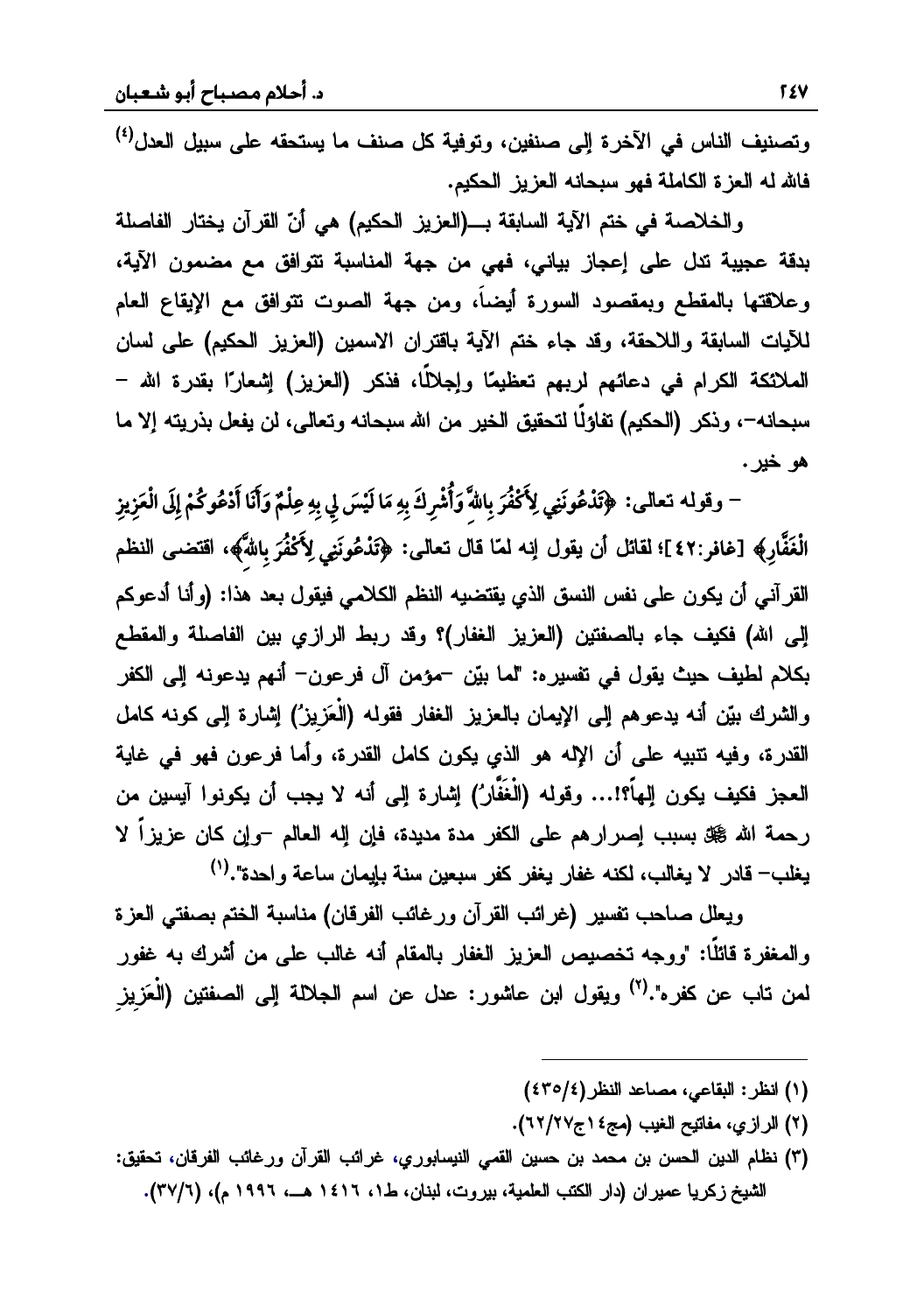بيان أثر الإعجاز البياني للمناسبة في توجيه للعنى في الفاصلة القرآنية من خلال سورة (غافر) ٢٤٨

الْغَفَّارِ ) لإدماج الإستدلال على استحقاقه الإفراد بالإلهية والعبادة، بوصفه (الْعَزِيز ) لأنه لا تتاله الناس، بخلاف أصنامهم فإنها ذليلة توضع على الأرض ويلتصق بها القتام وتلوثها الطيور بذرقها، ولإدماج ترغيبهم في الإقلاع عن الشرك بأن الموحد بالإلهية يغفر لهم ما سلف من شركهم حتى لا بيأسوا من عفوه بعد أن أساءوا".<sup>(٣)</sup> بالاضافة البر هذه المعاني يأتي ختم الآية بهاتين الصفتين لرعاية الفاصلة حيث توافق أواخر الآيات مع السجع البديع، و النبان الر ائبر الذي يبز أعماق النفس الانسانية.<sup>(٤)</sup>

والخلاصة، فقد كان في عدول الفاصلة عن اسم الجلالة إلى ذكر صفاته العظيمة الأثر في جلاء وتوضيح المعنى، لذلك فقد جاء النظم القرآني على تلك الصورة الرائعة التي جمعت بين تناسب إيقاع الآيات، وبين مناسبتها وملاءمتها لمعنى الآية، فشتان بين دعوة ودعوة؛ فدعوته لمهم واضحة مستقيمة، فهو يدعوهم إلى العزيز الغفار، يدعوهم إلى إله واحد هذه صفاته تشهد آثاره بوحدانيته في الوجود، وتنطق بدائع صنعته بقدرته وتقديره، يدعوهم إليه ليغفر لمهم وهو القادر على أن يغفر، الذي تفضل بالغفران، فكان وصفه لله ﷺ بالعزة ترهيبًا لمهم، ووصفه بالمغفرة ترغيبًا لمهم، وهم يدعونه إلى الكفر باللّه صلى.

 $\overline{\phantom{a}}$ 

<sup>(</sup>١) لبن عاشور، التحرير والتنوير (مج٩ج٤/١٥٤/٢).

<sup>(</sup>٢) انظر: وهبة بن مصطفى الزحيلي، التفسير المنير (فقهى وتحليلي) (دار الفكر المعاصر، بيروت، دمشق، ١٤١٨هــ)، (١٢٦/٢٤).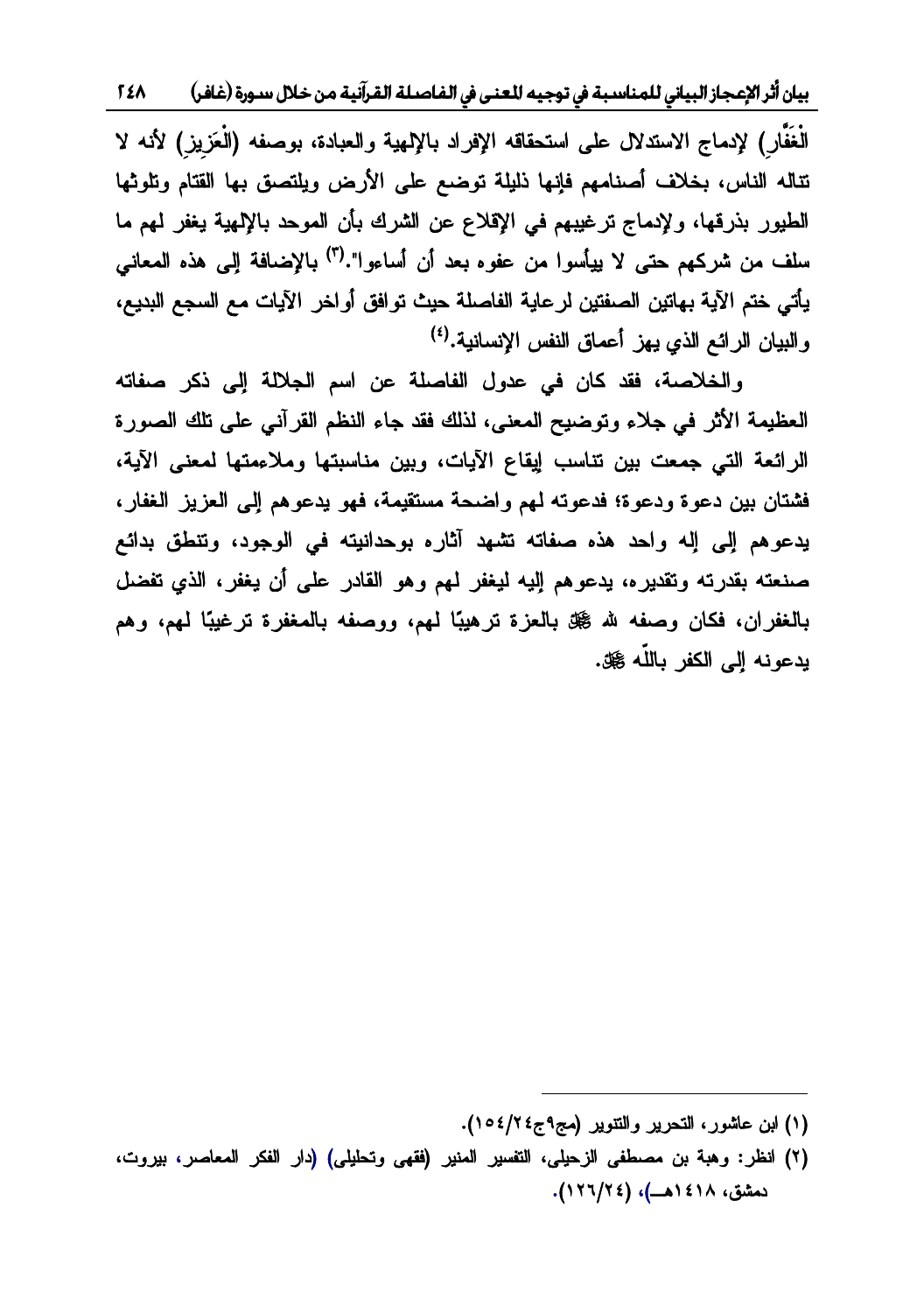#### المبحث الثالث

توجيه المعنى عند اختلاف الفواصل والمحدث عنه واحد

يتم البحث هنا عن اختلاف الفواصل القرآنية في آيات متماثلة، وهو ما يسمى عند الزركشي بـــ "اختلاف الفاصلتين في موضـع، والمـحدث عنه واحد".<sup>(٥)</sup> ويتم هنا بيان مناسبة الفاصلة لمقاطع الكلام المنشابه في السياقات المختلفة، لنصل إلى العلاقات المعنوية التي تخرج لمها الفاصلة في مقاطع الكلام، يقول د. تمام حسان: "ولقد تتوالى الفواصل في آيات متتابعة ومعناها مع نواليها واحد أو متشابه. وإنما نوالت على رغم وحدة المعنى لغرض لولاه لاجزأت عن التوالى فاصلة واحدة".<sup>(١</sup>)

أولًا: اختلاف فاصلة الآية في السورة الواحدة:

– في قوله تعالى في سورة غافر : ﴿وَقَالَ رَجُلٌ مُّؤْمِنٌ مِّنْ آلِ فِرْعَوْنَ يَكْتُمُ إِيهَانَهُ أَتَقْتُلُونَ رَجُلًا أَن يَقُولَ رَبِّيَ اللَّهُ وَقَدْ جَاءكُم بِالْبَيِّنَاتِ مِن رَّبِّكُمْ وَإِن يَكُ كَاذِبًا فَعَلَيْهِ كَذِبُهُ وَإِن يَكُ صَادِقًا يُصِبْكُم بَعْضُ الَّذِي يَعِدُكُمْ إِنَّ اللَّهَ لَا يَهْدِي مَنْ هُوَ مُسْرِفٌ كَذَّابٌ﴾ [غافر:٢٨]، وقولمه تعالى: ﴿وَلَقَدْ جَاءكُمْ يُوسُفُ مِن قَبْلُ بِالْبَيِّنَاتِ فَمَا زِلْتُمْ فِي شَكٍّ مِّّا جَاءكُم بِهِ حَتَّى إِذَا هَلَكَ قُلْتُمْ لَن يَبْعَثَ اللَّهُ مِن بَعْدِهِ رَسُولًا كَذَلِكَ يُضِلُّ اللَّهَ مَنْ هُوَ مُسْرِفٌ مُّرْتَابٌ﴾ [غافر:٣٤]، ختم الآية الأولمى بقوله: ﴿مُسْرِفٌ كَذَّابٌ﴾، وختم الآية الثانية بقوله: ﴿مُسْرِفٌ مُرْتَابٌ﴾ وذلك أن كل كلمة مناسبة للسياق الذي وردت فيه، ويجيب شيخ الإسلام، بدر الدين بن جماعة عن ذلك فيقول: "لما قال نعالى في الأولى: ﴿وَإِنْ يَكُ كَاذِبًا فَعَلَيْهِ كَذِبُهُ﴾ ناسب ﴿مُسْرِفٌ كَذَّابٌ﴾ ولما قال نعالى في الثانية: ﴿فَمَا زِلْتُمْ فِي شَكٍّ مِمَّا جَاءَكُمْ بِهِ﴾ ناسب ﴿مُسْرِفٌ مُرْتَابٌ﴾". (٢)

ففي الآية الأولى تكلم تعالى بلسان مؤمن آل فرعون: إِنَّ اللَّهَ لا يَهْدِي مَنْ هُوَ مُسْرِفٌ كَذَّابٌ، وختم حديثه بذلك وقد كان يتحدث قبلها عن موسى بما يفهم منه أنه ليس بمصدق له؛ ليشير إلى علو شأن موسى الظيِّة عن طريق الرمز والتعريض، وأن من

- (١) الزركشي، البرهان في علوم القرآن (١/٦٨).
- (٢) د. تمام حسان، البيان في روائع القرآن (٢٠٠/١).
- (٣) شيخ الإسلام، بدر الدين بن جماعة، كشف المعاني في المتشابه من المثاني (دار الوفاء، المنصورة،  $(51 \cdot 131 \cdot ... \cdot 151)$ ، (ص ٣٢٠).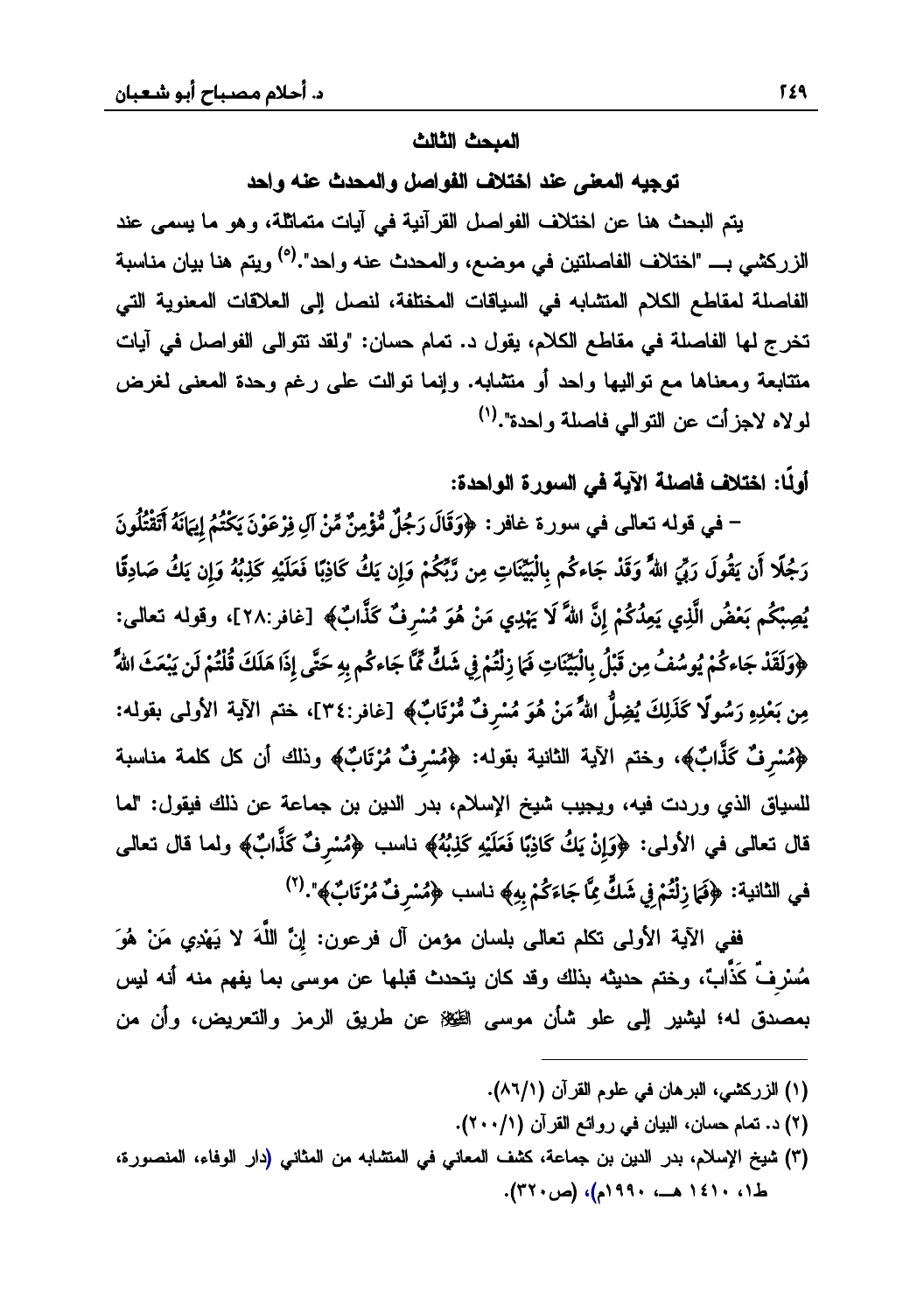بيان أثر الإعجاز البياني للمناسبة في توجيه للعنى في الفاصلة القرآنية من خلال سورة (غافر)  $50.$ 

اصطفاه الله للنبوة لا يمكن أن يقع منه إسراف ولا كذب، وفيه تعريض بفرعون دقيق أيضًا، بكذبه وطغيانه، إذ هو غاية الإسراف على نفسه بقتل أبناء المؤمنين، وفي غاية الكذب، إذ ادَّعى الإلهية والربوبية، ومن هذا شأنه لا يهديه الله. وهذا من أسرار إعجاز القرآن.(") كذلك في الآية الثانية قوله: ﴿كَذَلِكَ يُضِلُّ اللَّهُ مَنْ هُوَ مُسْرِفٌ مُّرْتَابٌ) أي مثل إضلال الله ﷺ إياكم، أي حين لم تقبلوا من يوسف، ﴿يُضِلُّ اللَّهُ مَنْ هُوَ مُسْرِفٌ مُّرْتَابٌ﴾: يعنيهم، إذ هم المسرفون المرتابون في رسالات الأنبياء<sup>(٤)</sup>، ولما كان السياق للشك في الرسالة والقول بالظن الذي يلزم منه اتهام القادر سبحانه بالعجز أو مجانبة الحكمة قال: (مرتاب) أي يشك فيما لا يقبل الشك ويتهم غيره بما لا حظَّ للتهمة فيه؛ أي: ديدنه التذبذب في الأمور الدينية، فلا يكاد يحقق أمراً من الأمور، ولا إسراف ولا ارتياب أعظم من حال المشرك فإنه منع الحق أهله وبذله لمن لا يستحقه بوجه".<sup>(٥)</sup>

– وفي قوله تعالى: ﴿ لَخَلْقُ السَّمَاوَاتِ وَالْأَرْضِ أَكْبَرُ مِنْ خَلْقِ النَّاسِ وَلَكِنَّ أَكْثَرَ النَّاسِ لَا يَعْلَمُونَ﴾ [غافر:٥٧ ]، وقوله تعالى: ﴿إِنَّ السَّاعَةَ لَاتِيَةٌ لَّا رَيْبَ فِيهَا وَلَكِنَّ أَكْثَرَ النَّاسِ لَا يُؤْمِنُونَ﴾ [غافر:٥٩]، وقوله تعالى: ﴿اللَّهُ الَّذِي جَعَلَ لَكُمُ اللَّيْلَ لِتَسْكُنُوا فِيهِ وَالنَّهَارَ مُبْصِرًا إِنَّ اللَّا لَذُو فَضْلٍ عَلَى النَّاسِ وَلَكِنَّ أَكْثَرَ النَّاسِ لَا يَشْكُرُونَ﴾ [غافر:٦١]. لسائل أن يسأل عن المواضع الثلاثة التي جاء فيها (لا يعلمون) وجاء فيها (لا يؤمنون) وجاء فيها (لا يشكرون)، وعمّا يخصّ كلًا بمكانه، وهل كان يجوز وضع أحدهما موضع قرينه أم كل آية اقتضت ما ختمت به؟

والمجواب أن يقال: إنَّ مَن أقر بخلق السموات والأرض وأنكر الإعادة والبعث ثم نبّه على أن يعلم أنّ من قدر على الأكبر قادر على الأصغر، وهذا موضع يفتقر ٳلمي العلم الذي نفاه عمن لم يقرّ به فقال: ﴿وَلَكِنَّ أَكْثَرَ النَّاسِ لَا يَعْلَمُونَ﴾ فاختص هذا الموضع بنفي العلم، والعلم هو المحتاج الِيه والممبعوث عليه. وقوله: ﴿إِنَّ السَّاعَةَ لَأَتِيَةٌ لَا رَيْبَ فِيهَا وَلَكِنَّ أَكْثَرَ النَّاس لَا يُؤْمِنُونَ﴾ [غافر:٥٩]فمن أنكر البعث فهو محتاج إلى الإيمان به بعد علمه بأن

- (١) انظر: الرازي، مفاتيح الغيب (مج٤١ج٧/٢٧)، محمد بن يوسف الشهير بأبي حيان الأندلسي، نفسير البحر المحيط (دار الكتب العلمية، لبنان، بيروت، ط١، ١٤٢٢ هــ، ٢٠٠١م)، (٢٢٢/٧).
	- (٢) أبو حيان، البحر المحيط (٤٤٥/٧).
		- (٣) البقاعي، نظم الدرر (٥١٣/٦).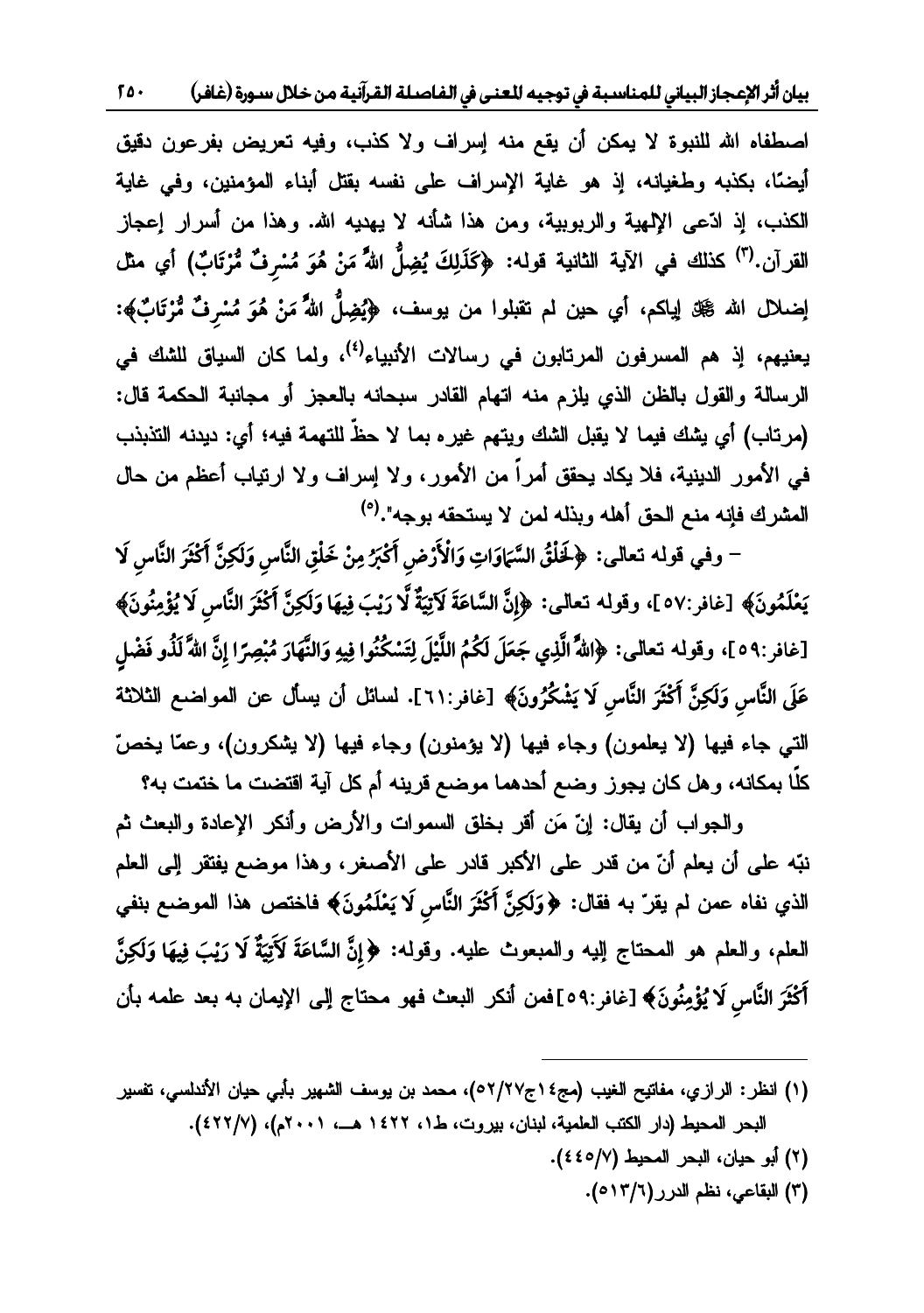القادر على خلق السموات والأرض قادر على أن يخلق مثلهم. وأما الآية الأخيرة فقوله: ﴿... إِنَّ اللَّهَ لَذُو فَضْلٍ عَلَى النَّاسِ وَلَكِنَّ أَكْثَرَ النَّاسِ لَا يَشْكُرُونَ﴾ [غافر:٢١١]، ومَن كان لله ﷺ فضل عليه فهو محتاج إلى أن يؤدي حقّه بالشكر، فقال تعالى: ﴿وَلَكِنَّ أَكْثَرَ النَّاسِ لَا يَشْكُرُونَ﴾: لا يقابلون نعمة الله عليهم بما يستديمها لمهم من الشكر الذي يربطها لديهم، فقد بان أن كل ما ختمت به آية هو في مكانه اللائق به، ولا يقتضي سواه.<sup>(١)</sup>

وخلاصة ذلك: "أن المخاطبين ممن عقلوا لو نظروا واعتبروا لعلموا، ولو علموا لآمنوا، ولو آمنوا واستوضحوا النعم لشكروا".<sup>(٢)</sup> فقد ختم كل آية بما اقتضاه السياق، وعلق ابن عاشور على ذلك بقوله: "وَقَدْ عَلِمْتَ مِمَّا تَقَدَّمَ وَجْهَ اخْتِلَافِ الْمَنْفِيَّاتِ... فَقَدْ أَتْبَعَ كُلُّ غَرَض أُريدَ إِثْبَاتُهُ بِمَا يُنَاسِبُ حَالٍ منكريه".(٣)

– وفي قوله تعالى: ﴿وَلَقَدْ أَرْسَلْنَا رُسُلًا مِنْ قَبْلِكَ مِنْهُمْ مَنْ قَصَصْنَا عَلَيْكَ وَمِنْهُمْ مَنْ لَمْ نَقْصُصْ عَلَيْكَ وَمَا كَانَ لِرَسُولٍ أَنْ يَأْتِيَ بِآَيَةٍ إِلَّا بِإِذْنِ الله فَإِذَا جَاءَ أَمْرُ الله قُضِيَ بِالحَقّ وَخَسِرَ هُنَالِكَ الْبُطِلُونَ﴾ [غافر :٧٨]. وقوله تعالى: ﴿فَلَمْ يَكُ يَنْفَعُهُمْ إِيَانُهُمْ لَّا رَأَوْا بَأْسَنَا سُنَّةَ الله الَّتِي قَدْ خَلَتْ فِي عِبَادِهِ وَخَسِرَ هُنَالِكَ الكَافِرُونَ﴾ [غافر:٨٥]. ختم الآية الأولىي بقوله: ﴿الْمُبْطِلُونَ﴾، وختم الآية الثانية بقوله: ﴿الكَافِرُونَ﴾ وذلك أن كل كلمة مناسبة للسياق الذي وردت فيه. فالأولى وردت في سياق الحق ﴿قُضِيَ بِالحَقِّ﴾، ونقيض الحق الباطل. والثانية في سياق الإيمان، ونقيض الإيمان الكفر .<sup>(٤)</sup> تلك هي آيات الله گيل فيها من التفنن في العبارة والتتويع في البيان ما فيها، فقد أخذت كل لفظة مكانها المرسوم، رسمها مربي النفوس ومزكيها، ومنور العقول وهاديها، ومرشد الأرواح وحاديها.

- (١) الخطيب الإسكافي، درة التتزيل وغرة التأويل (١١٣٢/١/١٣٤)، وانظر: محمود بن حمزة الكرماني، أسرار التكرار في القرآن المسمّى البرهان في توجيه متشابه القرآن لما فيه من الحجّة والبيان، تحقيق عبد القادر أحمد عطا (دار الفضيلة)، (ص٢٢٠)، بدر الدين بن جماعة، كشف المعاني في المتشابه من المثاني (ص٣٢٢).
- (٢) أحمد بن إبراهيم بن الزبير الثقفي الغرناطي، ملاك التأويل القاطع بذوي الإلحاد والتعطيل في توجيه المتشابه اللُّفظ من آي التنزيل (دار الغرب الإسلامي، ط١، ١٤٠٣، ١٩٨٣م)، (١/١٠٠٠).
	- (٣) ابن عاشور، التحرير والتتوير (مج٩ج٤/١٨٦).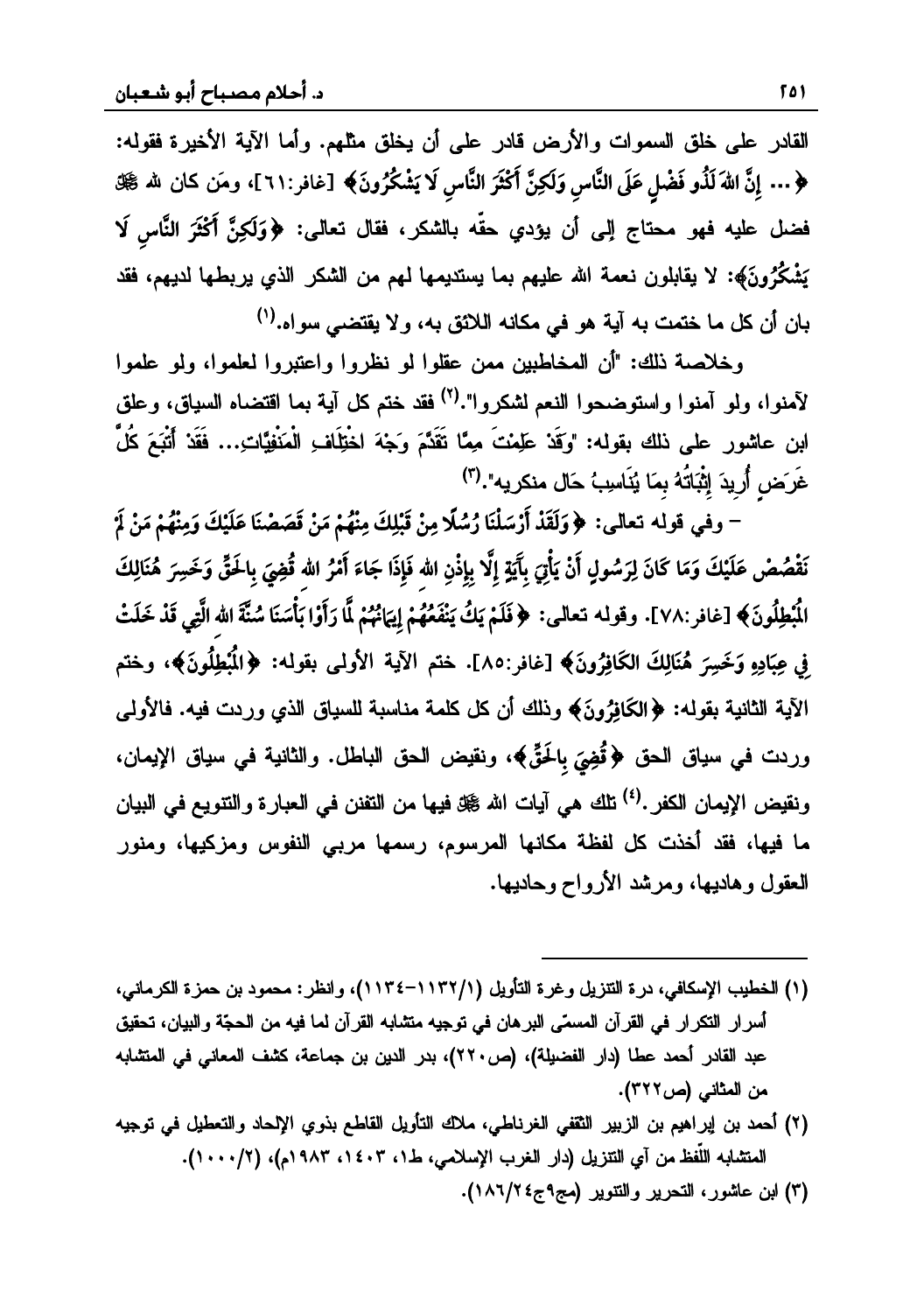$505$ بيان أثر الإعجاز البياني للمناسبة في توجيه للعنى في الفاصلة القرآنية من خلال سـورة (غافر)

ثانيًا: اختلاف فواصل الآي بين السور:

– ومن ذلك قوله تعالى: ﴿وَإِمَّا يَنْزَغَنَّكَ مِنَ الشَّيْطَانِ نَزْغٌ فَاسْتَعِذْ بِالله إِنَّهُ سَمِيعٌ عَلِيمٌ﴾ [الأعراف:٢٠٠]، وقوله أيضنًا: ﴿وَإِمَّا يَنْزَفَنَّكَ مِنَ الشَّيْطَانِ نَزْغٌ فَاسْتَعِذْ بِالله إِنَّهُ هُوَ السَّمِيعُ العَلِيمُ﴾ [فصِّلت:٣٦]، في حين قال: ﴿إِنَّ الَّذِينَ يُجَادِلُونَ فِي آَيَاتِ الله بِغَيْرِ سُلْطَانٍ آَتَاهُمْ إِنْ فِي صُدُورِهِمْ إِلَّا كِبْرٌ مَا هُمْ بِبَالِغِيهِ فَاسْتَعِذْ بِالله إِنَّهُ هُوَ السَّمِيعُ البَصِيرُ ﴾ [غافر:٥٦].

فقد جاء بالاستعاذة من الشيطان الذي نعلمه ولا نراه بقوله: ﴿إِنَّهُ هُوَ السَّمِيعُ الْعَلِيمُ﴾ [٣٦]، وجاء فيمن يرى ويبصر من شياطين الإنس بقوله: ﴿إِنَّهُ هُوَ السَّمِيعُ الْبَصِيرِ﴾ [٥٦] وهذا يدل على دقة وجمال هذا التعبير، وفي هذا المعنى يقول ابن القيم: "وتأمل حكمة القرآن الكريم كيف جاء في الاستعاذة من الشيطان الذي نعلم وجوده ولا نراه بلفظ: ﴿السَّمِيعُ العَلِيمُ﴾ في الأعراف وفصلت وجاءت الاستعاذة من شر الإنس الذين يؤنسون ويرون بالإبصار بلفظ: ﴿السَّمِيعُ البَصِيرُ﴾… لأن أفعال هؤلاء أفعال معاينةً ترى بالبصر، وأما نزغ الشيطان فوساوس وخطرات يلقيها في القلب يتعلق بها العلم، فأمر بالاستعاذة بالسميع العليم فيها، وأمر بالاستعاذة بالسميع البصير في باب ما يُرى بالبصر ويُدرك بالرؤية والله گيل أعلم".<sup>(١)</sup>

– وقوله تعالى: ﴿وَإِمَّا يَنْزَغَنَّكَ مِنَ الشَّيْطَانِ نَزْغٌ فَاسْتَعِذْ بِاللهِ إِنَّهُ سَمِيعٌ عَلِيمٌ﴾ [الأعراف: ٢٠١].

وقال نعالى في سورة فصلت: ﴿وَإِمَّا يَنْزَغَنَّكَ مِنَ الشَّيْطَانِ نَزْغٌ فَاسْتَعِذْ بِالله إِنَّهُ هُوَ السَّمِيعُ العَلِيمُ﴾ [فصِّلت:٣٦].

للسائل أن يسأل فيقول: لأي معنى جاء في الآية من سورة الأعراف ﴿سَمِيعٌ ۖ عَلِيمٌ﴾ على لفظ النكرة، وفي سورة فصلت معرفتين بالألف واللام مؤكدتين بـــ (هو)؟

(١) محمد بن أبي بكر ابن قيم الجوزية، تفسير القرآن الكريم ـــ ابن القيم، تحقيق: مكتب الدراسات والبحوث العربية والإسلامية بإشراف شيخ ابراهيم رمضان (دار ومكتبة الهلال، بيروت، ١٤١٠ هــ)، (ص٤٨).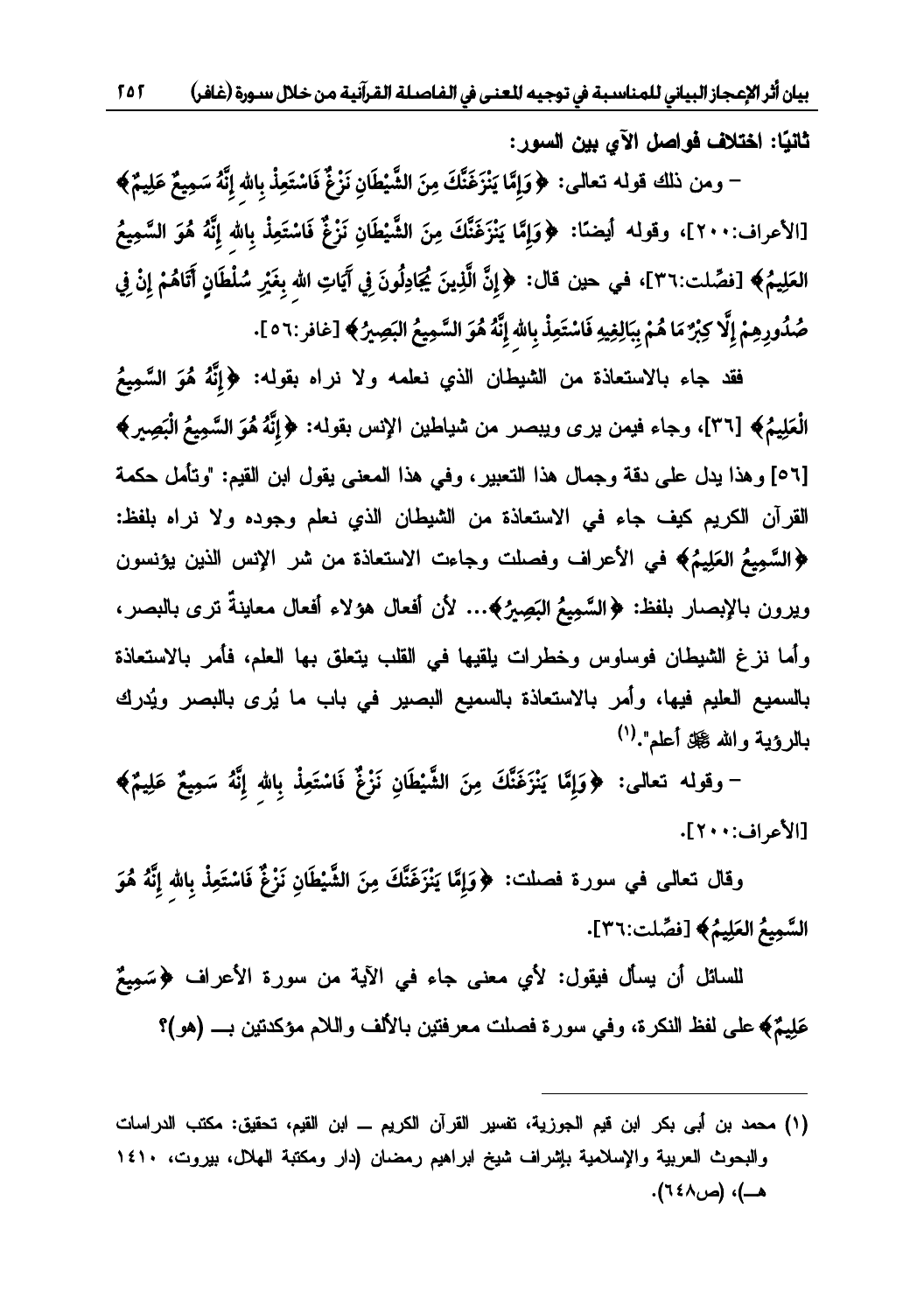والجواب أن يقال: إن الأول وقع في فاصلة ما قبلها من الفواصل أفعال جماعة، وأسماء مأخوذة من الأفعال نحو قوله تعالى: ﴿فَتَعَالَى اللهُ عَمَّا يُشْرِكُونَ﴾ [الأعراف:١٩٠]. **÷wô**وبعده ﴿يُخْلَقُونَ﴾ [الأعراف:١٩١]، و﴿يَنْصُرُونَ﴾ [الأعراف:١٩٢]، ﴿لَا يُبْصِرُونَ﴾ **÷**[الأعراف:١٩٨]، و﴿الجَاهِلِينَ﴾ [الأعراف:١٩٩]. فأخرجت هذه الفاصلة بأقرب ألفاظ الأسماء المؤدية معنى الفعل، أعني النكرة، وكان المعنى: استعذ بالله ﷺ إنه يسمع<br>استعاذك، ويعلم استجارتك.

والتي في سورة (فصلت) قبلها فواصل سلك بها طريق الأسماء، وهي ما في قوله ر سبب السبب التي يستمر من المسبب المسبب المسبب المسبب المسبب المسبب المسبب المسبب المسبب التي يسبب المسبب المس<br>المسبب المسبب السبب السبب المسبب المسبب المسبب المسبب المسبب المسبب المسبب المسبب المسبب المسبب المسبب المسبب<br> **ó÷÷õóõ÷õ**حَسَرٌوا وَمَا يُلَقَّاهَا إِلَّا ذُو حَظٍّ عَظِيم(٣٥)﴾ [فصِّلت:٣٤−٣٥].<br>صَبَرٌوا وَمَا يُلَقَّاهَا إِلَّا ذُو حَظٍّ عَظِيم(٣٥)﴾ [فصِّلت:٣٥−٣٥]. **ô** $\overline{a}$ **õ**

ُ<br>فقوله: ﴿وَلِئٌ حَمِيمٌ﴾ لَمِسٌ من الأسماء التي يراد بها الأفعال، وكذلك قوله: ﴿ذُو حَظٍّ حَّظِيم﴾ ليس ذو حظّ بمعنى فعل، فأخرج ﴿سَمِيعٌ عَلِيمٌ﴾ [الأعراف:٢٠٠]بعد الفواصل التي هي على سنن الأسماء على لفظ يبعد عن اللفظ الذي يؤدي معنى الفعل، فكأنه قال: إنه هو الذي لا يخفى عليه مسموع ولا معلوم، فليس القصد الإخبار عن الفعل، كما كان في الأولى: إنه يسمع الدعاء، ويعلم الإخلاص، فهذا فرق ما بين المكانين.<sup>(١)</sup>

واعتبر الكرماني أن السبب في ذلك يرجع إلى أن قوله في سورة (فصلّت): ﴿وَإِمَّا **õ**.<br>يَنْزَغَنَّكَ مِنَ الشَّيْطَانِ نَزْغٌ فَاسْتَعِذْ بِالله إِنَّهُ هُوَ السَّمِيعُ العَلِيمُ﴾ [فصِّلت:٣٦] متصلة بقوله: ﴿وَمَا **õ÷**مُنَّ أَيَّ اللَّهُ وَمَنْ الْمَجْمَعِ وَمَنْ الْمَجْمَعِ وَمَنْ الرَّسَمِينَ مَنْ مَنْ الْمَجْمَعِ وَمِنْ الْم<br>يُلَقَّاهَا إلَّا الَّذِينَ صَبَرُوا وَمَا يُلَقَّاهَا إلَّا ذُو حَظٌّ عَظِيم﴾ [فصِّلت:٣٥]فكان مؤكدًا بالنكر **õõ**ر الإثبات فبالغ في قوله: ﴿إِنَّهُ هُوَ السَّمِيعُ العَلِيمُ﴾ بزيادة هو وبالألف واللام، ولم يكن في **õ**(الأعراف) هذا النوع من الاتصال فأتى على القياس المخبر عنه معرفة والخبر نكرة فقال: **/** وَإِنَّهُ سَمِيعٌ عَلِيمٌ﴾.<sup>(٢)</sup> **õ**

بينما علل ذلك بدر الدين بن جماعة، بأن آية الأعراف نزلت أولًا، وآية السجدة نز لت ثانيًا، فحسن التعر بف في سور ة فصلّت.<sup>(٣)</sup>

- (١) الخطيب الإسكافي، درة التتزيل وغرة التأويل (٦٨٧/٢–٢٨٨).
	- (٢) الكرماني، أسرار التكرار في القرآن (ص٢٢٢).
- (٣) بدر الدين بن جماعة، كشف المعاني في المنشابه من المثاني(١٨٩).

 $\overline{\phantom{a}}$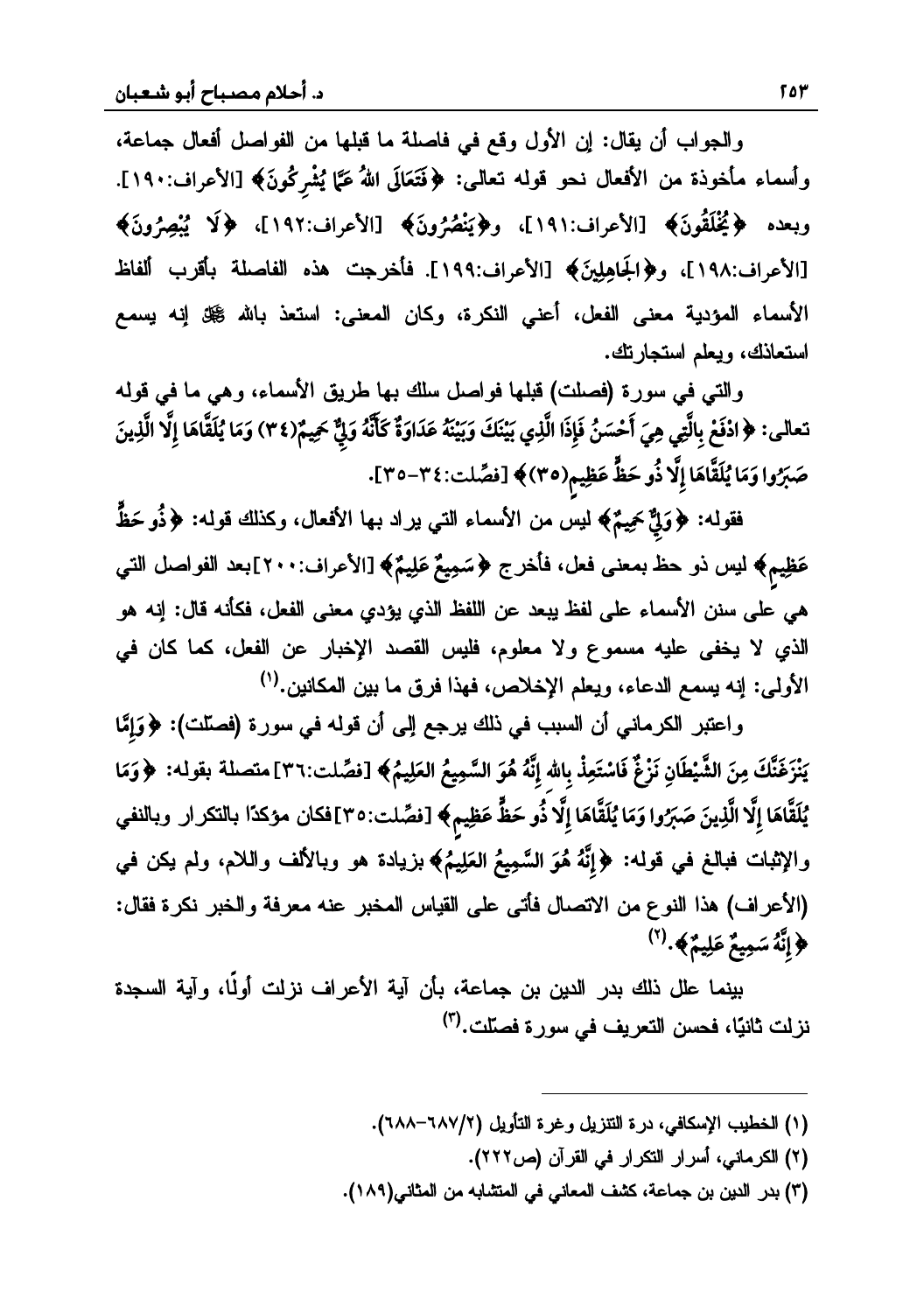بيان أثر الإعجاز البياني للمناسبة في توجيه للعنى في الفاصلة القرآنية من خلال سـورة (غافر) ک 21

– وقولمه في سورة غافر : ﴿اللَّهُ الَّذِي جَعَلَ لَكُمُ اللَّيْلَ لِتَسْكُنُوا فِيهِ وَالنَّهَارَ مُبْصِرًا إِنَّ اللهَ لَلْذُو فَضْلِ عَلَى النَّاسِ وَلَكِنَّ أَكْثَرَ النَّاسِ لَا يَشْكُرُونَ﴾ [غافر:٢١١]، وفي سورة يونس قال تعالى: ﴿ وَمَا ظَنُّ الَّذِينَ يَفْتَرُونَ عَلَى الله الكَذِبَ يَوْمَ القِيَامَةِ إِنَّ اللهَ لَذُو فَضْلٍ عَلَى النَّاسِ وَلَكِنَّ أَكْثَرَهُمْ لَا يَشْكُرُونَ﴾ [يونس: ٦٠].

ففي سورة (غافر) تكرر ذكر الناس في قوله: ﴿وَلَكِنَّ أَكْثَرَ النَّاسِ لَا يَشْكُرُونَ﴾، في حين أنه في سورة (يونس) عدل عن الاسم الظاهر وجاء بالضمير بدلًا منه فقال: ﴿وَلَكِنَّ أَكْثَرَهُمْ لَا يَشْكُرُونَ﴾، فإن سأل سائل عن ذلك؟ فالجواب المحمل والله أعلم: أن في (غافر) أظهر لفظ (النَّاسِ) وكرره عِنْدَ ذِكْرٍ عَدَمِ الشُّكْرِ كَمَا ذُكِرَ عِنْدَ النَّفَضُّلِ عَلَيْهِمْ فناسب إظهاره هنا للمشاكلة في الألفاظ، وليُسَجِّل عَلَيْهِمُ الْكُفْرَانَ بِوَجْهٍ أَصْرَحَ. وفي (يونس): أضمر الناس وكرر ضمائرهم قبل ذلك فناسب إضمارهم للمشاكلة.<sup>(٤)</sup>

ونفصيل ذلك: أن آية غافر لما تقدمها قوله تعالى: ﴿ لَخَلْقُ السَّمَاوَاتِ وَالأَرْضِ أَكْبَرُ مِنْ خَلْقِ النَّاسِ وَلَكِنَّ أَكْثَرَ النَّاسِ لَا يَعْلَمُونَ﴾ [غافر:٥٧]، ومقصود هذه الآية تحريك الخلق للاعتبار والتذكير بما نصب سبحانه من الدلائل والآيات، فاقتضى ذلك تكرار الظاهر كما في آية التذكير والتتبيه، ثم جيء بعد هذا بقوله: "إن الله لذو فضل على الناس" فنوسب بين هذا وبين ما نقدم لتجيء هذه الأي على منهاج واحد من التذكير، فاقتضت الثانية تكرير الظاهر.

وأما آية يونس فإنما تقدمها تأنيس بقوله تعالى: ﴿قُلْ بِفَضْلِ الله وَبِرَحْمَتِهِ فَبِذَلِكَ فَلْيَفْرَحُوا …﴾ [يونس:٥٨]، ثم رجع الكلام إلى تعنيف الكفار في تحكيمهم فقال: ﴿ قُلْ أَرَأَيْتُمْ مَا أَنْزَلَ اللهُ لَكُمْ مِنْ رِزْقٍ …﴾ [يونس:٥٩] ثم قال: ﴿وَمَا ظَنُّ الَّذِينَ يَفْتَرُونَ عَلَى الله الكَذِبَ يَوْمَ القِيَامَةِ﴾ [يونس:٢٠] ولم يتقدم تكريرٌ يطلب بمناسبة، فلذلك ورد الكلام على ما هو الأصل من الإتيان بالضمير ليحصل به ربط الكلام، فجاء كل من الموضعين على ما يقتضيه ما قبله رعيًا لنتاسب الكلام.<sup>(١)</sup> ويذكر الزمخشري سبب نكر ار الناس في سورة (غافر) قائلًا: "في هذا التكرير تخصيص لكفران النعمة بهم، وأنهم هم الذين يكفرون فضل الله ﷺ ولا يشكرونه، كقوله: ﴿إِنَّ الإنسان لَكَفُورٌ﴾".(٢)

- (١) انظر: ابن جماعة، كثَّف المعاني (٣٢٣)، ابن عاشور، التحرير والتتوير (٢٢/٢٨١).
	- (٢) ابن الزبير، ملاك التأويل (٢١٤/١-٦٢٥).
		- (٣) الزمخشري، الكشاف (٤٣٤/٣).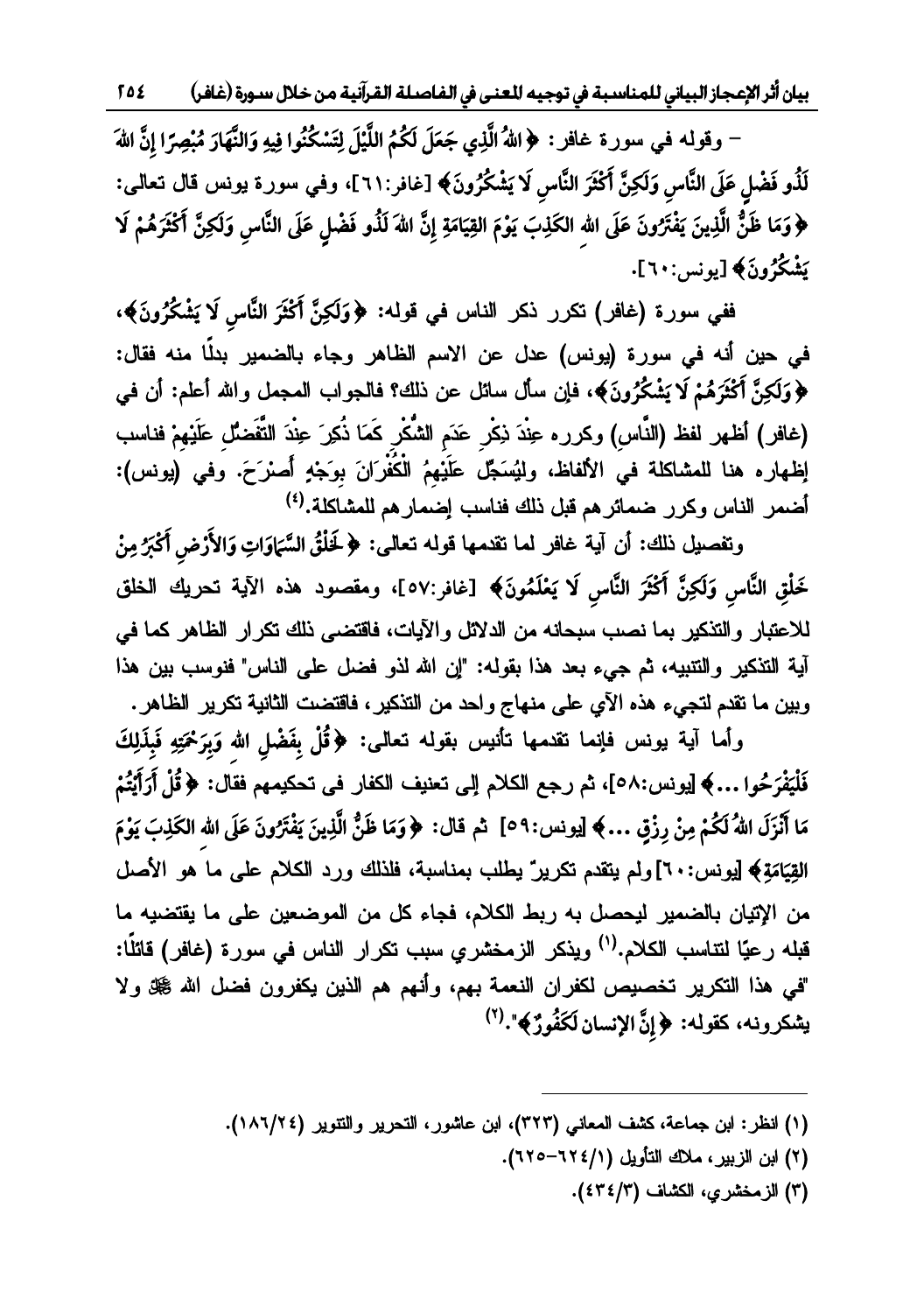ولعل هذه الدر اسة السابقة توضح لنا ما قصده ابن مسعود من قوله: "إذا وقعتُ في آل جر، وقعتُ في دو ضبات دَمِثات (<sup>٣)</sup>، أتأنَّق <sup>(٤)</sup> فيهنَّ. "<sup>(٥)</sup> فشبه حسن الرو ضبات بحسن سور آل حم. ولعله قال ذلك من أجل الفصـاحةِ والبـلاغةِ ودقّةِ النظم، ومن أجل أوزانِ الكلماتِ،<br>والفواصـلِ فـي أواخر الآيـات، كذلك من أجل نتوع المـعانـي فيـها، والله گيل أعلم.

وصدق من قال: "إنّ القرآن تقرؤه من أوله إلى آخره، فإذا هو محكم السرد، دقيق السبك، متين الأسلوب، قوى الاتصال، أخذ بعضه بركاب بعض في سوره وأياته وجمله، ويجري دم الإعجاز فيه كله من ألفه إلى يائه، كأنه سبيكة واحدة، ولا يكاد يوجد بين أجز ائه تفكك و لا تخاذل، كأنه حلقة مفر غة، أو كأنه سمط وحيد وعقد فريد يأخذ بالأبصار ، نظمت حروفه وكلماته، ونسقت حمله وأباته، وجاء آخره مساوقًا لأوله."<sup>(٢)</sup>

- (١) والروضات، هي البقاع التي تكون فيها صنوف النبات من رياحين البادية وغير ذلك، ويكون فيها أنواع البذور والزهر. والدمثات، من الليونة والسهولة. انظر: أبو محمد عبد الله بن مسلم بن قتيبة الدينوري، غريب القرآن، تحقيق: أحمد صقر (دار الكتب العلمية، ١٣٩٨هـ، ١٩٧٨م)، (٩٤/٤).
	- (٢) وأتأنق، أعجب بهن، وأستلذ قراءتهن، وأتتبَّع محاسنَهنَّ. انظر المرجع السابق نفس الصفحة.

- (۳) أخرجه ابن أبي شيبة في مصنفه عن عبد الله بن مسعود (٥٥٨/١٥) رقم(٣٠٩١٥) بإسناد صحيح.
- في الزرقاني، الشيخ محمد عبد العظيم مناهل العرفان في علوم القرآن، تحقيق: أحمد بن على (دار الحديث، القاهرة، ١٤٢٢هـ (٢٠٠١م) (١/٤٥).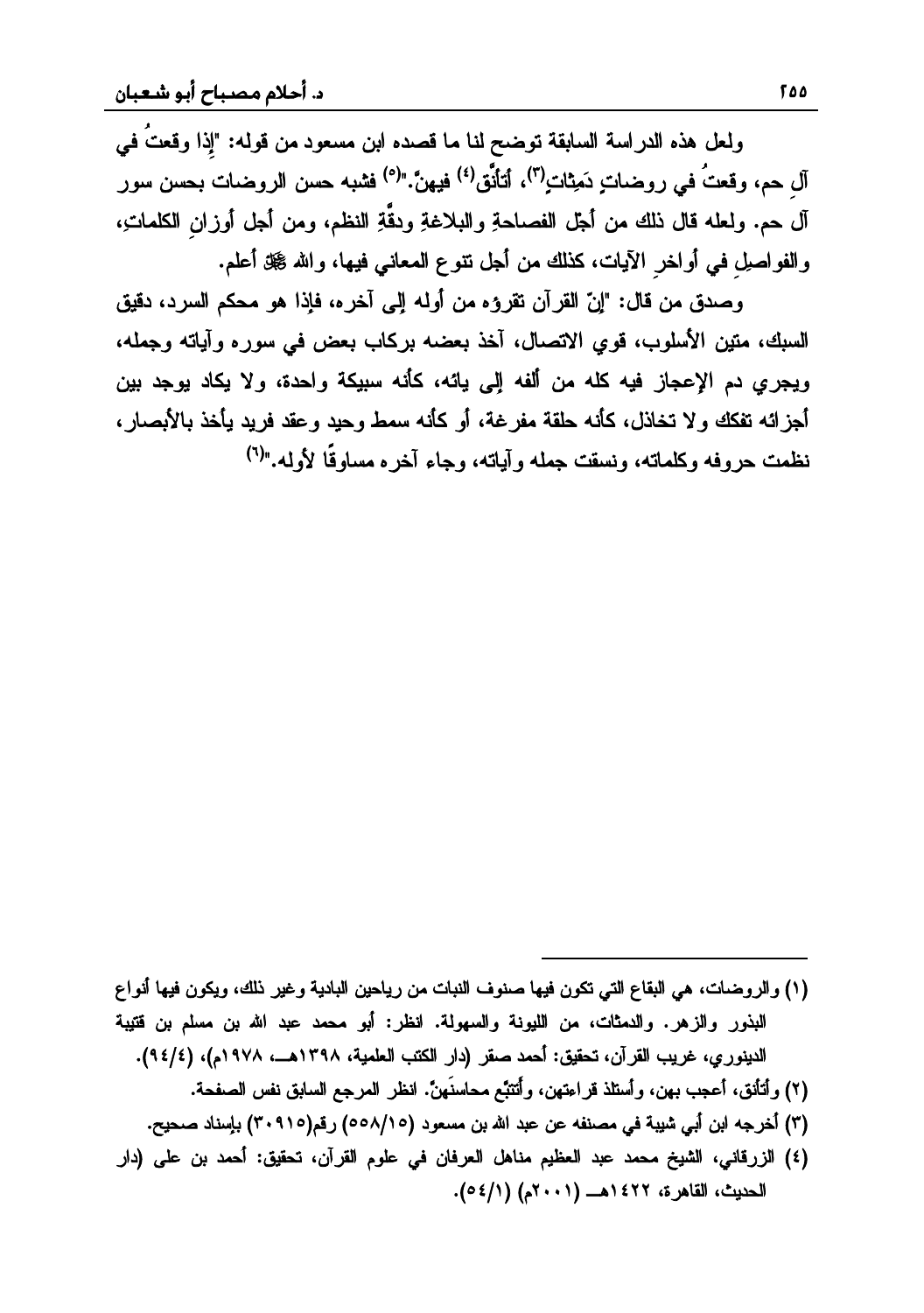#### خاتمة البحث

وتشتمل على أهم النتائج التي توصلت إليها من خلال البحث، وهي:

- الفاصلة القرآنية من الناحية البلاغية أقرب إلى مفهوم القافية في الشعر، والسجع  $-1$ في النثر من جهة تشابه الحروف أو تقاربها في المخرج، ولكنَّها تختلف عنهما من جهة المقصد والمرجعية.
- ٢– استعمل القرآن في فواصل سورة (غافر) حروفاً ذات وقع نغمي ووضوح سمعي لتظهر للسمع حين الوقف، فحرف النون الذي هو من أهم حروف الترنم في العربية يفوز بأكبر نصيب في فواصل سورة غافر، وكانت باقي الحروف تتطق من الجزء الأمامي لجهاز النطق، مما سبب سهولة النطق والوضوح السمعي.
- ٣– إن عنصر الإيقاع والتنغيم يقصد إليه في القرآن قصداً، وليس مجرد محسنات ز خر فية.
- نتوع نظام الفواصل والقوافي في الآيات القرآنية يؤدي إلى أهداف مقصودة لله  $-\epsilon$ تعالى.
- القرآن يختار الفاصلة بدقة عجيبة تدل على إعجاز بياني، ومن جهة الصوت  $-\circ$ تتوافق مع الإيقاع العام للأيات السابقة واللاحقة، ومن جهة الدلالة نتوافق مع مضمون الآية.
- ٦– الناظر في الآيات القرآنية يجد التلاحم والتناسب في الآية الواحدة بين فواصلها ومضمونها، وهذا من دقيق المناسبة في النص، فوضع المبتدأ موضع الخبر، والمفعول موضع الفعل والفاعل، وخبر كان من الجار والمجرور موضع اسمها، وغيرها من الأساليب يشعر ببلاغة فواصل القرآن الكريم والحكمة منها.
- ٧– للفاصلة قيمة صوتية ذات وظيفة مهمة في كثير من آيات القرآن، وربما أدت رعايتها إلى تقديم عنصر أو تأخيره من عناصر الجملة.
- ٨– لا نَسلَّم بكلام العلماء الذين يعتبرون أن التقديم والتأخير في الفاصلة القرآنية إنما هو لمراعاة الحسن في نظم الكلام فقط، بل له فوائد أخرى إضافة إلى ذلك منها: الاهتمام، الاختصاص، الحصر، زيادة وتوضيح معنى، وغيره من الأغراض الكثير ة.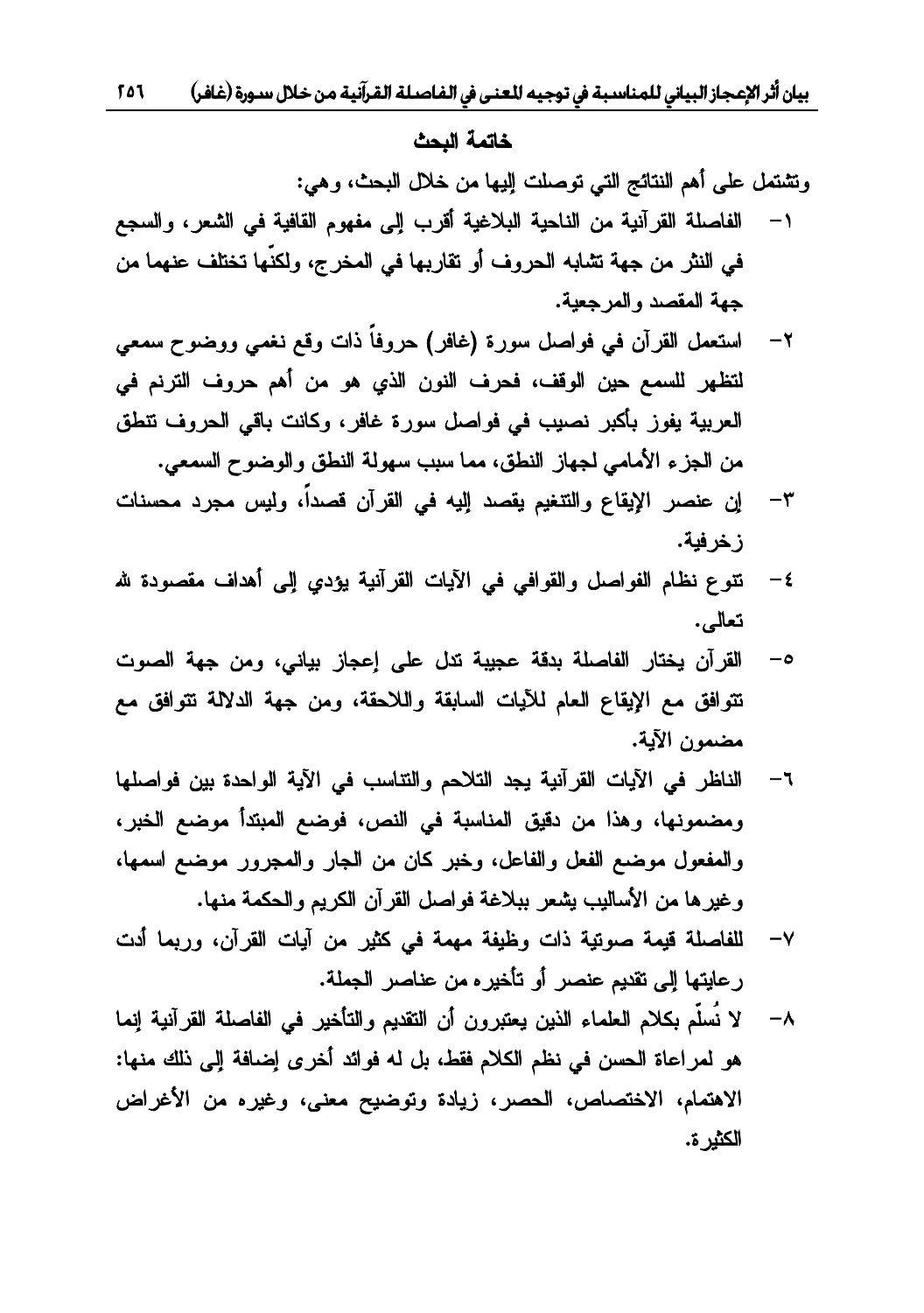- ٩− قد يتقدم الخبر على المبتدأ، والمفعول على الفعل والفاعل، والجار والمجرور على عامله في الفاصلة القرآنية، ومع ذلك نجد أن كل لفظة تأتي متوافقة ومتناسقة في السياق بحيث لا يصلح مكانها غير ها. وقد تأتي الفاصلة على غير المعهود لها كأن تأتي مذكرة مع أن أصلها أن تكون مؤنثة، أو يحذف حرف منها، أو زيادة حرف أو غيره ومع ذلك تأتي الفاصلة القرآنية مناسبة جدًا لسياق الآية الموجودة فيها منتاسقة في موقعها التي جاءت فيه.
- ١- للمناسبة أثر في توجيه المعنى في الآية الواحدة من خلال توجيه العدول عن الأصل في الفاصلة سواء بالتقديم والتأخير، أو الحذف والزيادة، أو في الجنس، أو في بنية الجملة.
- 1۱− للمناسبة دور كبير في بيان المعنى فيما يسمى بــ(مشكلات الفواصل)، وبيان التعلق بين مقطع الآية وفاصلتها، فقد تهيء كثيرًا من الفواصل في الآيات في بعض الأحيان لفاصلة بعينها، وينقاد لها المعنى، ولكن سرعان ما تجد الآية قد ختمت بغير ها –خلافًا للمتوقّع– فلا تبدو صلتها بما قبلها ظاهرة، فإذا تمعن المتلقى لهذا النص القر آني وحد أن هذه المخالفة حاءت لمناسبة بلاغية تُضفي على الآية جمالًا وإيضاحًا في المعنى وفي اللفظ.
- ١٢– للمناسبة دور في بيان المعنى في الآيات التي تتحد في السياق وتختلف في الفاصلة، سواء في السورة الواحدة أو السور المختلفة مما يظهر بلاغة ألفاظ القرآن الكريم، ويجدد نشاط المنلقى للنص القرآني.
- 1٣− دراسة فواصل سورة (غافر) تُمثِّل نموذجًا رائعًا في بيان أثر المناسبة في توجيه المعنى في الفاصلة القرآنية.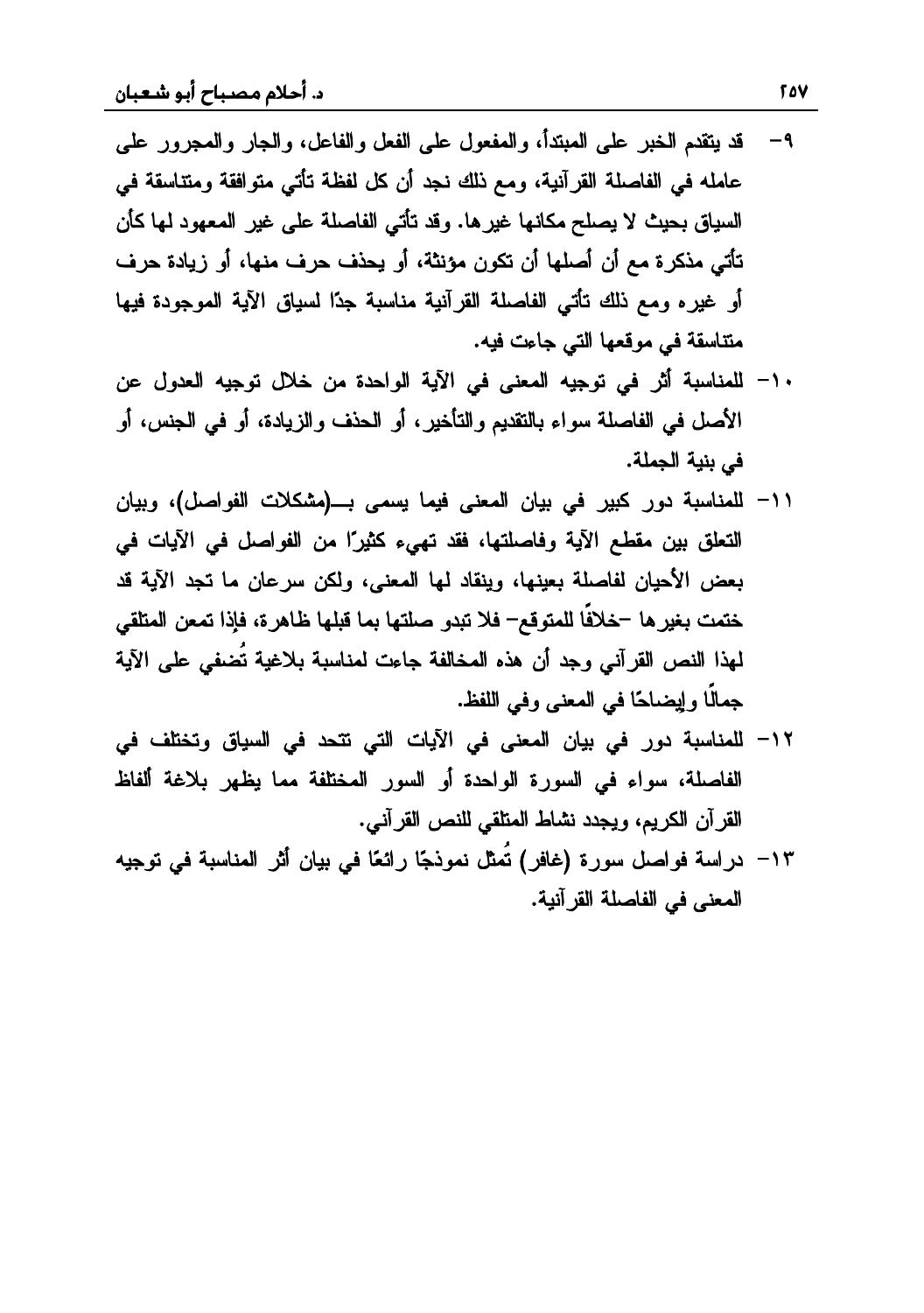#### المصادر والمراجع

- ١− إبراهيم مصطفى، أحمد الزيات، حامد عبد القادر، محمد النجار، المعجم الوسيط، تحقيق: الإدارة العامة للمعجمات وإحياء التراث مجمع اللغة العربية (ط٤، .Ƈ٢٠٠٤»ƍ١٤٢٥
- ×− ابن أبي الأصبع، تحرير التحبير في صناعة الشعر والنثر وبيان إعجاز القرآن، تحقيق: د. حِفني محمد شرف (مطابع الأهرام التجارية، قليوب، مصر،٤٣٣ ١هــ  $(51.17)$
- ٣– ابن أبي شيبة، أبو بكر عبدالله بن محمد بن أبي شيبة العبسي، مصنف بن أبي شيبة، تحقيق: محمد عوامة (دار القبلة).
- ٤− ابن الأثير ، أبو الفتح ضياء الدين نصر الله بن محمد بن محمد، المثل السائر في أدب الكاتب والشاعر، تحقيق: محمد محيى الدين عبدالحميد (المكتبة العصرية، بيروت، ١٩٩٥م).
- ه– ابن الجزري. محمد بن محمد الدمشقي، النشر في القراءات العشر (دار الكتب العلمية، بيروت، لبنان، ط٢، ١٤٢٣هــ، ٢٠٠٢م).
- ٦− ابن الزبير الثقفي، أحمد بن إبراهيم الغرناطي، ملاك التأويل القاطع بذوي الإلحاد والتعطيل في توجيه المتشابه اللُّفظ من أي التتزيل (دار الغرب الإسلامي، ط١، ٠١٤٠٣ ..).
- √− ابن العماد، عبد الحي بن أحمد بن محمد العكرى الحنبلي، شذرات الذهب في أخبار من ذهب. تحقيق: عبد القادر الأرنؤوط، محمود الأرناؤوط (دار بن كثير،<br>دمشق، ١٤٠٦هــ).
- ∧− ابن القيّم، محمد بن أبي بكر ابن قيم الجوزية، تفسير القر آن الكريم، تحقيق: مكتب الدراسات والبحوث العربية والإسلامية بإشراف شيخ إيراهيم رمضان (دار ومكتبة<br>الهلال، بيروت، ١٤١٠ هـــ).
- ٩- ابن تغري، بردي، النجوم الزاهرة في ملوك مصر والقاهرة (وزارة الثقافة، مصىر: سلسلة تراثثا، د. ت).
- 1− ابن جمّاعة، شيخ الإسلام، بدر الدين، كشف المعاني في المتشابه من المثاني (دار الوفاء، المنصورة، ط١، ١٤١٠هــ، ١٩٩٠م).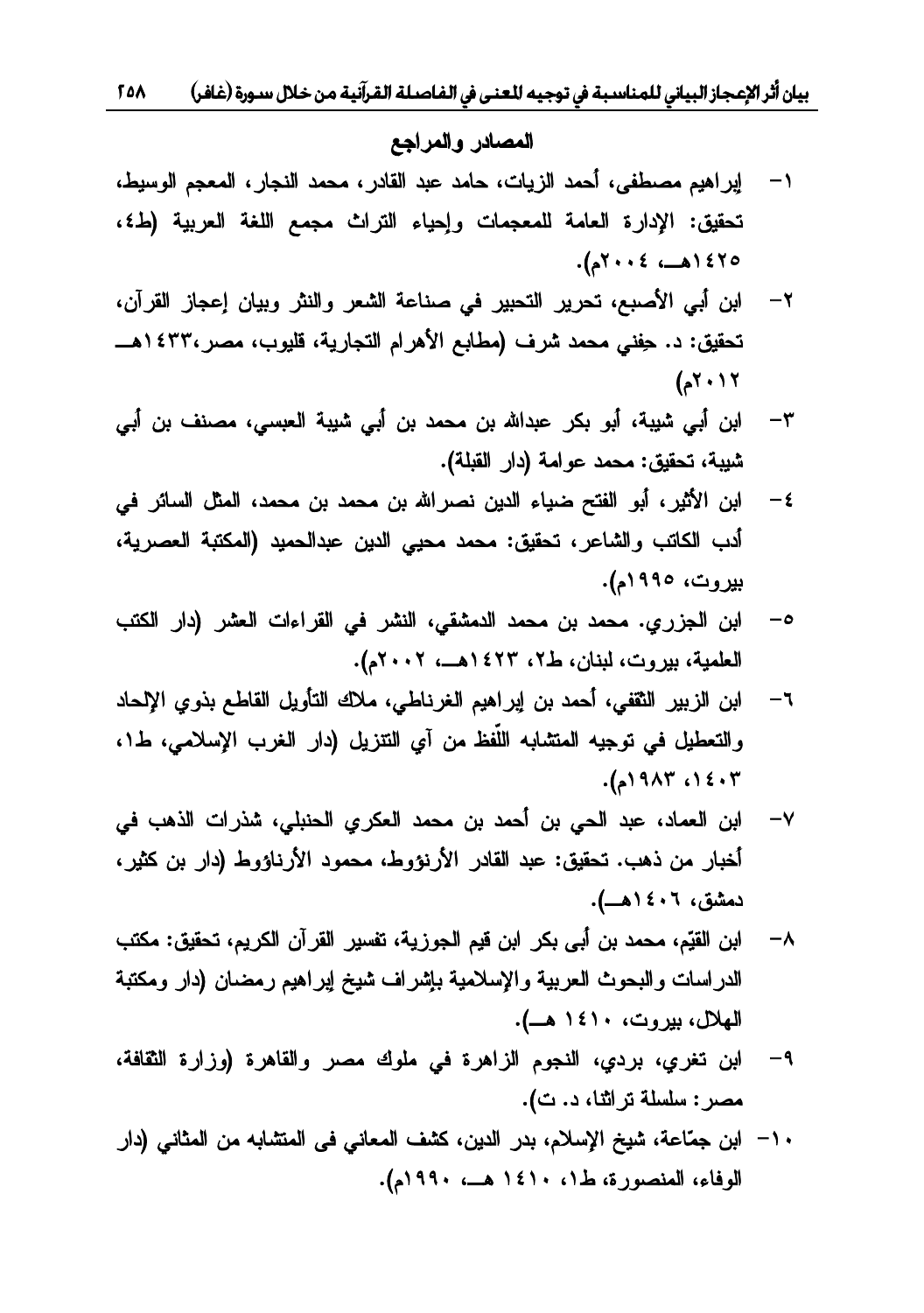- 1١− ابن جني، أبو الفتح عثمان، المحتسب في تبيين وجوه شواذ القراءات والإيضاح عنها (وزارة الأوقاف –المجلس الأعلى للشئون الإسلامية، ١٤٢٠هــ، ١٩٩٩م).
- 1۲− ابن حجة الحموى، تقى الدين أبي بكر على بن عبد الله، خزانة الأدب وغاية الأرب، تحقيق: عصام شقيو (دار مكتبة الهلال، بيروت، ط١، ١٩٨٧).
- +1٣ ابن حجر ، العسقلاني، الدرر الكامنة في أعيان المئة الثامنة، تحقيق: محمد السيد الحق (مطبعة المدني، القاهرة، ١٩٦٧م).<br>١٤ – ابن سنان، الخفاجي الحلبي، أبو محمد عبد الله بن محمد بن سعيد، سر الفصـاحة
- (دار الكتب العلمية، بيروت، ١٤٠٢هـ ١٩٨٢م).
- <sup>0</sup> ^ ابن عقيل، بهاء الدين عبد الله بن عقيل العقيلي المصري الهمذاني، شرح إبن عقيل
- +١٦ ابن قتيبة، أبو محمد عبد الله بن مسلم الدينوري، غريب القرآن، تحقيق: أحمد صقر (دار الكتب العلمية، ١٣٩٨هــ، ١٩٧٨م).
- ×1− ابن منظور ، محمد بن مكرم بن علي، جمال الدين أبو الفضل، لسان العرب (دار صادر، بيروت، ط٣، ١٤١٤هـ).
- 1٨− أبو السعود العمادي محمد بن محمد بن مصطفى، إرشاد العقل السليم إلى مزايا .(http://www.altafsir.com) الكتاب الكريم (http://www.altafsir.com)
- 1۹– أبو العباس ثعلب، شرح ديوان الخنساء، قدّم له وشرحه: د. فايز محمد (دار الكتاب العربي، بيروت، ط٢، ١٤١٦هــ ١٩٩٦م).
- ٢− أبو الفتح ضياء الدين نصر الله بن محمد بن محمد بن عبدالكريم الموصلي، المثل السائر في أدب الكاتب والشاعر، تحقيق: محمد محيي الدين عبدالحميد (المكتبة العصرية، بيروت، ١٩٩٥م).
- ۲۱− أبو حيان، محمد بن يوسف الأندلسي، تفسير البحر المحيط (دار الكتب العلمية، لبنان، بیروت، ط۱، ۱٤٢٢ هــ، ۲۰۰۱م).
- řŗŕţŰƅŔ ũŔŧŽũŮŧƈţƈ ƉƔŧƅŔ ¿ŕƈŠƀƔƆŸśũƔƊśŬƈƅŔũŔƏŬ Ɖŗ ũƍŕų ƏŗŌ -٢٢ للتراث، طنطا، مطابع البشير).
- ٢٣– أبو عمر عثمان بن سعيد الداني الأندلسي، التحديد في الإتقان التجويد، تحقيق: غانع قدوري حمد (جامعة بغداد، ط٤٠٧ هـــ، ١٩٨٨م).
	- ٢٤ الأصفهاني، أبو الفرج، الأغاني، تحقيق: سمير جاب (دار الفكر، بيروت، ط٢).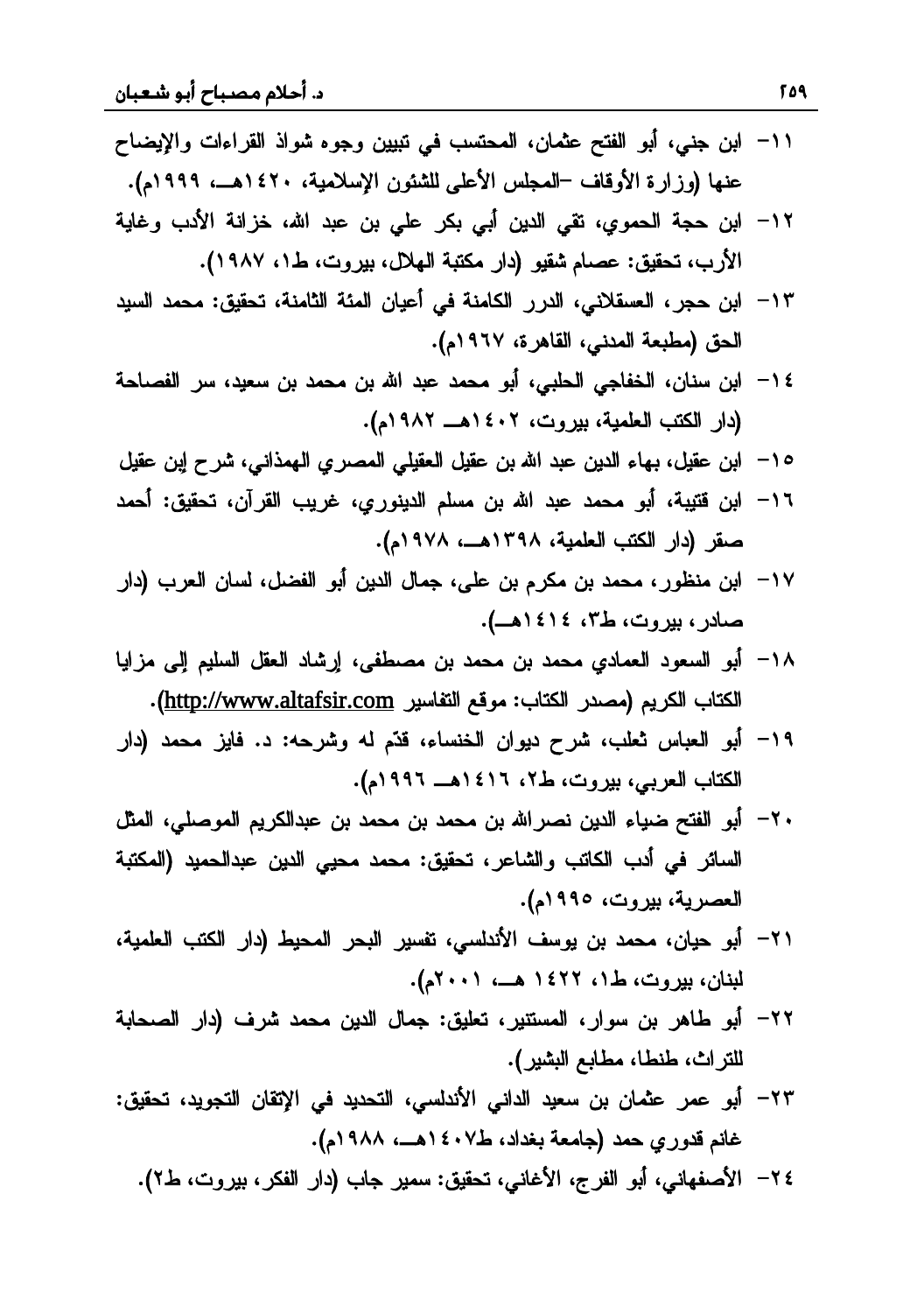بيان أثر الإعجاز البياني للمناسبة في توجيه للعنى في الفاصلة القرآنية من خلال سورة (غافر) 17

- + 1لألوسي، أبو الفضل، محمود، روح المعاني في تفسير القرآن العظيم والسبع المثاني (دار إحياء التراث العربي، بيروت).<br>٢٦– الباقلاني، أبو بكر محمد بن الطيب بن محمد بن جعفر بن القاسم، إعجاز القرآن،
- تحقيق: السيد أحمد صقر (دار المعارف القاهرة).
- ٢٧− البغدادي، عبد القادر بن عمر، خزانة الأدب ولب لباب لسان العرب، تحقيق: محمد نبيل طريفي، إميل بديع اليعقوب (دار الكتب العلمية، بيروت، ١٩٩٨م).
- ×٢– البقاعي، بر هان الدين أبي الحسن إبر اهيم بن عمر ، نظم الدرر في نتاسب الآيات والسور، خرج أياته وأحاديثه: عبد الرزاق المهدي (دار الكتب العلمية، بيروت، لبنان، ط٤، ٣٢٢١هـ، ٢٠١١م).
- +٢٩ البقاعي، برِ هان الدين أبي الحسن، ابر اهيم بن عمر البقاعي، الشافعي، مصـاعد النظر للإشراف على مقاصد السور، تحقيق: د. عبد السميع محمد أحمد حسنين<br>(مكتبة المعارف، الرياض، المملكة العربية السعودية، ط١، ١٤٠٨، ١٩٨٧م)
	- ٣٠ تحقيق: محمد محيي الدين عبد الحميد (دار الفكر ، دمشق، ط٢، ١٩٨٥م).
- ٣١– الترمذي، محمد بن عيسى أبو عيسى السلمي، الجامع الصحيح سنن الترمذي، تحقيق: أحمد محمد شاكر وآخرون (دار إحياء النراث العرببي، بيروت).
- ٣٦− الجرجاني، عبد القاهر بن عبد الرحمن بن محمد الفارسي، دلائل الإعجاز ، تحقيق: محمود محمد شاكر أبو فهر (مطبعة المدنى بالقاهرة، دار المدنى بجدة، ط٣، .Ƈ١٩٩٢»ƍ١٤١٣
- ٣٣– الجمل، د. عبد الرحمن يوسف، المغني في علم التجويد برواية الإمام حفص عن عاصم (مكتبة أفاق، غزة، ط٣، ٢٠٠١م).
- ٣٤ حسان، د. تمام، البيان في روائع القرآن (عالم الكتب، ط٢، ٢٤٢٠هــ، ٢٠٠٠م).
	- ٣٥ الحسناوي، محمد، الفاصلة في القرآن، (دار الأصيل، حلب، ١٩٧٧م).
- ٣٦- الحموي، تقي الدين أبي بكر على بن عبد الله الأزراري، خزانة الأدب وغاية الأرب، تحقيق: عصام شعيتو، (دار ومكتبة الهلال، بيروت، ط١، ١٩٨٧م).
- ٣٧– الخطيب الإسكافي، أبو عبد الله محمد بن عبد الله الأصبهاني، درة التتزيل وغرة التأويل، دراسة وتحقيق وتعليق: د. محمد مصطفى آيدين(جامعة أم القرى، معهد<br>البحوث العلمية، مكة المكرمة، ط١، ١٤٢٢هـــ، ٢٠٠١م).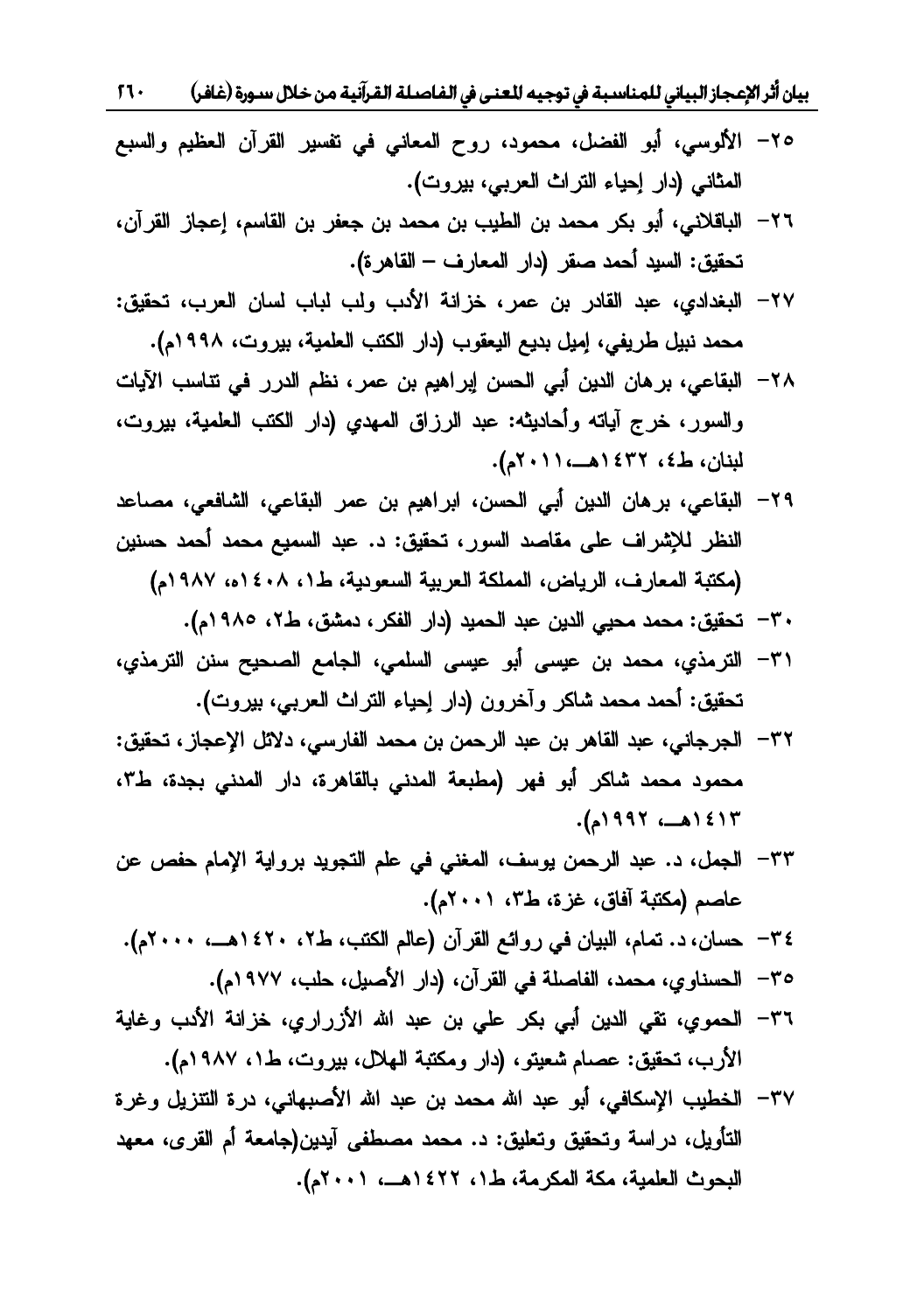- ƇƊŕŻƀƔƂţśƉŊũƂƅŔƒŊŧŷƓžƉŕƔŗƅŔƒƏƈƗŔŧƔŸŬƉŗƉŕƈŝŷƏũƈŷ ƏŗŌƓƊŔŧƅŔ -٣٨ قدوري الحمد، (مركز المخطوطات والتراث، الكويت، ط٤١٤ ال ١ هــ، ١٩٩٤ .Ƈ
- ٣٩– درويش، محيى الدين، إعراب القرآن وبيانه (دار الإرشاد للشئون الجامعية، حمص، سورية)، (دار اليمامة، دمشق، بيروت، ط٤، ١٤١٥هـ).
- ٤ الذهبي، أبو عبد الله، شمس الدين محمد بن أحمد بن عثمان بن قايماز بن عبد الله التركماني، المقتنى في سرد الكنى، تحقيق: محمد صالح عبد العزيز المراد<br>(الناشر: الجامعة الإسلامية بالمدينة، المدينة المنورة، السعودية، ١٤٠٨هــ).
- ( ٤− الذهبي، أبو عبد الله، شمس الدين محمد بن أحمد بن عثمان، تذكرة الحفاظ، تحقيق: زكريا عميرات (دار الكتب العلمية، بيروت، لبنان، ط١، ١٤١٩هــ،<br>١٩٩٨م).
- ٤٢– الرازي، فخر الدين محمد بن عمر بن الحسين، مفاتيح الغيب أو التفسير الكبير (دار الكتب العلمية، بيروت، لبنان، ط١، ١٤١١هــ، ١٩٩٠م).
- ٤٣ الرّماني، أبو الحسن، علي بن عيسى، النكت في إعجاز القرآن، ضمن رسالة ثلاث رسائل في إعجاز القرآن، للرمّاني والخطّابي وعبد القاهر الجرجاني، تحقيق: محمد خلف الله، د. محمد زغلول سلام، (دار المعارف، مصر، ط٣، ١٩٧٦م).
- ٤٤ رمضان عبد التواب، المدخل إلى علم اللغة (مكتبة الخانجي، القاهرة Ƈ١٩٨٠»ƍ١٤٠٠
- ũŧŰƈƅŔ »ƍ١٤٢٧)ƉŊũƂƅŔũƍŔƏŠũƔŬſśƉƈţũƅŔűƔžŧƈţƈŽŬƏƔƏŗŌŧƔŔŪ -٤٥ المكتبة الشاملة.
- ٤٦ الزحيلي، وهبة بن مصطفى، التفسير المنير (فقهي وتحليلي) (دار الفكر المعاصر، بیروت، دمشق، ۱٤١٨هـ).
- ٤٧ − الزرقاني، الشيخ محمد عبد العظيم، مناهل العرفان في علوم القرآن، تحقيق: أحمد بن على (دار الحديث، القاهرة، ١٤٢٢هـ ٢٠٠١م).
- ٤٨ الزركشي، بدر الدين محمد بن عبد الله بن بهادر ، البر هان في علوم القرآن ، تحقيق: محمد أبو الفضل إبراهيم (دار إحياء الكتب العربية عيسى البابي الحلبي وشركائه، ط١، ١٣٧٦هــ، ١٩٥٧م).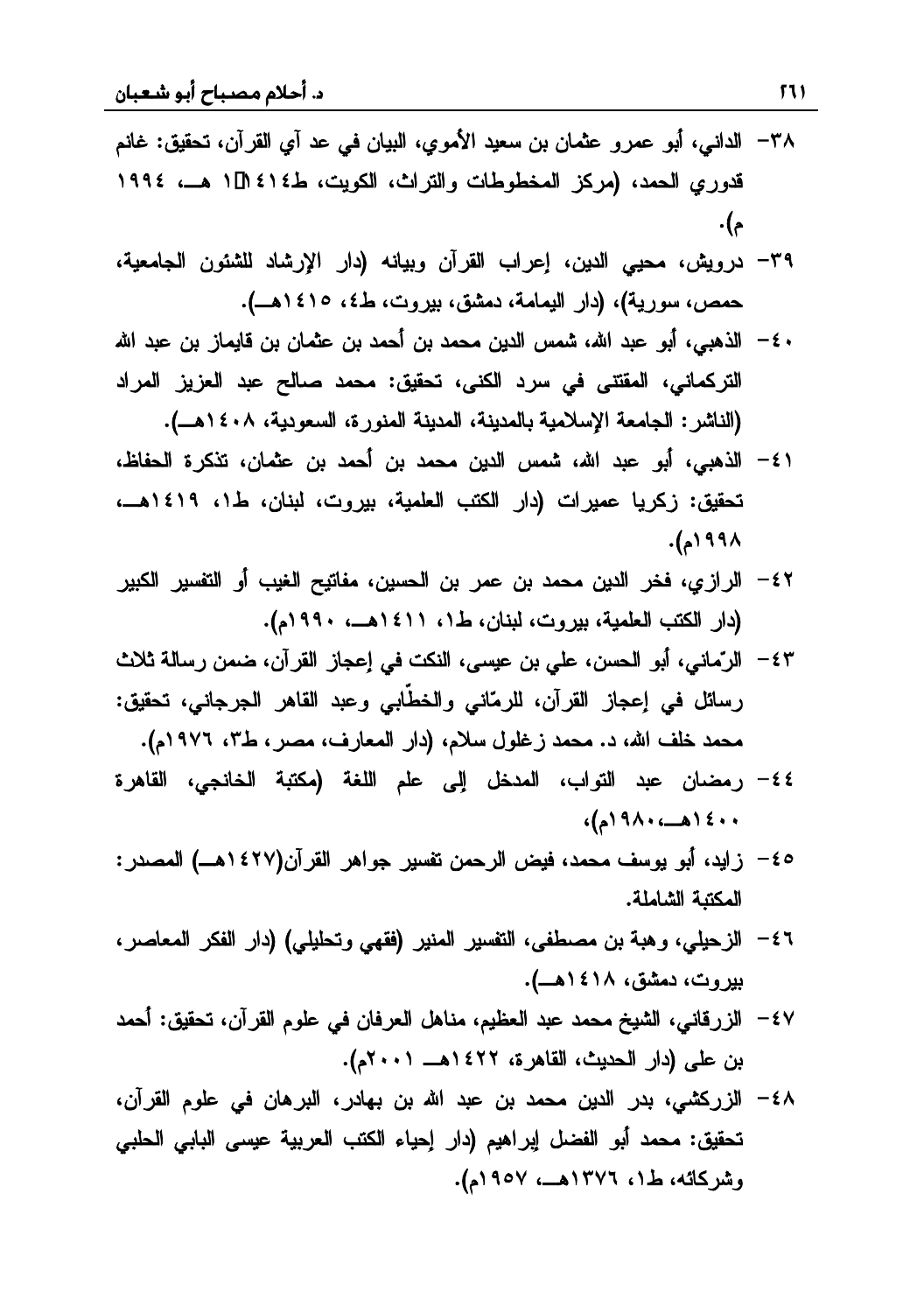بيان أثر الإعجاز البياني للمناسبة في توجيه للعنى في الفاصلة القرآنية من خلال سورة (غافر) 11 T

- ٤٩- الزمخشري، أبو القاسم جارالله محمود بن عمر، الكشاف عن حقائق التتزيل وعيون الأقاويل في وجوه التأويل (دار الفكر).
- ٠٩– السامرّائي، د. فاضل، التعبير القرآني (دار عمار، عمان، الأردن، ط٦، Ƈ٢٠٠٩»ƍ١٤٣٠
- ٥١ السامرّائي، فاضل صالح، بلاغة الكلمة في التعبير القرآني (دار عمار، عمان، ط7، ٢٢٤٢هـ، ٢٠٠١م).
- ٥٢ السعدي، عبد الرحمن بن ناصر ، تيسير الكريم الرحمن في تفسير كلام المذّان، قدّم له: محمد بن صالح العثيمين (دار البيان الحديثة، القاهرة، ط1، ١٤٢٢هــ، .Ƈ٢٠٠٢
- ŧƈţƈŧƈţŌ ŧƀƔƂţś ƉƏƊƄƈƅŔ ŖŕśƄƅŔƇƏƆŷƓž ƉƏŰƈƅŔ ũŧƅŔƓŗƆţƅŔ ƉƔƈŬƅŔ -٥٣ الخرّاط (دار القلم، دمشق).
- ŧƈţƈƇƜŬƅŔŧŗŷƀƔƂţśŖŕśƄƅŔũŗƊƁƉŗƉŕƈŝŷƉŗƏũƈŷũŮŗƅŔƏŗŌƌƔƏŗƔŬ -٥٤ هارون (دار الجيل، بيروت).
- 00 السيوطي، الحافظ جلال الدين عبد الرحمن، الإتقان في علوم القرآن، تحقيق: د. مصطفى ديب البغا، (دار ابن كثير، دمشق، بيروت، ط٥، ١٤٢٢هــ١٠٠٢م).
- +0− السيوطي، جلال الدين عبد الرحمن، بغية الوعاة في طبقات اللغويين والنحاة، تحقيق محمد أبو الفضل إبراهيم (المكتبة العصرية، لبنان، صيدا).
- o~ السيوطي، جلال الدين، بغية الوعاة في طبقات اللغويين والنحاة، تحقيق: محمد أبو الفضل إبراهيم (المكتبة العصرية، صبدا، بيروت).
- 0٨− السيوطي، جلال الدين، حسن المحاضرة في أخبار مصر والقاهرة، تحقيق: محمد أبو الفضل إبراهيم (عيسى البابي الحلبي، القاهرة، ط١، ١٩٦٧م).
- 0۹ الشنقيطي، محمد الأمين بن محمد المختار بن عبد القادر الجكني، أضواء البيان في لِيضاح القرآن بالقرآن، تحقيق: مركز البحوث والدراسات (دار الفكر للطباعة<br>والنشر والتوزيع بيروت، لبنان، ١٤١٥ هــ –١٩٩٥ مــ).
- +٦- الشوكانبي، محمد بن علي، فتح القدير الجامع بين فني الرواية والدراية من علم التفسير ، (دار المعرفة، بيروت، لبنان).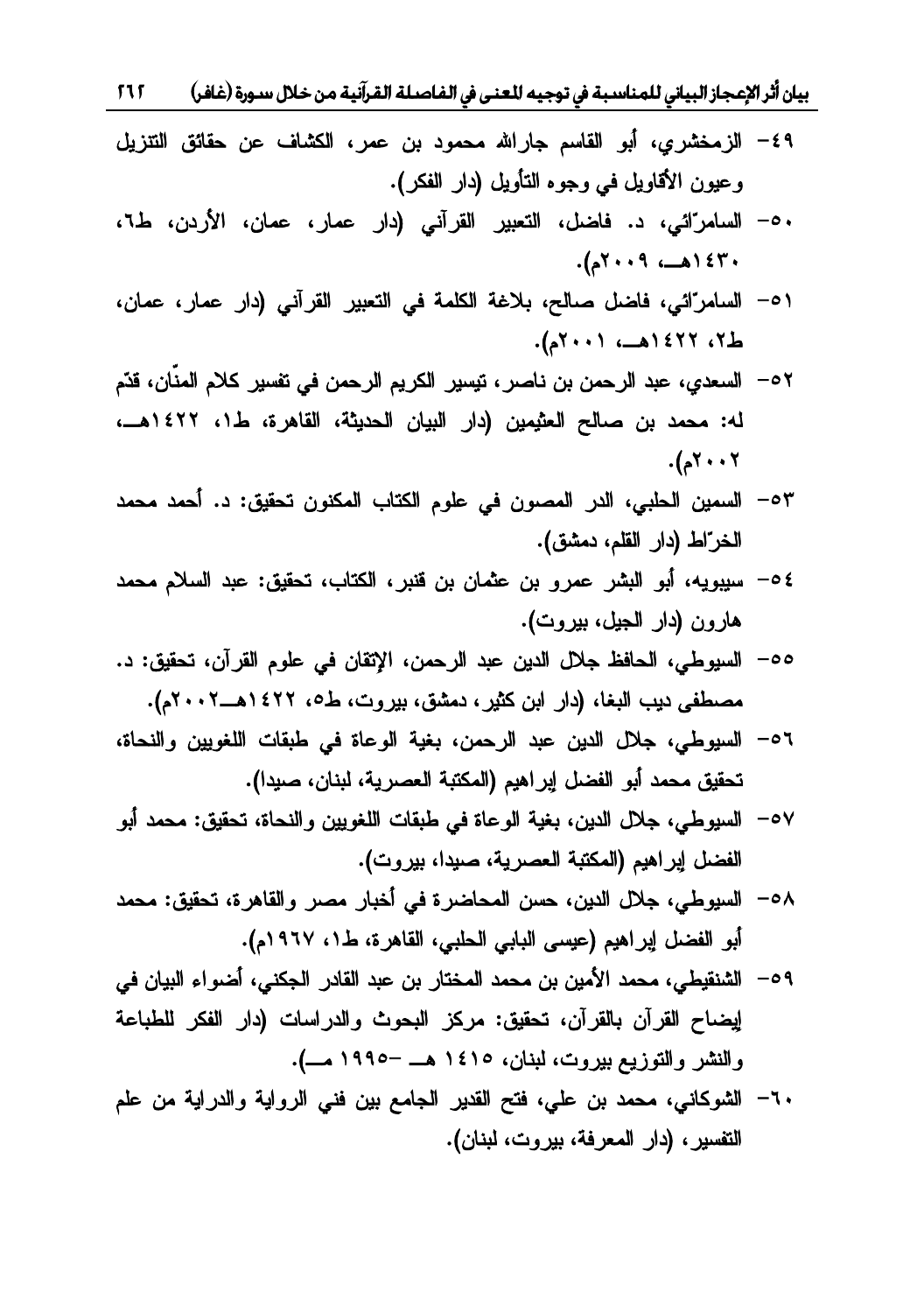- ٦١– صافي، محمود بن عبد الرحيم، الجدول في إعراب القرآن (دار الرشيد مؤسسة الإيمان، دمشق، ط٤، ١٤١٨هـ).
- ٦٢– الصفدي، صلاح الدين خليل بن أيبك، الوافي بالوفيات، تحقيق: أحمد الأرناؤوط وتركي مصطفى (دار إحياء التراث، بيروت، ١٤٢٠هــ، ٢٠٠٠م).
- ٦٣– الصفوري، عبد الرحمن بن عبد السلام، نزهة المجالس ومنتخب النفائس، تحقيق: عبد الرحيم مارديني (دار المحبة، دار آية، بيروت، دمشق، ٢٠٠١، ٢٠٠٢).
- ٦٤– الطاهر، محمد ابن عاشور، تحرير المعنى السديد وتتوير العقل الجديد من تفسير الكتاب المجيد، المعروف بتفسير التحرير والتتوير (دار سحنون للنشر، تونس،۱۹۹۷م).
- ٦٥– الطبري، أبو جعفر محمد بن جرير ، جامع البيان في تفسير القرآن (دار المعرفة، بيروت، لبنان، ١٤٠٧هــ، ١٩٨٧م).
- ٦٦– عتر، أ. د. نور الدين، أثر المناسبات في كشف إعجاز القرآن الكريم، (مجلة كلية الدراسات الإسلامية والعربية، دبي، العدد الثالث عشر، ١٩٩٦م).
- ٦٧– العسكري، أبو هلال الحسن بن عبد الله، كتاب الصناعتين الكتابة والشعر ، تحقيق: على محمد البجاوي ومحمد أبو الفضل إيراهيم (المكتبة العصرية، بيروت، ٠٦ ٠٤ ١هــ، ١٩٨٦م).
- ٦٨– القفطي، جمال الدين أبو الحسن على بن يوسف، إنباه الرواة على أنباه النحاة، تحقيق: محمد أبو الفضل إبراهيم (دار الفكر العربي –القاهرة، ومؤسسة الكتب الثقافية – بيروت، ط١، ١٤٠٦هـ -١٩٨٢م).
- ٦٩– الكرماني، محمود بن حمزة، أسرار التكرار في القرآن المسمّى البرهان في توجيه متشابه القرآن لما فيه من الحجّة والبيان، تحقيق: عبد القادر أحمد عطا (دار الفضيلة).
	- ٧٠ مجلة مجمع اللغة العربية بالقاهرة، ج٨٨، الأعداد (٨١ –١٠٢).
- ٧١– المراغى، أحمد مصطفى المراغى، علوم البلاغة "البيان، المعاني، البديع" (دار الكتب العلمية، بيروت).